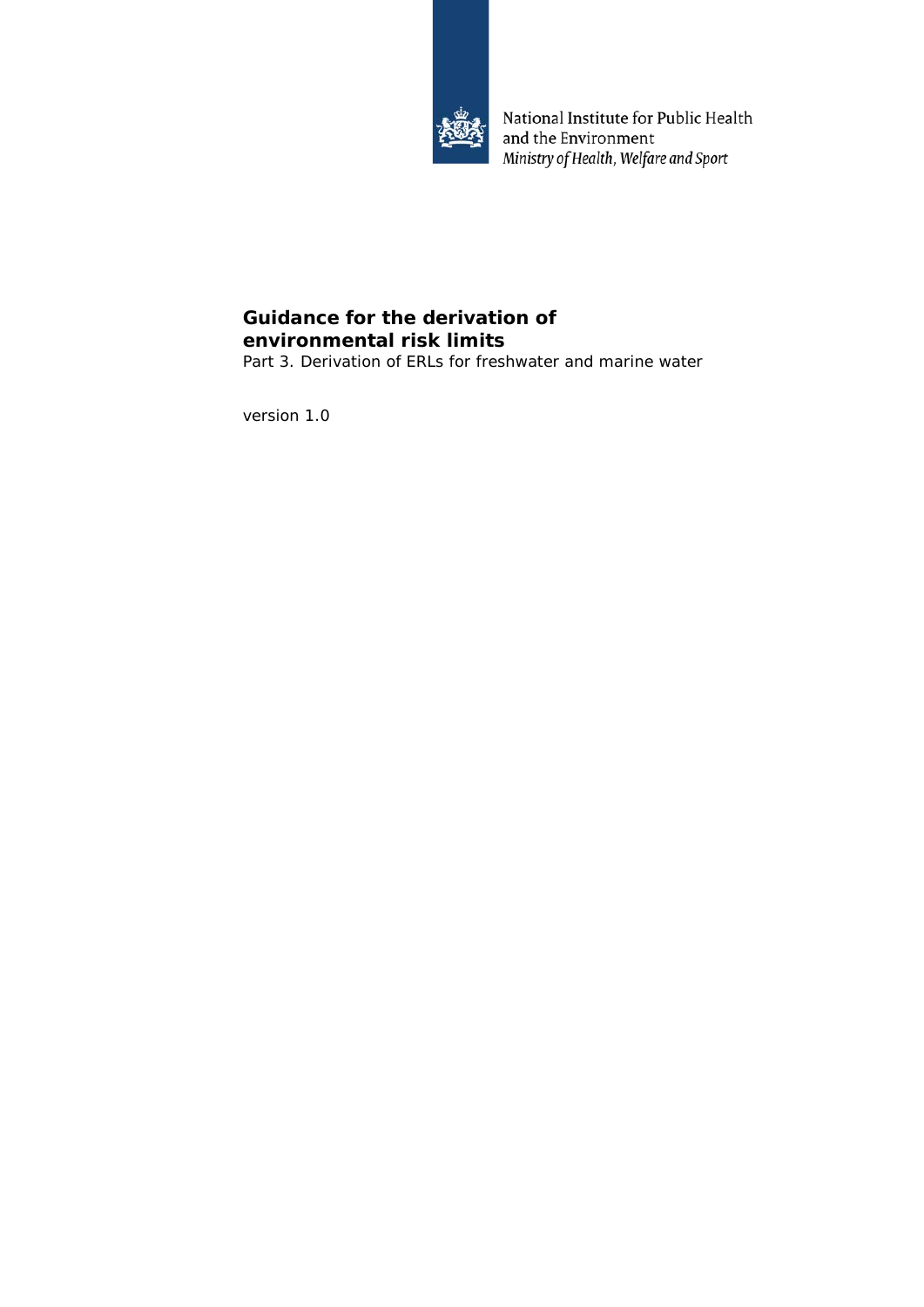Colophon

© RIVM 2015 Parts of this publication may be reproduced, provided acknowledgement is given to: National Institute for Public Health and the Environment, along with the title and year of publication.

Contact: [Helpdesk Risico's van Stoffen](https://rvs.rivm.nl/helpdesk/helpdesk-risicos-van-stoffen)

This investigation has been performed by order and for the account of Ministry of Infrastructure and the Environment, within the framework of the project 'Nationaal stoffenbeleid ZZS'.

This is a publication of: **National Institute for Public Health and the Environment** P.O. Box 1 | 3720 BA Bilthoven The Netherlands www.rivm.nl/en

Page 2 of 60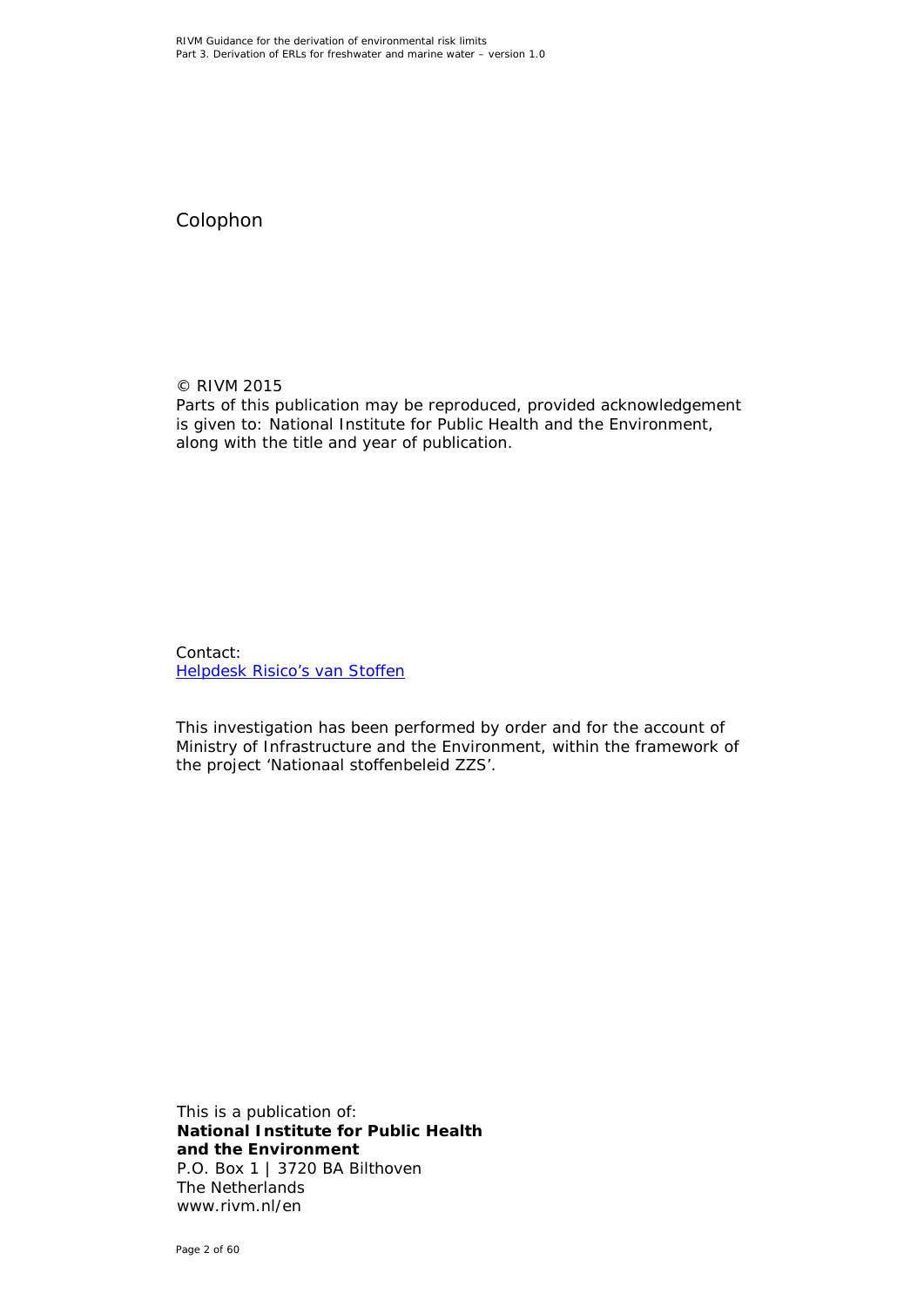# **Contents**

- **1 [Introduction5](#page-4-0)**<br>**1.1 Relationship wit** [Relationship with other guidance](#page-4-1) 5<br>Terminology: EQS instead of MPC 5
- 1.2 [Terminology: EQS instead of MPC](#page-4-2)
- 1.3 [Triggers for secondary poisoning and human health](#page-4-3) 5
- 1.3.1 [Secondary poisoning](#page-5-0) 6
- 1.3.2 [Human health7](#page-6-0)
- 
- 1.4 [Terminology: QS and EQS](#page-7-0) 8<br>1.5 National risk limits: SRC and I [National risk limits: SRC and NC](#page-9-0) 10
- 1.6 [Dutch standard characteristics](#page-9-1) 10
- 1.7 [Summary of input for QS-derivations](#page-9-2) 10
- 1.8 [Reader's guide](#page-10-0) 11

### **2 [Derivation of WFD-standards for direct ecotoxicity](#page-12-0) 13**

- 2.1 [Collection and evaluation of aquatic laboratory toxicity data](#page-12-1) 13
- 2.1.1 [Data tables for aquatic laboratory ecotoxicity studies](#page-12-2) 13
- 2.2 [Selection and aggregation of aquatic laboratory data](#page-18-0) 19
- 2.3 [Combining freshwater and marine data sets for ERL derivation](#page-19-0) 20
- 2.4 [Additional guidance on the Assessment Factor approach](#page-20-0) 21
- 2.4.1 [Presence of sensitive taxa](#page-20-1) 21<br>2.4.2 Use of endpoints for micro-orga
- [Use of endpoints for micro-organisms](#page-21-0) 22
- 2.5 [Additional guidance on SSDs](#page-21-1) 22
- 2.5.1 [Data requirements](#page-21-2) 22
- 2.5.2 [Constructing specific SSDs](#page-22-0) 23<br>2.5.3 Assessment factors for a specif
- [Assessment factors for a specific SSD](#page-23-0) 24
- 2.6 [Using mesocosm data for QS-derivation](#page-24-0) 25
- 2.6.1 [Assessment of reliability](#page-24-1) 25
- 2.6.2 [Effect classes](#page-25-0) 26
- 2.6.3 [Use of Effect classes for EQS-derivation](#page-27-0) 28
- 2.6.4 [Treatment of freshwater and saltwater data](#page-28-0) 29
- 2.6.5 [Assessment of exposure](#page-29-0) 30
- 2.6.6 [Assessment factors to be used on mesocosm results](#page-31-0) 32
- 2.7 [Selection of the QS for direct ecotoxicity](#page-32-0) 33

### **3 [Derivation of WFD-standards for secondary poisoning and human](#page-34-0)  [health](#page-34-0) 35**

- 3.1 [Organic compounds and metals](#page-34-1) 35
- 3.2 [General approach](#page-34-2) 35
- 3.3 [Collection and evaluation of bioaccumulation data](#page-35-0) 36
- 3.3.1 [Data tables for bioaccumulation studies](#page-36-0) 37
- 3.4 [Data selection41](#page-40-0)
- 3.4.1 [Bioconcentration factor BCF](#page-40-1) 41
- 3.4.2 [Biomagnification factor BMF](#page-41-0) 42
- 3.4.3 [Bioaccumulation Factor BAF](#page-42-0) 43
- 3.4.4 [BCF and BAFs for metals](#page-42-1) 43
- 3.5 [Derivation of biota standards, calculation to water](#page-43-0) 44
- 3.5.1 [Secondary poisoning](#page-43-1) 44
- 3.5.2 [Human health46](#page-45-0)
- 3.6 [Quality standards for freshwater for drinking water abstraction](#page-45-1) 46
- **4 [Derivation of national risk limits SRC and NC](#page-46-0) 47**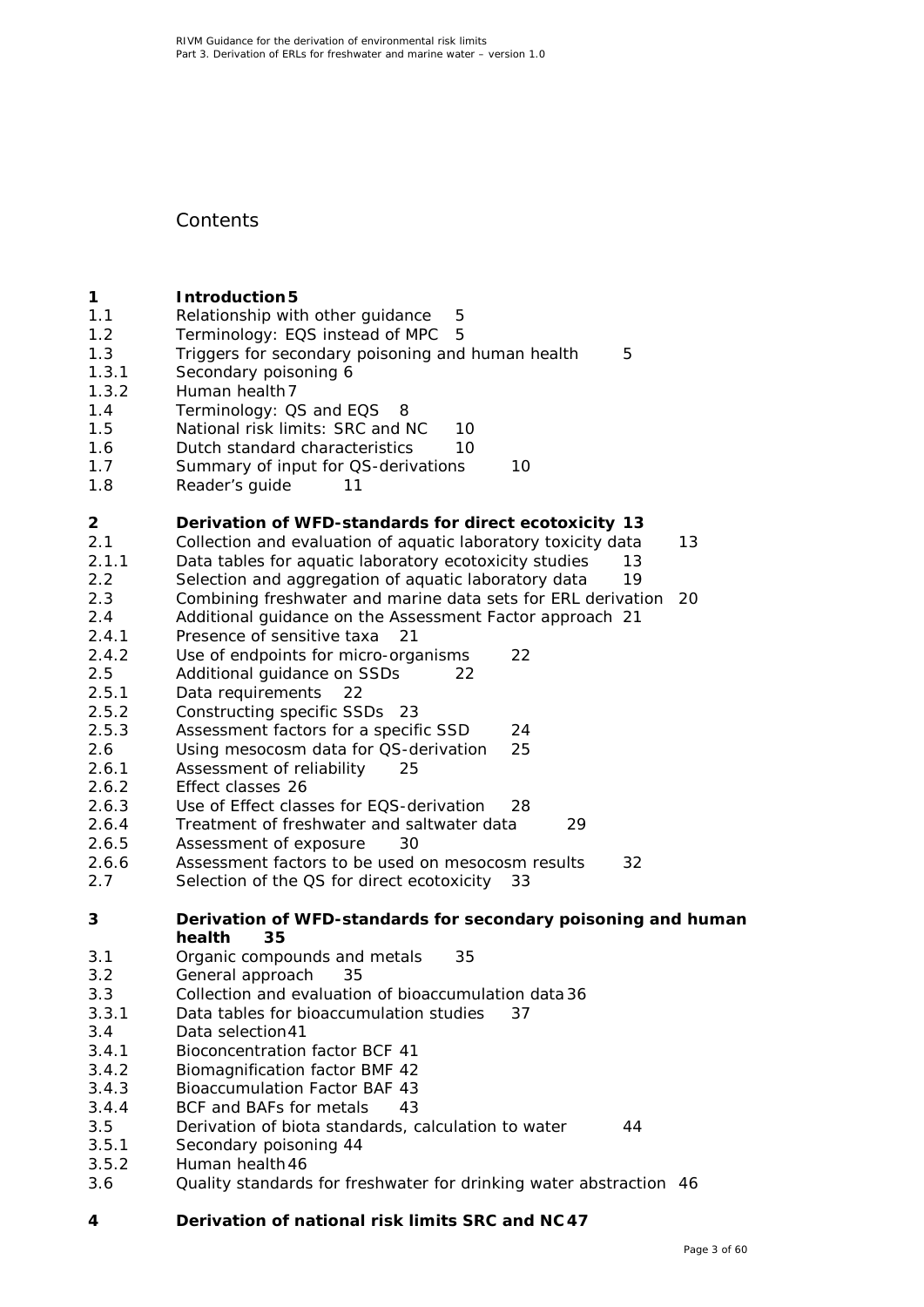4.1 [Serious Risk Concentration for direct ecotoxicity](#page-46-1) 47<br>4.2 Negligible Concentration 48 [Negligible Concentration](#page-47-0)

# **5 [References](#page-48-0) 49**

**[List of abbreviations](#page-52-0) 53**

**[Appendix 1. Established guidelines for aquatic ecotoxicity tests](#page-56-0) 57**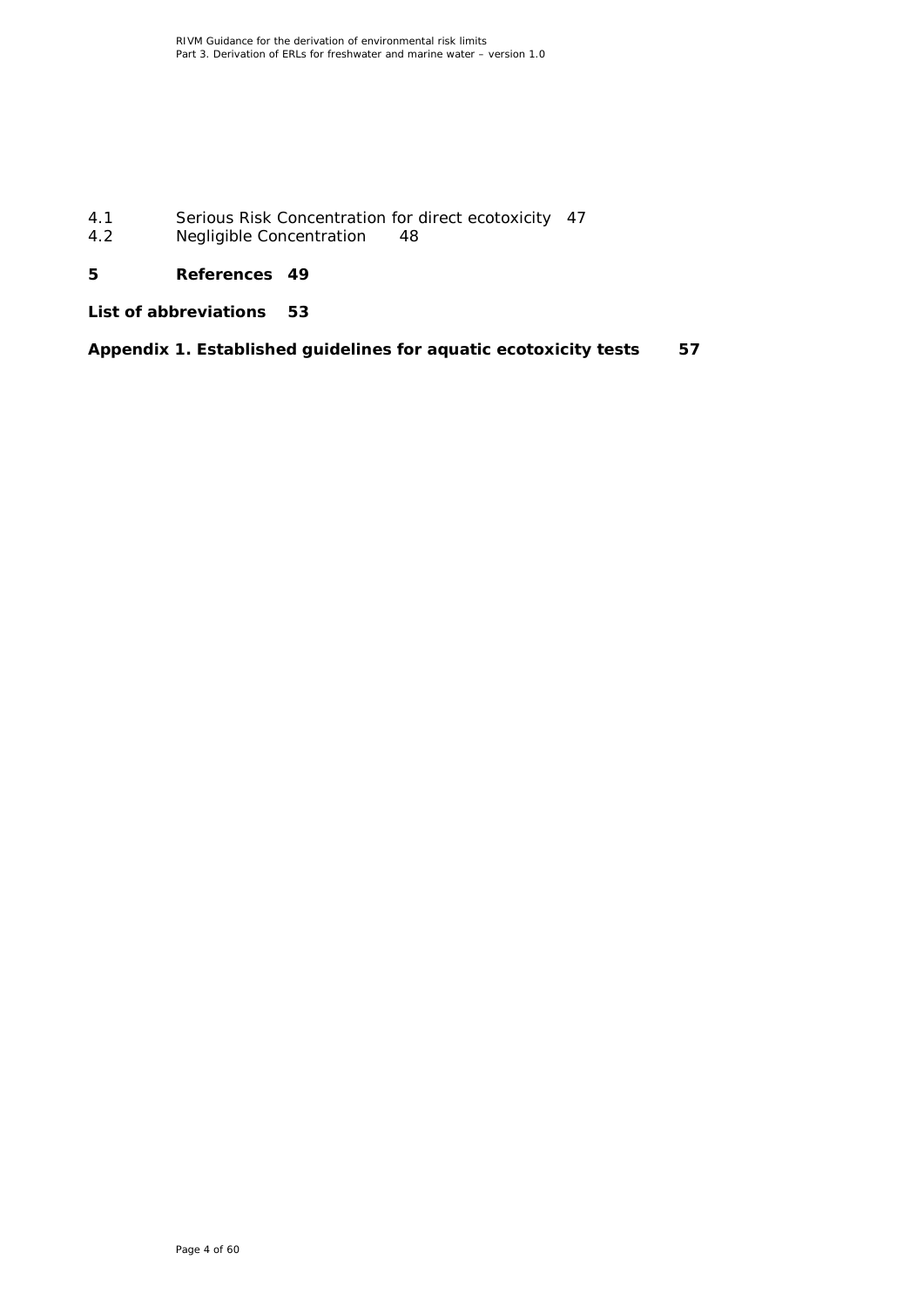# <span id="page-4-0"></span>1 Introduction

## **1.1 Relationship with other guidance**

<span id="page-4-1"></span>As indicated in the chapter 'Introduction and definitions' (see ERL Report 01), the European guidance for derivation of environmental quality standards (EQS) within the Water Framework Directive [\[1\]](#page-48-1) is followed for derivation of water quality standards. The present ERLreport only deals with those aspects that are not (fully) covered in the WFD-guidance and/or for which specific (national) guidance has been developed. Examples are the derivation of the additional national risk limits Serious Risk Concentration (SRC) and the Negligible Concentration (NC) (see ERL Report 01, section 3.3), and additional guidance developed in the context of a Dutch project on aquatic effects assessment [\[2,](#page-48-2)[3\]](#page-48-3). Scientific developments in other regulatory frameworks, such as REACH, and authorisation of biocides and plant protection products are taken into account as well.

### **1.2 Terminology: EQS instead of MPC**

<span id="page-4-2"></span>When adopting the WFD-guidance it was decided to use the terminology of the WFD. As a consequence, the 'MPC' will no longer be used for water. For the water compartment, the WFD distinguishes two quality standards to cover both long- and short-term effects resulting from exposure: a long-term standard, indicated as the annual average environmental quality standard (AA-EQS) and normally based on chronic toxicity data, and a short-term standard, referred to as a maximum acceptable concentration EQS (MAC-EQS) which is based on acute toxicity data. In addition, a quality standard is derived for surface water that is used for drinking water abstraction. This is the concentration in surface water that meets the requirements for use of surface water for drinking water production. The terms AA-EQS and MAC-EQS are used in the European priority substances directive 20[1](#page-4-4)3/39/EU<sup>1</sup>. The Dutch equivalents of these terms are used in Dutch legislation based on the WFD and EQS is used throughout this report as well. The abbreviations refer to quality standards. However, the values that are derived based on the this guidance have a status of scientific advisory values and will be effective as official standards only after approval by the responsible ministries. This status of the results should be made clear when publishing reports based on this guidance.

### **1.3 Triggers for secondary poisoning and human health**

<span id="page-4-3"></span>The long-term WFD-water quality standards take account of direct ecotoxicity, but also include exposure of humans and predatory birds or mammals via intake of fish or shellfish. Inclusion of the latter routes depends on the characteristics of the compound with respect to bioaccumulation and human toxicology.

<span id="page-4-4"></span> $1$  Richtlijn 2013/39/EU van het Europees Parlement en de Raad van 12 augustus 2013 tot wijziging van Richtlijn 2000/60/EG en Richtlijn 2008/105/EG wat betreft prioritaire stoffen op het gebied van het waterbeleid.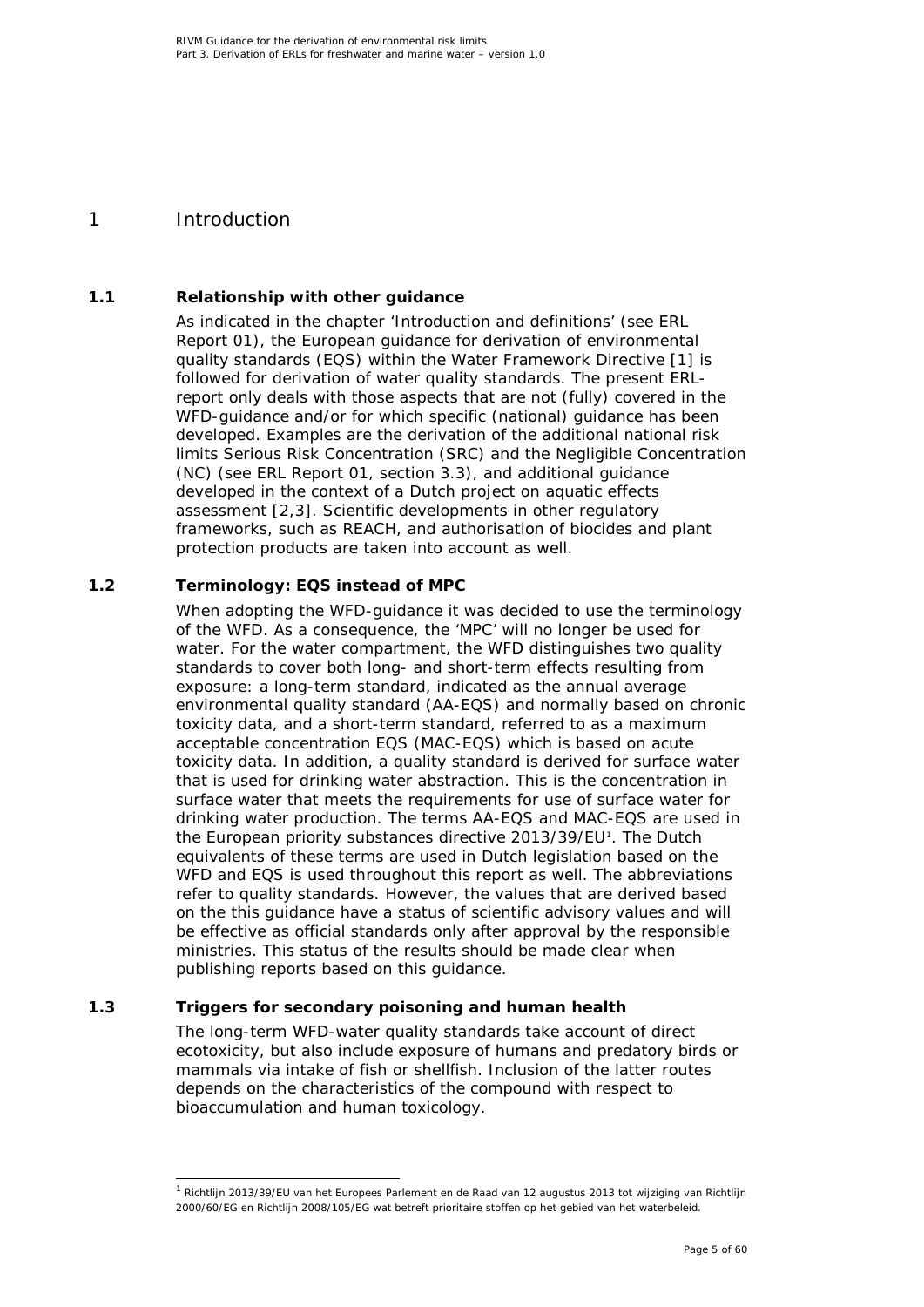### *1.3.1 Secondary poisoning*

### 1.3.1.1 Organic compounds

<span id="page-5-0"></span>Secondary poisoning should be assessed if there is evidence of bioaccumulation potential or the substance has a high intrinsic toxicity to mammals and birds (except carcinogenicity) [\[1\]](#page-48-1). Evidence of bioaccumulation potential is demonstrated according to the following criteria for the bioconcentration factor (BCF), bioaccumulation factor (BAF) and/or biomagnification factor (BMF) or log  $K_{ow}$ :

- the measured BCF or BAF  $≥$  100 L/kg or BMF  $> 1$ , or
- − no valid measured BCF (BAF) is available, but log K<sub>ow</sub> ≥ 3, or
- − if there is other evidence of bioaccumulation potential (e.g. biota monitoring data, structural alerts)
- − PROVIDED THAT there is no mitigating property such as rapid degradation (ready biodegradability or hydrolysis half-life <12 h at pH 5-9, 20°C) or obvious molecular size exclusion

Detailed information on the collection, evaluation and selection of bioaccumulation data is given in section [3.1.](#page-34-1) When there is reason for concern because of a relatively high toxicity for birds or mammals, and/or bioaccumulative properties, it is advised to perform initial calculations to check whether secondary poisoning might be critical for EQS-derivation. If adequate bioaccumulation data are absent, it is worthwhile to back-calculate the BAF-value which would lead to a QS that is lower than that for direct ecotoxicity, and to evaluate whether or not this BAF is realistic in view of the characteristics of the compound (e.g. log  $K_{ow}$ , QSAR estimates of BCF). If relevant bird of mammal toxicity data are absent, but the BCF/BAF/BMF meet the trigger(s), an initial assessment on the basis of the human toxicological threshold limit  $(TTL<sub>hh</sub>)$  may reveal if secondary poisoning might potentially be critical. The TTL<sub>hh</sub> usually is derived on the basis of mammal data, but taking different endpoints into account. Such an initial assessment can be helpful to decide on the need for additional actions to retrieve bird and mammal data.

### 1.3.1.2 Metals

Text modified from WFD guidance, section 2.4.3.1, which should be consulted as well.

Biomagnification of metals in aquatic organisms is rarely observed and, if it does occur, it usually involves the organo-metallic forms of metals, e.g. methylmercury [\[4\]](#page-48-4). This should not be interpreted as lack of exposure or no concern for trophic transfer. Even in the absence of biomagnification, aquatic organisms can bioaccumulate relatively large amounts of metals and this can become a significant source of dietary metal to predators, including humans.

Therefore, the assessor should examine the potential of a metal to biomagnify or cause secondary poisoning in food. Review the information available for the metal in question in order to assess whether an in-depth secondary poisoning assessment is needed. Pay attention to possible formation of organometallic species in compartments.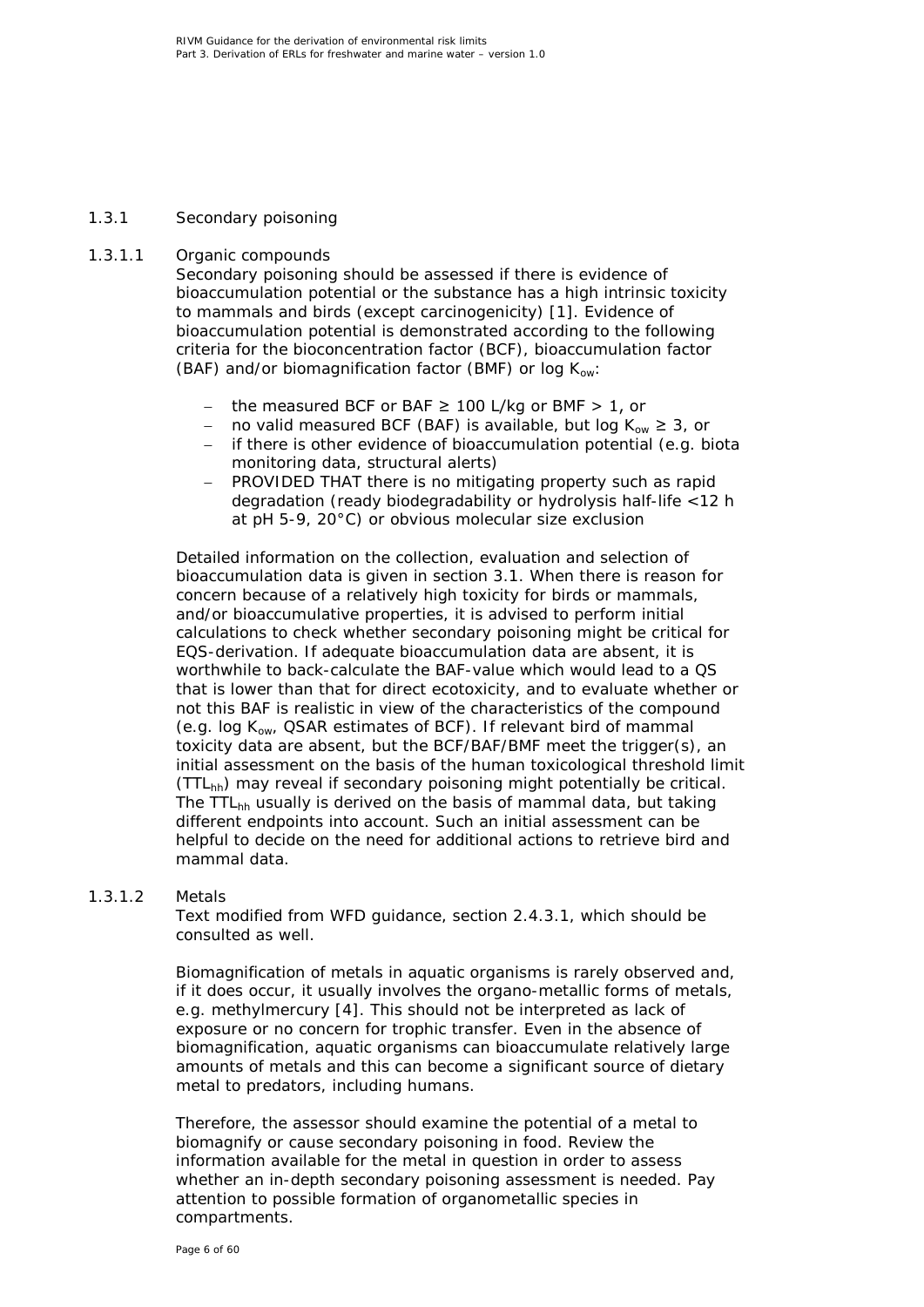BCF of BAF values cannot be used as such and cannot be compared to trigger values, as with organic compounds. For a number of metals an inverse relationship between BCF and external (water-) concentration is observed [\[5\]](#page-48-5). Consequently, BCFs and BAFs are not constant with water concentration. Furthermore, some metals are essential for life and many organisms possess mechanisms for regulating internal concentrations.

A case-by-case evaluation of the possibility of dietary toxicity is required and the following information needs to be considered:

- Information on metal mode of action and homeostatic (internal regulation) controls,
- − Information on essentiality,
- − Information on biomagnification (BMF). An relevant example study is that by Ikemoto et al. [\[6\]](#page-48-6).
- − Information on major toxicities i.e. whether main risks are through direct toxicity to pelagic organisms or secondary poisoning. With regards to the potential for secondary poisoning the assessment of the mode of toxic action in both prey and predator is a key consideration. If there is no evidence of biomagnification (i.e. BMF<1) and no specific toxicity in birds and mammals compared to fish (on a dose based approach), the  $\text{QS}_{\text{fw}, \text{eco}}$  and  $\text{QS}_{\text{sw}, \text{eco}}$  should be protective for birds and mammals as well as pelagic organisms.
- However, it must be realized that such information for dietary exposure of fish is often not available. In such case, a similar approach as described above for organic substances to assess what would be the critical BAF at  $\mathsf{OS}_{\mathsf{fw},\, \mathsf{eco}}$  and  $\mathsf{OS}_{\mathsf{sw},\, \mathsf{eco}}$  would give an initial impression whether secondary poisoning might be critical.

### *1.3.2 Human health*

<span id="page-6-0"></span>To decide on the inclusion of human health in risk limit derivation, information on the classification of a compound with respect to human toxicology is necessary. In short, a human health based standard should be derived for all substances which are classified as being (suspected) carcinogenic, reprotoxic of mutagenic (CMR) under the European regulation on Classification, Labelling and Packaging 1272/2008, irrespective of their bioaccumulation potential. This involves substances with H-statements H340, 341, 350, 351, 360, 361, 362. Human exposure should also be taken into account in case of classification with respect to danger of serious damage to health after prolonged exposure (H373), or oral toxicity (H300, 301, 302), in combination with the properties as described above for secondary poisoning.

Classification regarding (suspected) carcinogenicity may be obtained from tests with a less relevant exposure route, e.g. inhalation or dermal contact. It is assumed that carcinogenicity is an intrinsic property of the compound and unless there is clear evidence that dietary exposure does not result in cancer, inclusion of human exposure via fish is triggered. In addition, information obtained from evaluation of toxicological data that (as yet) is not necessarily reflected in classification and labelling phrases should be considered.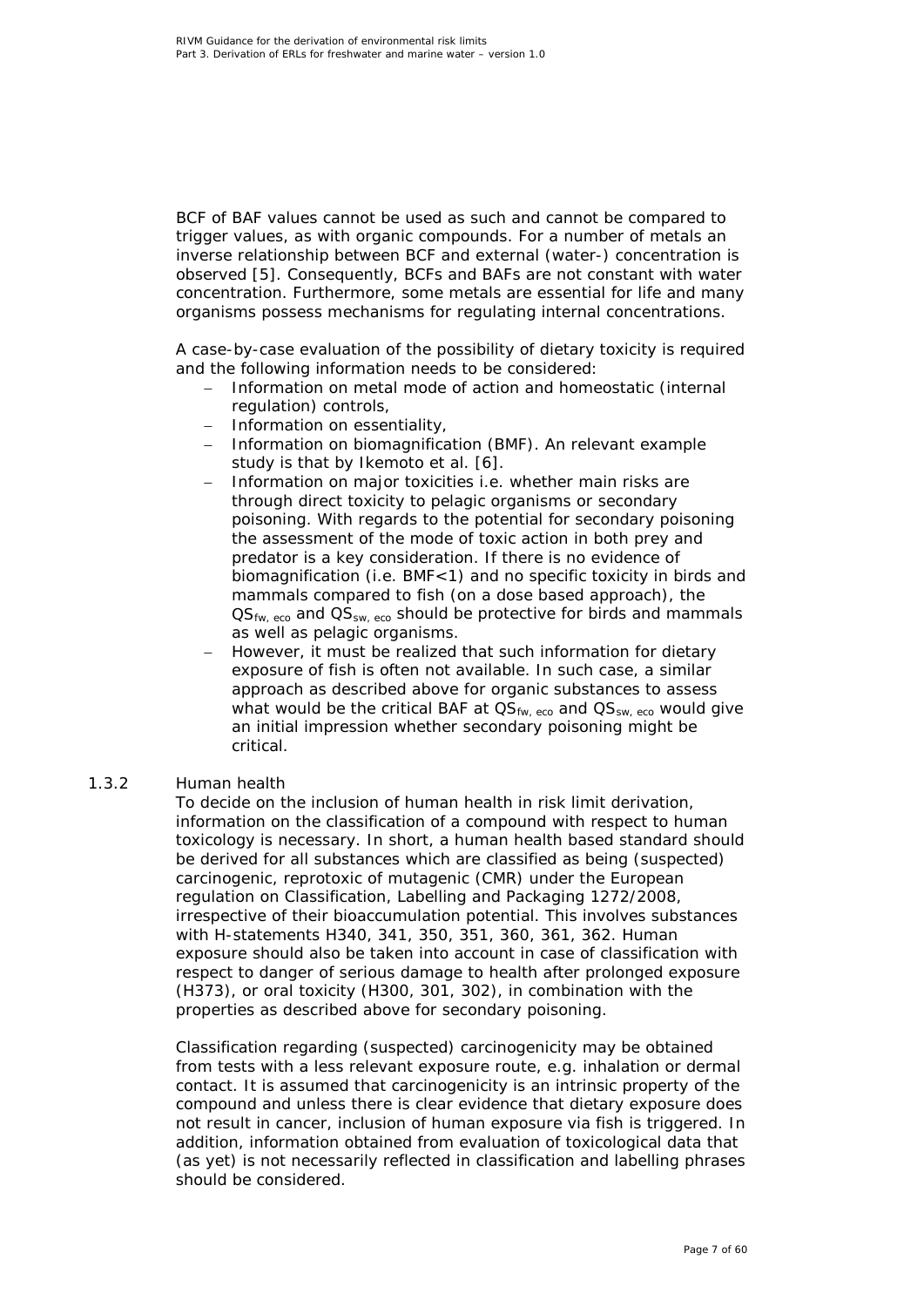Similar to what is described above for secondary poisoning, it is advised to perform initial calculations to check whether human consumption of fish might be critical for EQS-derivation in case of a relatively low TTL<sub>hh</sub> and/or bioaccumulative properties.

### **1.4 Terminology: QS and EQS**

<span id="page-7-0"></span>For each of the routes considered for EQS-derivation, the intermediate standards that are derived during the process of standard derivation are indicated as 'QS'. The lowest value is taken forward as final AA-EQS. The short-term standard MAC-EQS only considers direct ecotoxicity and strictly speaking an intermediate standard for different exposure routes is not needed. However, for reasons of consistency, the same terminology is used as for the long-term standard, using the term 'MAC-QS' during the process of derivation and 'MAC-EQS' for the final proposed standard. Subscripts are used to distinguish between the routes considered (eco: ecotoxicity, secpois: secondary poisoning, hh: human health) and the medium which the standard refers to (biota, fw: freshwater, sw: saltwater). The subscript 'water' is used for standards that are applicable to both fresh- and saltwater. Table 1 summarises the water quality standards and their respective abbreviations.

Separate EQSs are derived for freshwaters and saltwaters, which according to the WFD-guidance is justified by the need to account for the additional uncertainties associated with extrapolation for the marine ecosystem, especially the general under-representation in the experimental dataset of specific marine key taxa and possibly a greater species diversity. Transitional (e.g. estuarine) waters are intermediate in salinity which can vary on a diurnal cycle. According to the WFDguidance, the freshwater scheme may be more appropriate for estuarine waters with a low salinity that are supporting communities that are closely related to freshwater ecosystems. Salinity levels between 3 and 5‰ can be considered as a switch from communities that are dominated by freshwater species to communities that are dominated by saltwater species. Therefore, the WFD-EQS are not reported for 'transitional ánd marine waters', but either for freshwaters or saltwaters. The WFD-guidance recommends a salinity of 5‰ as the cut-off unless other evidence suggests a different cut-off is appropriate for a particular location.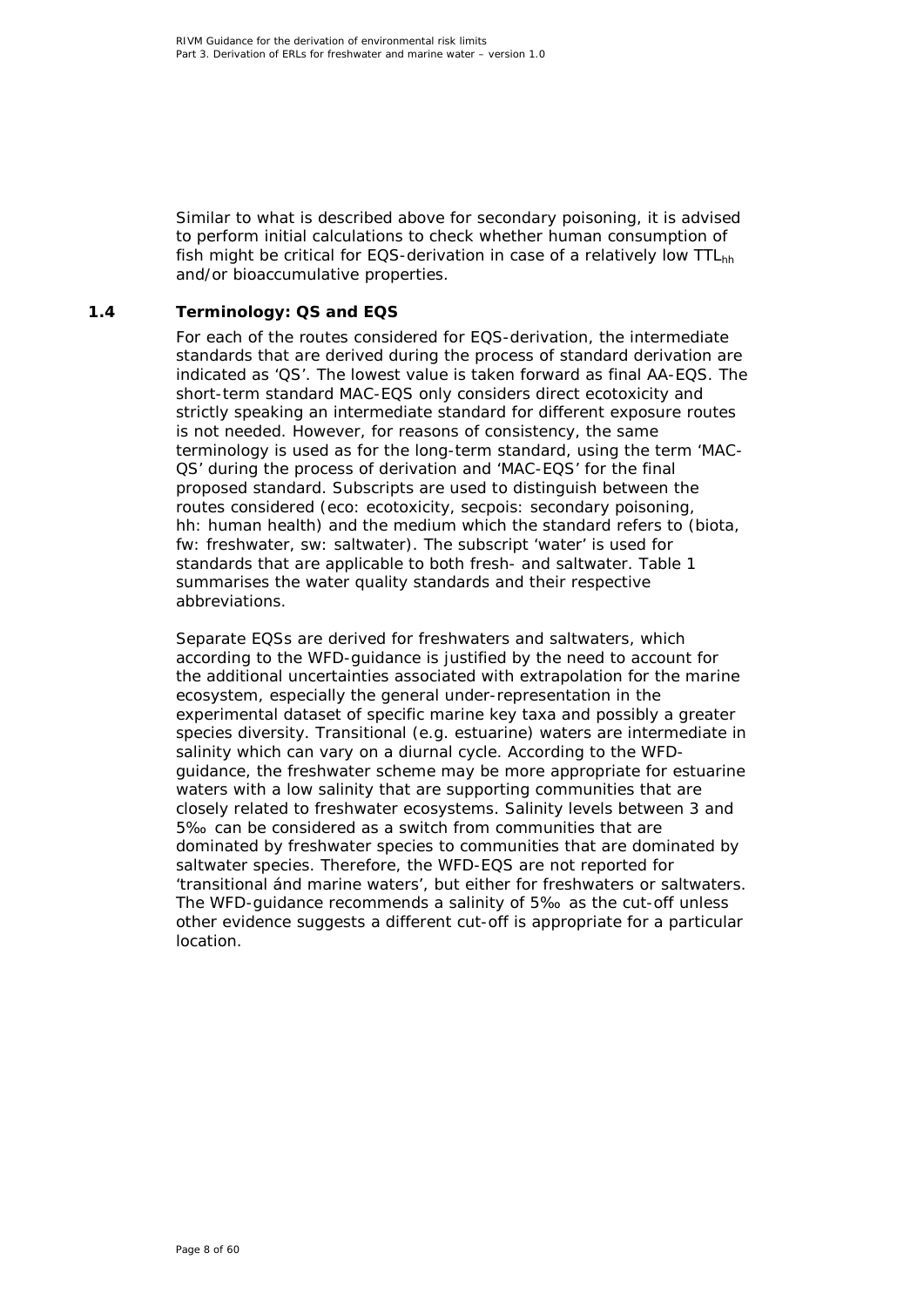*Table 1 Overview of the different types of quality standards for fresh- and saltwater according to the WFD-guidance. An asterisk indicates that considering this aspect depends on the characteristics of the compound.*

| Type of<br>QS. | <b>Protection aim</b>     | <b>Terminology for</b><br>intermediate standard <sup>1</sup>                       | <b>Notes</b>                      | <b>Final selected quality</b><br>standard |
|----------------|---------------------------|------------------------------------------------------------------------------------|-----------------------------------|-------------------------------------------|
| Long-term      | Water organisms           | $\mathsf{QS}_{\mathsf{fw}, \; \mathsf{eco}}$<br>$\text{OS}_{\text{\tiny SW, ECO}}$ | Refers to direct ecotoxicity      |                                           |
|                | Predators                 | QS <sub>biota, secpois, fw</sub>                                                   | QS expressed as concentration in  |                                           |
|                | (secondary poisoning) $*$ | QS <sub>biota</sub> secpois sw.                                                    | biota                             | lowest water-based QS is                  |
|                |                           | $\text{QS}_{\text{fw, secpois}}$                                                   | QS converted to corresponding     | selected as                               |
|                |                           | $\text{QS}_{\text{\tiny SW.}\text{-}\text{seconds}}$                               | concentration in water            | $AA$ -EQS $_{fw}$                         |
|                | Human health              | $\text{QS}_{\text{biota}, \text{ hh food}}$                                        | QS for water expressed as         | $AA$ -EQS <sub>sw</sub>                   |
|                | (consumption of fishery   |                                                                                    | concentration in biota            |                                           |
|                | $products$ <sup>*</sup>   | $OS_{water, hh}$ food                                                              | QS converted to corresponding     |                                           |
|                |                           |                                                                                    | concentration in water; valid for |                                           |
|                |                           |                                                                                    | fresh and marine waters           |                                           |
| Short-term     | Water organisms           | $MAC-OS_{fw, eco}$                                                                 | Refers to direct ecotoxicity      | $MAC$ - $EQS$ <sub>fw</sub>               |
|                |                           | $MAC-OSsw, eco$                                                                    |                                   | $MAC$ - $EQS_{sw}$                        |
| D.w.           | Human health              |                                                                                    | Relates to surface water used for | $OS_{dw, hh}$                             |
|                | (drinking water)          |                                                                                    | abstraction of drinking water     |                                           |

1: Note that the subscript 'fw' refers to freshwater, 'sw' to saltwater, 'water' is used for all waters, including brackish and marine waters.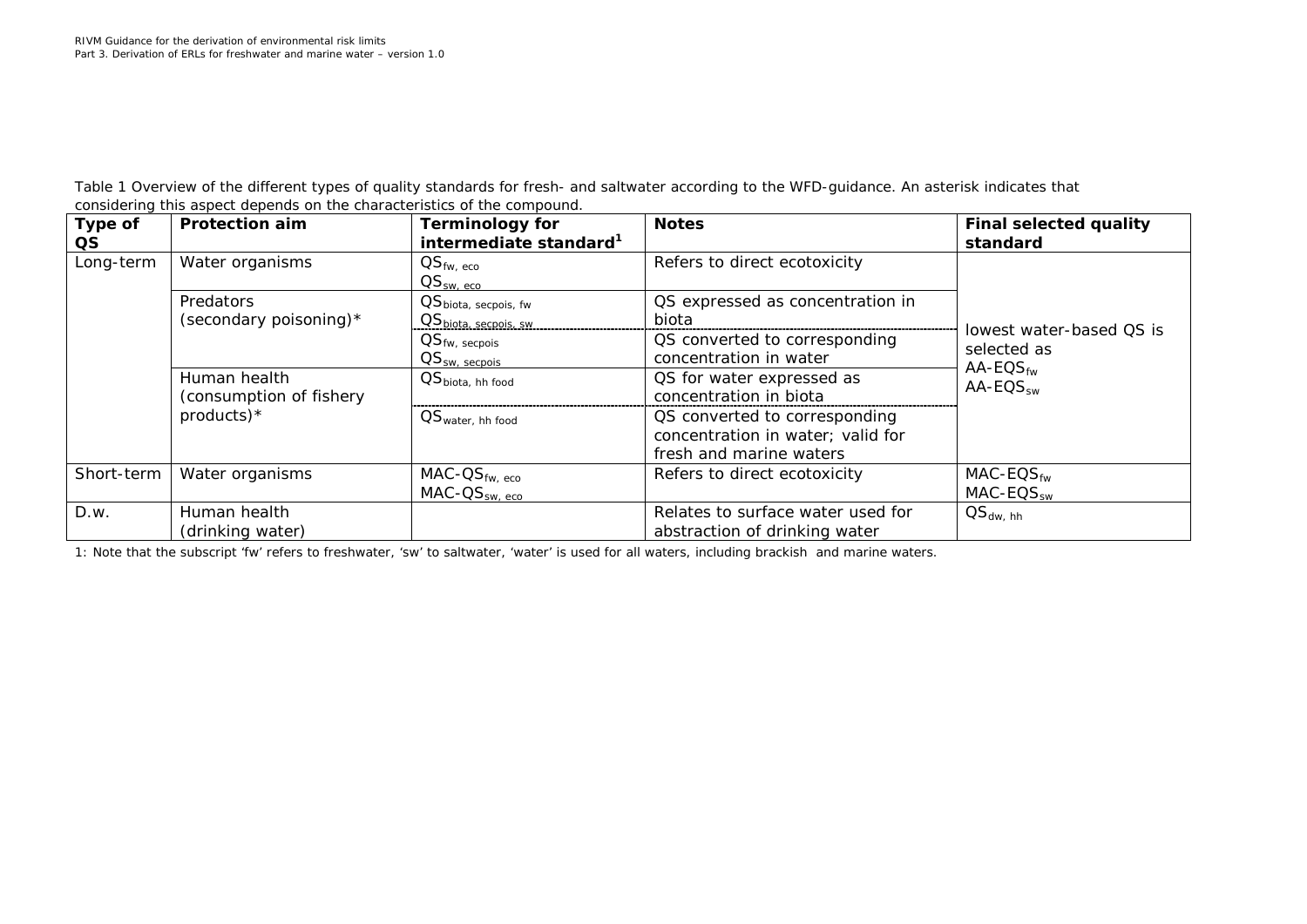### **1.5 National risk limits: SRC and NC**

<span id="page-9-0"></span>In addition to the WFD-standards, national specific environmental risk limits (ERLs) are derived for water. These are the Serious Risk Concentration (SRC) and the Negligible Concentration (NC) (see ERL Report 01).The NC is originally defined as the MPC/100. Given the similarity in protection aims, the AA-EQS/100 is used as the NC. One exception is made: if in the case of genotoxic carcinogens the final AA-EQS is based on human fish consumption, the AA-EQS will refer to an added cancer risk of  $10^{-6}$  on a lifetime basis (see ERL Report 01, section 4.5). Since this is equal to the risk level that is originally associated with the Dutch NC, the additional factor of 100 will not be applied. In these cases, the protection level of the derived AA-EQS is already sufficient to meet the criteria of the NC.

### **1.6 Dutch standard characteristics**

<span id="page-9-1"></span>The derived ERLs will be expressed as dissolved concentrations in water. The methodology to recalculate water standards into a concentration in suspended matter makes use of the characteristics for Dutch standard suspended matter. For certain purposes, ERLs for water may have to be recalculated from dissolved to total concentrations. In that case, the same characteristics are needed. These characteristics are the percentage of organic carbon and the concentration of suspended matter in surface water. Guidance for recalculation methods is given in ERL Report 09.

### **1.7 Summary of input for QS-derivations**

<span id="page-9-2"></span>For an overview of the information that will be used for QS-derivation and triggers for the relevant routes to be considered, the following table format is advised. For information on A1-value and drinking water standards, see 3.4.

| 1110 1 0 10 11 1 |               |                                       |
|------------------|---------------|---------------------------------------|
| Parameter        | Value         | <b>Remark</b>                         |
| $log K_{oc}$     |               | needed for                            |
|                  |               | recalculation into                    |
|                  |               | total concentrations                  |
| <b>BCF</b>       | xx L/kg       | QS <sub>water, secpois</sub> relevant |
| <b>BMF</b>       |               | QS <sub>water, secpois</sub> relevant |
| $log K_{ow}$     |               | OS <sub>water, secpois</sub> relevant |
| H phrases $a$    | H XX, H XX    | OS <sub>water, hh food</sub> relevant |
| EU or WHO        | XXX mg/L /    |                                       |
| drinking water   | not available |                                       |
| standard         |               |                                       |

*Table 2 Table format - collected properties relating to the assessments made in the report*

a: Following implementation of Regulation (EC) 1272/2008 [\[7\]](#page-48-7), the former R phrases have been replaced by H phrases. Since R phrases will be encountered regularly for substances, consult p. 20 of WFD guidance for translation of R to H phrases. For phrases not listed in WFD guidance, consult Annex VIII (p. 1352) of EC 1272/2007 (complete translation table).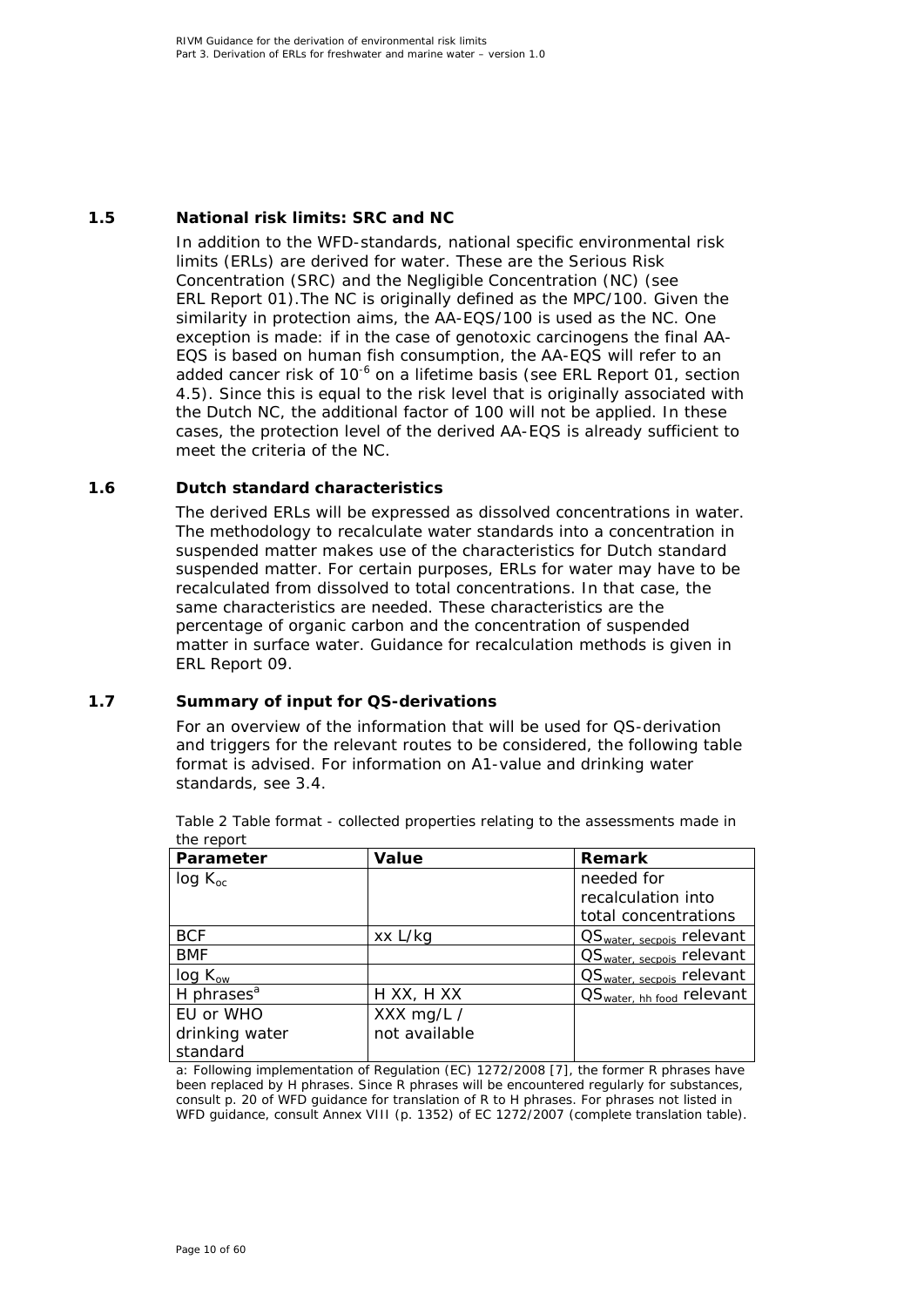### **1.8 Reader's guide**

<span id="page-10-0"></span>The following sections give additional guidance on derivation of the standards for direct ecotoxicity, secondary poisoning and human consumption of fish. If the latter two are triggered (see section 1.3.1 and 1.3.2), the lowest of the routes considered determines the final QS. In addition, a separate standard for freshwater used for drinking water abstraction. In principle, the derivation follows the WFD-guidance, but some aspects not (fully) covered are discussed here. Additional information is given on data presentation, evaluation and selection and the use of the collected information for standard derivation.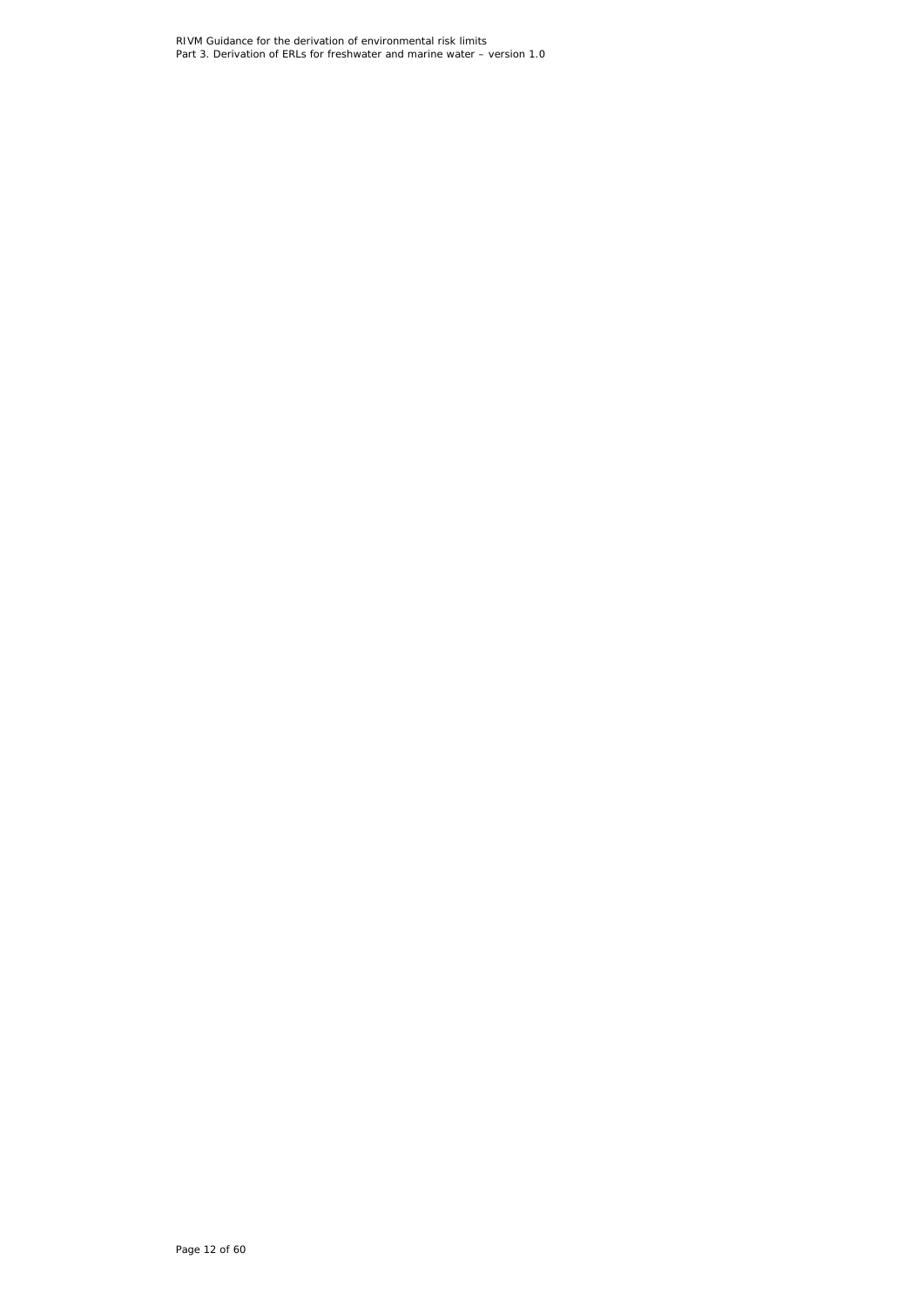# <span id="page-12-0"></span>2 Derivation of WFD-standards for direct ecotoxicity

### **2.1 Collection and evaluation of aquatic laboratory toxicity data**

<span id="page-12-1"></span>For general guidance on collection and evaluation of ecotoxicity data, first consult ERL Report 02, Chapter 5. International guidelines exist for performing aquatic toxicity studies for many species. The most frequently used guidelines are summarised in Appendix 1.

### *2.1.1 Data tables for aquatic laboratory ecotoxicity studies*

<span id="page-12-2"></span>The ecotoxicity data are summarised in data tables. Separate tables are prepared for acute and chronic studies for freshwater and marine species. Marine species are defined as species living and tested in salt or brackish water. The division between freshwater, brackish water and seawater on basis of salinity is given in Table 3. The division in these categories is rather arbitrary and depends on the source used. For the division between freshwater and brackish or saltwater tests, the value of 0.5‰ is defined in the WFD [\[8\]](#page-48-8).

| Table 3 Classification of water according to salinity. |
|--------------------------------------------------------|
|--------------------------------------------------------|

| <b>Water type</b> | Salinity (‰) |  |  |  |
|-------------------|--------------|--|--|--|
| l freshwater      | < 0.5        |  |  |  |
| brackish water    | $0.5 - 30$   |  |  |  |
| seawater          |              |  |  |  |

The following sections (2.1.1.1 to 2.1.1.18) discuss the parameters that are reported in the aquatic toxicity data tables, an example of which is presented in Table 4. The aim is to fill the table as complete as possible. The parameters are treated in the same order as they appear in the default toxicity data table. The following subsections have titles identical to the column titles in the data tables. Part of the text in this chapter is cited from Traas [\[9\]](#page-48-9).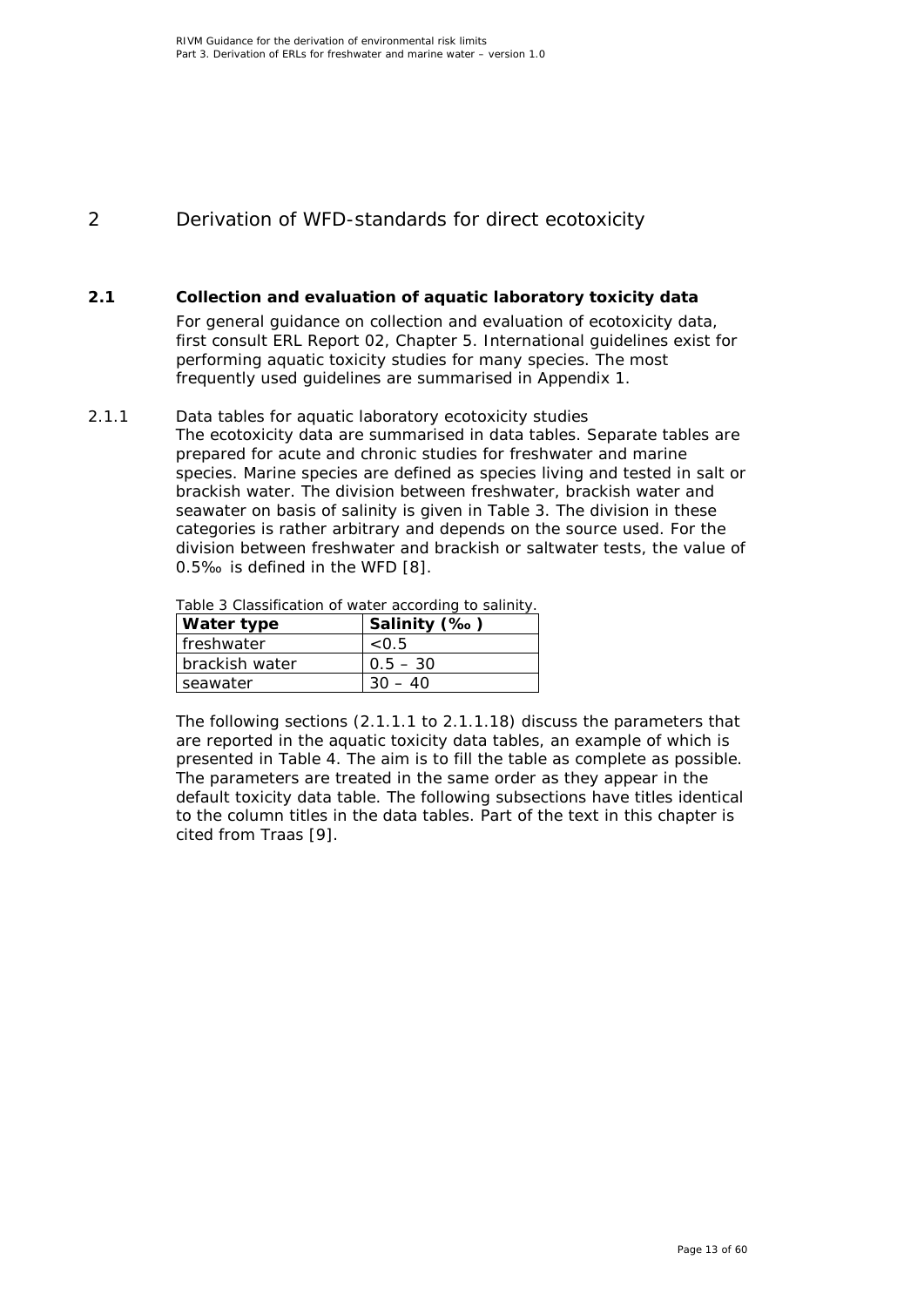#### *Table 4 Example of an aquatic acute ecotoxicity data-table for freshwater organisms.*

| Legend to column headings |                                                                                                                                                                       |
|---------------------------|-----------------------------------------------------------------------------------------------------------------------------------------------------------------------|
| Species                   | relevant characteristics of the test species, such as age, size, origin                                                                                               |
| properties                |                                                                                                                                                                       |
|                           | test water analysed Y(es)/N(o)                                                                                                                                        |
| Test type                 | $S =$ static; $R =$ renewal; $F =$ flow through; $c =$ closed                                                                                                         |
| Purity                    | refers to purity of active substance or content of active substance in formulation; $aq =$ analytical grade; $tq =$ technical grade                                   |
| Test water                | $am =$ artificial medium; dtw = dechlorinated tap water; dw = deionised/dechlorinated/distilled water; nw = natural water; rw = reconstituted water; rtw =            |
|                           | reconstituted tap water; tw = tap water                                                                                                                               |
|                           | temperature                                                                                                                                                           |
| Ri                        | Reliability index according to [10]. Valid studies (Ri 2 or higher) are considered for EQS-derivation, depending on relevance and considering notes on data treatment |
|                           | (section 1.3.4)                                                                                                                                                       |

| <b>Species</b>                    | <b>Species</b>          | $\overline{A}$ | <b>Test</b>    | Test      | Purity  | Test  | <b>Hardness</b><br>$\vert$ CaCO <sub>3</sub> | pH          |      | Exp.<br>time   | Criterion   | Endpoint        | Value       | Ri             | Note           | Ref. |
|-----------------------------------|-------------------------|----------------|----------------|-----------|---------|-------|----------------------------------------------|-------------|------|----------------|-------------|-----------------|-------------|----------------|----------------|------|
|                                   | properties              |                | type           | compound  | [%]     | water | $\lfloor$ [mg/L]                             |             | [°C] |                |             |                 | $[\mu g/L]$ |                |                |      |
| <b>Bacteria</b>                   |                         |                |                |           |         |       |                                              |             |      |                |             |                 |             |                |                |      |
| Vibrio fischeri                   | strain NRRL-B-11,177    | Y              | ls.            | active    | ag      |       |                                              |             | 15   | 30 min         | <b>EC50</b> | bioluminescence | 61900       | $\overline{2}$ |                | [a]  |
| Cyanobacteria                     |                         |                |                |           |         |       |                                              |             |      |                |             |                 |             |                |                |      |
| Anabaena flos-                    |                         | Y              | ls             | product A | 200 g/L |       |                                              |             |      | 96 h           | <b>EC50</b> |                 | 32800       | 4              | $\overline{2}$ | [b]  |
| aquae                             |                         |                |                |           |         |       |                                              |             |      |                |             |                 |             |                |                |      |
| Algae                             |                         |                |                |           |         |       |                                              |             |      |                |             |                 |             |                |                |      |
| Desmodesmus                       |                         | <b>Y</b>       | ls             | active    | ag      |       |                                              |             | 21   | 72 h           | <b>EC50</b> | growth rate     | 389000      | 2              | 3              | [c]  |
| subspicatus                       |                         |                |                |           |         |       |                                              |             |      |                |             |                 |             |                |                |      |
| Scenedesmus                       | 10000 cells/mL          | N              | ls             | active    | tg      |       |                                              | $8.2 - 9.1$ | 23   | 72 h           | <b>EC50</b> | biomass         | >10000      | 3              | 4              | [d]  |
| subspicatus                       |                         |                |                |           |         |       |                                              |             |      |                |             |                 |             |                |                |      |
| Crustacea                         |                         |                |                |           |         |       |                                              |             |      |                |             |                 |             |                |                |      |
| Asellus aquaticus field collected |                         | N              |                | product A | 200 g/L | am    |                                              |             | 10   | 1 <sub>h</sub> | <b>NOEC</b> | respiration     | 100         | 3              | 5              |      |
| Ceriodaphnia                      | < 24 h                  | Y              | ls             | product B | 42.8%   | dw    | 80-100                                       |             | 25   | 48 h           | LC50        | mortality       | 2.07        | $\overline{2}$ | 6              |      |
| dubia                             |                         |                |                |           |         |       |                                              |             |      |                |             |                 |             |                |                |      |
| Insecta                           |                         |                |                |           |         |       |                                              |             |      |                |             |                 |             |                |                |      |
| Aedes aegypti                     | 4th instar              |                | N <sub>S</sub> | active    | 97.4    | dw    |                                              |             | 25   | 72 h           | LC50        | mortality       | 84          | 3              |                |      |
| Baetis rhodani                    | larvae, field collected |                | $N$ S          | active    | ag      | am    | 180                                          | 7.4         | 15   | 48 h           | LC50        | mortality       | 8.49        | 3              | 8              |      |
| Amphibia                          |                         |                |                |           |         |       |                                              |             |      |                |             |                 |             |                |                |      |
| Rana limnocharis 1 month old      |                         |                | N R            | active    | >95%    | dw    |                                              |             | 20   | 96 h           | LC50        | mortality       | 82000       | 3              | 9              |      |
| Rana N.                           | 1.5 months old          | N              | <sup>IR</sup>  | active    | >95%    | dw    |                                              |             | 20   | 96 h           | LC50        | mortality       | 129000      | 3              | 10             |      |
| Hallowell                         |                         |                |                |           |         |       |                                              |             |      |                |             |                 |             |                |                |      |
| <b>Pisces</b>                     |                         |                |                |           |         |       |                                              |             |      |                |             |                 |             |                |                |      |
| Danio rerio                       |                         | <b>Y</b>       | <b>S</b>       | active    | aq      | nw    | 140                                          | 8.4         | 21   | 96 h           | LC50        | mortality       | 241000      | $\overline{2}$ | 11             |      |
| Danio rerio                       |                         | <b>Y</b>       | <sub>S</sub>   | product C | 200 g/L | nw    | 140                                          | 8.4         | 21   | 96 h           | LC50        | mortality       | 214000      | $\overline{2}$ | 12             |      |

Notes<br>1

Marine species, but tested in distilled water. Stability of test concentrations in distilled water checked for 21 d at 21°C, room light. At 70 mg/L and lower stable for 21 d, at 105 and 140 mg/L stable for 17 d, thereafter decline to 84 and 76% of nominal, respectively.

2 Solvent 1% DMSO, solvent control included; no analysis of test concentrations, but short exposure time etc.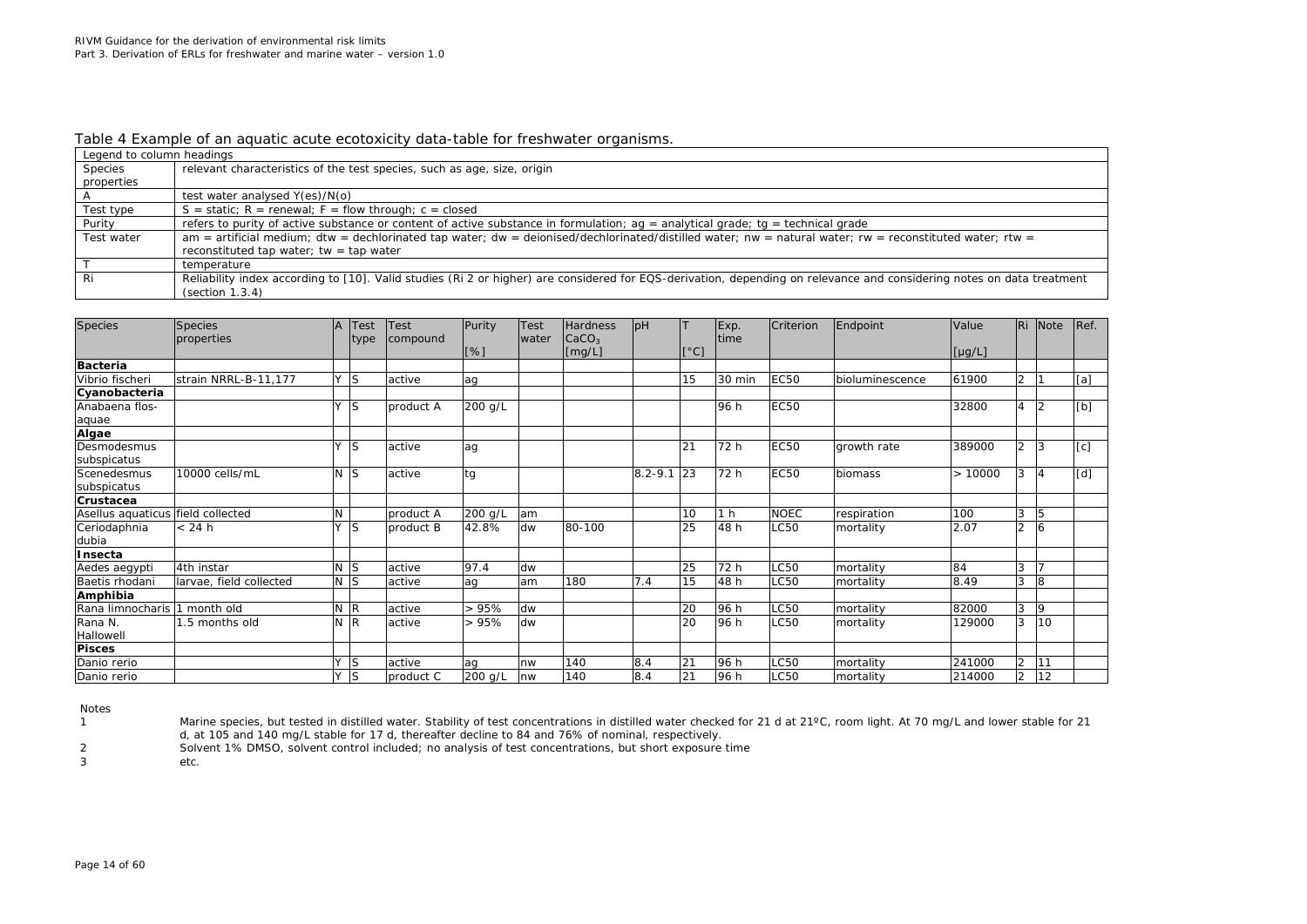### 2.1.1.1 Species

All available toxicity data for a given compound are ordered by test organism. Species are grouped in taxonomic groups. A comprehensive list of taxonomic groups is shown in ERL Report 11. Latin names are used for both taxa and species names. Species names within a taxon are listed in alphabetical order.

### 2.1.1.2 Species properties

The most relevant properties of the test organism are mentioned in this column; e.g. age, size, weight, life stage or larval stage. Toxicity data for organisms with different age, size, life stage etc., are presented as individual entries (i.e. one entry in each row) in the data table.

### 2.1.1.3 Analysed

This column reports whether the test compound is analysed during the experiment. Y (Yes) is entered in this column, when the compound has been analysed. When no analysis for the test compound is performed, N (No) is entered in this column.

In some cases the test compound is analysed (Y), but the test results (L(E)C50, EC10, NOEC) are not calculated from the actual concentrations. If the test result is based on nominal concentrations, this is mentioned in a footnote to this study: 'Test result based on nominal concentrations'. When this is valid because measured concentrations are close to initial concentrations (drop in concentration < 20% over exposure period), 'Test result based on nominal concentrations, measured concentrations were > 80% of nominal' is noted.

If the test results is based on nominal concentrations while there is considerable change in the concentration during the test (> 20% loss of test compound), the test result is recalculated using actual concentrations. In such case, in a footnote to this study should be mentioned that tests results were recalculated to actual concentrations. In static or renewal tests, when samples are analysed at different points of time, the mean of the measured values is used. When the initial concentration is not measured and one or more samples during the test are, a mean of the initial nominal and the measured concentration(s) is used. In general, taking the average of start and end concentrations slightly overestimates the average concentration during the whole experiment, while the geometric mean underestimates the concentration. For calculating the mean concentration during the course of a static experiment, the best assumption is an exponential decay of the concentration in time. In continuous flow experiments, the concentrations are usually reported as mean measured values, and here, no further calculations are necessary.

### 2.1.1.4 Test type

The following test types are distinguished:

- S static system
- Sc static system in closed bottles or test vessels
- R renewal system (semi-static)
- F flow-through system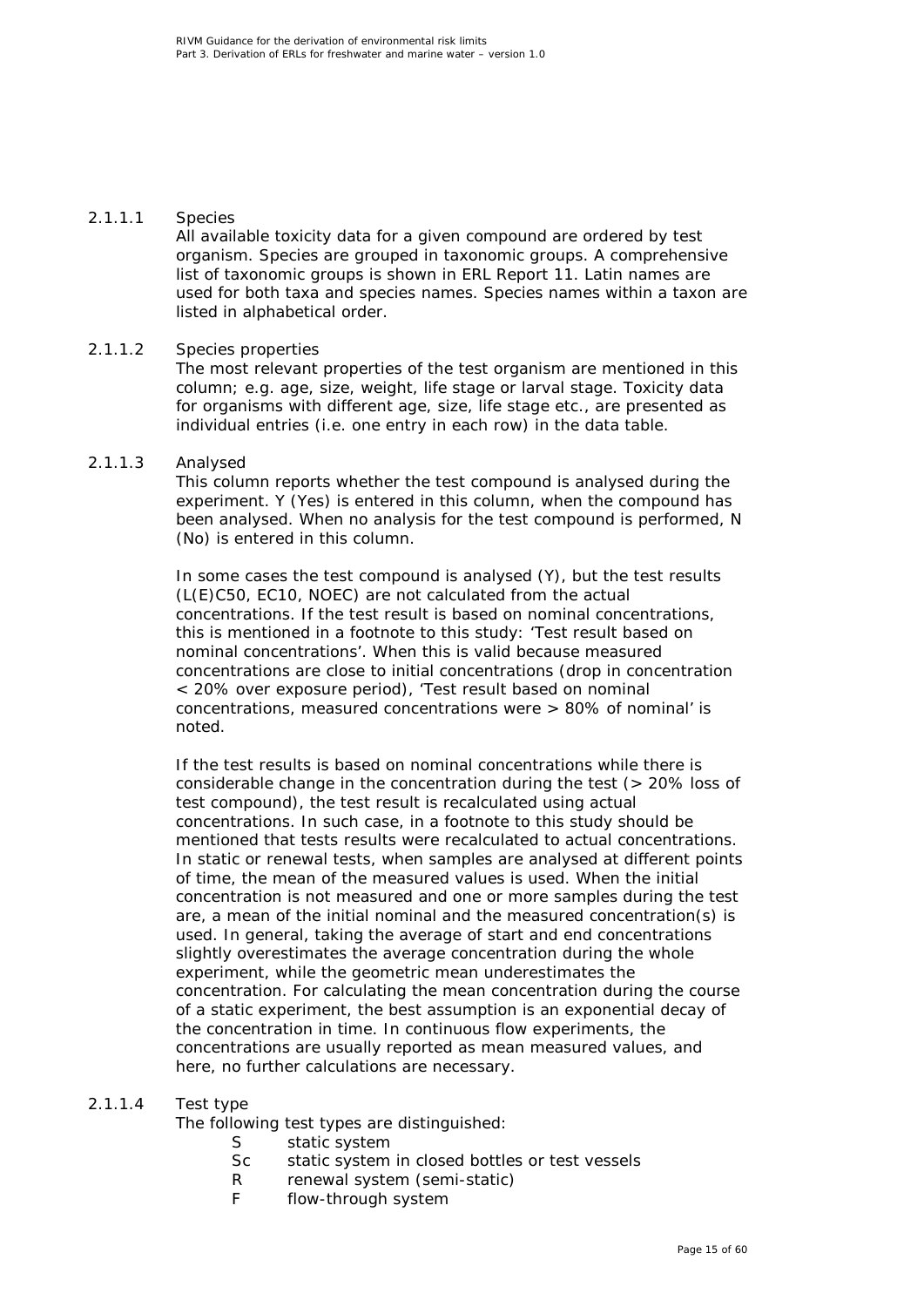- CF continuous flow system<br>IF intermittent flow system
- intermittent flow system

### 2.1.1.5 Test compound

This column can be deleted when the compound under consideration has only one structural molecular configuration.

If the tested compound is a metal, the tested metal salt should be reported here.

If the tested compound is a stereoisomer<sup>[2](#page-15-0)</sup>, consists of a mixture of isomers, etc., the name of the tested molecule(s) should be reported here. For some stereo-isomers it might be preferred to derive individual risk limits. The stereoisomers dieldrin and endrin are an example of such a case.

If the tested compound is a structural isomer, the individual compounds, in general, have different physicochemical and toxicological properties and each compound will be subject of an ERL derivation (e.g. anthracene and phenanthrene).

Formulated products (e.g. biocides, pesticides) should be reported here.

### *Structural isomers*

Compounds that are structural isomers are, in principle, regarded as different compounds, e.g. ethanol and dimethyl ether or anthracene and phenanthrene. In these cases, each individual isomer will generally be the subject of an ERL derivation. As a rule of thumb, isomers can be regarded as individual compounds when they have different CAS registry numbers. However, for more complex molecules<sup>[3](#page-15-1)</sup> consultation with an expert or the client (e.g. the Ministry of IenM) might be needed.

### 2.1.1.6 Purity

Unit: %

The purity of the test compound expressed as percentage is reported in this column. Alternatively, the following abbreviations may be entered for the designation of chemical purity.

- ag analytical grade
- lg laboratory grade
- pa pro analyse
- rg reagent grade
- tg technical grade

Here, the first four have a relatively high purity, while technical grade is in general somewhat less pure. When the purity of the test compound is expressed only by an abbreviation, this abbreviation is reported. However, a purity expressed as percentage is preferred.

<span id="page-15-0"></span><sup>&</sup>lt;sup>2</sup> Stereoisomers: geometric isomers (cis- and trans-isomers or E- and Z-isomers), optical isomers (+ and – isomers or R- and S-isomers) and conformational isomers (e.g. chair and boat structures in cyclohexane ring structures)<br><sup>3</sup> Isomers might be distinguished by CAS nrs., but still be treated (generally) as 'one compound', e.g.

<span id="page-15-1"></span><sup>&#</sup>x27;nonylphenol'. The nonyl chain can have many conformations and different CAS nrs. exist. However, the generic name 'nonylphenol' is mostly used for all para-nonylphenol isomers.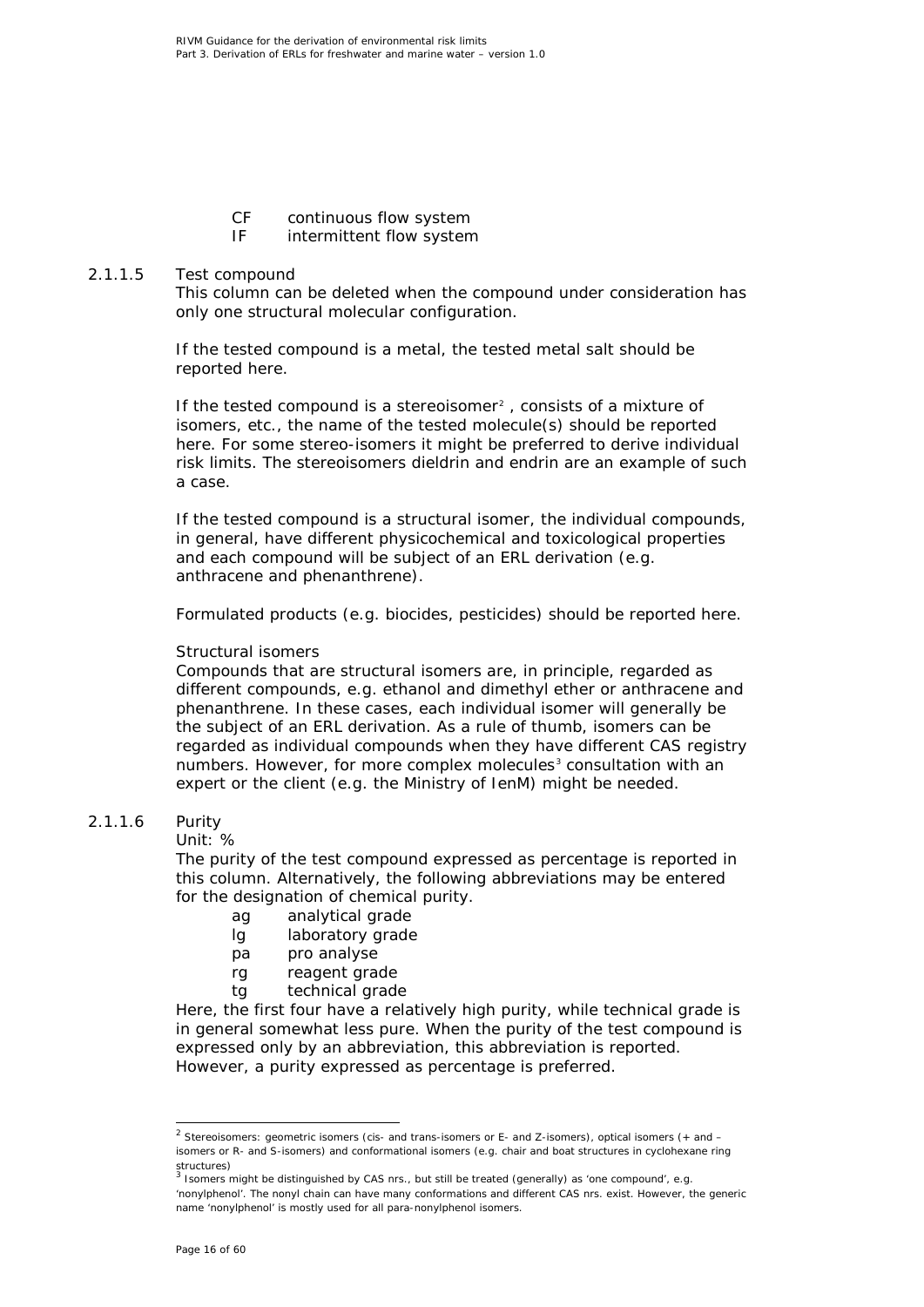### 2.1.1.7 Test water

In this column, the test water or medium is reported using abbreviations. Choose from the following list. A footnote to the test may be added if further description of the test medium is needed.

- am: artificial medium, such as media used for bacterial and algal tests, artificial seawater
- dtw: dechlorinated tap water
- dw: de-ionised water, dechlorinated water or distilled water
- nw: natural water, such as lake water, river water, sea water, well water
- rw: reconstituted water: (natural) water with additional salts
- rtw: reconstituted tap water: tap water with additional salts
- tw: tap water

### 2.1.1.8 Hardness and salinity

Unit: mg CaCO<sub>3</sub>/L

This column is shown in tables showing data from freshwater experiments, not for marine water. The hardness of the test water should be reported here. If the hardness of an artificial medium is not reported, but the composition of the medium is reported, the hardness should be calculated. Recalculation should be performed by summing the molar concentrations of all calcium (Ca) and magnesium (Mg) salts and expressing the result as  $CaCO<sub>3</sub>$  in units of mg/L.

### 2.1.1.9 Salinity

Unit: ‰

This column is only shown in tables showing data from saltwater experiments, and takes the place of the column for hardness in the freshwater tables. In practice salinity may be determined by recalculating the measured chloride ion only to total salinity, using the assumption that the total amount of all components in the oceans is constant. The average salinity of seawater is around 35‰ (roughly 35 g of salts per litre of seawater). The unit of salinity might also be found expressed in promille or ppt, i.e. parts per *thousand,* (ppt; not parts per trillion in this case) as w/w. To derive the salinity expressed in promilles the following conversion can be applied:

- − when only chloride ions (Cl<sup>-</sup>) have been measured, the salinity can be recalculated to ‰ from the chloride concentration using:  $S(ppt) = 1.80655 \times$  chloride concentration (ppt), in which S = salinity;
- − psu = practical salinity units[4.](#page-16-0) One psu roughly equals one ppt (‰). Seawater has a salinity of approximately 35 psu ≈ 35 ‰  $= 35$  g/kg.

### <span id="page-16-0"></span>2.1.1.10 pH

ł

If possible, measured pH values should be reported. If a pH range is given, this range is reported.

<sup>4</sup> However, because of the qualitative nature in which salinity is used in EQS derivation, this definition and its inherent accuracy are not relevant.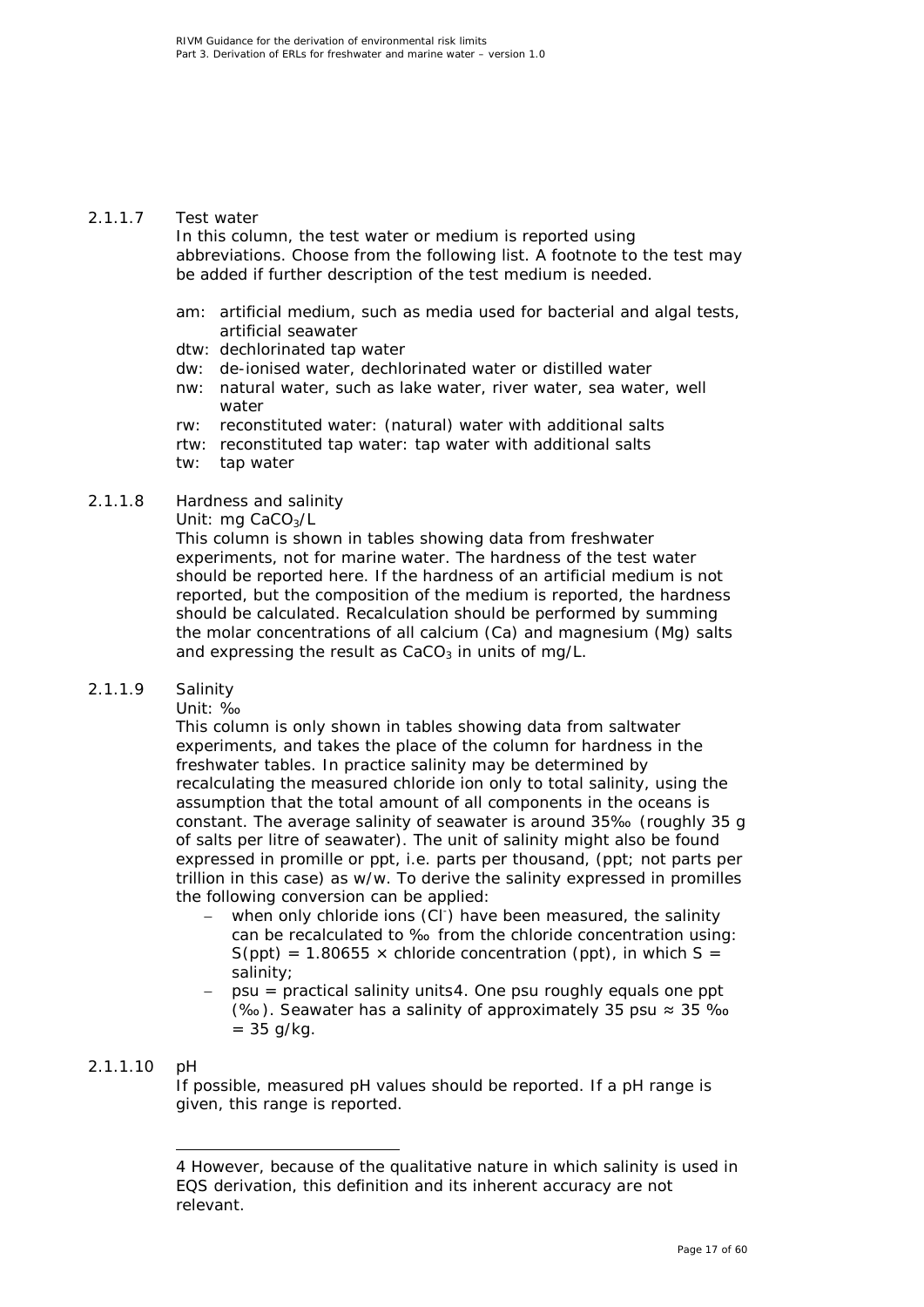### 2.1.1.11 Temperature

Unit: °C

In this column the temperature at which the test is performed should be reported, preferably a measured temperature. If a temperature range is given, the range is reported.

### 2.1.1.12 Exposure time

The duration of exposure to the toxicant in the toxicity experiment is expressed in this column. The abbreviations listed below in Table 5 can be used. A rule of thumb is to stick to the most common expression of test duration in case of standardised tests (e.g. OECD or ISO tests) where this is possible.

| <b>Test duration in</b> | Abbreviation | <b>Duration</b> |
|-------------------------|--------------|-----------------|
| minutes                 | min          | 0-60 minutes    |
| hours                   |              | 1-120 hours     |
| days                    | d            | $5-56$ days     |
| weeks                   | w            | 1-4 weeks       |
| months                  | mo           | 1-12 months     |
| years                   |              | $\geq$ 1 years  |

*Table 5 Used abbreviation and applied range for exposure times.*

### 2.1.1.13 Criterion

This column gives the effect measure that is reported, e.g. NOEC, EC50, EC10. For interpretation and use of these test results, see ERL Report 02, Section 5.2.2.

### 2.1.1.14 Test Endpoint

This column reports the test endpoint studied, e.g. mortality, growth, immobilisation. More information on relevant endpoints is given in ERL Report 02, Section 5.2.3.

### 2.1.1.15 Value

Unit: mg/L, µg/L.

The unit in which the results of toxicity tests are expressed is optional. For reasons of comparison and to avoid errors, the same unit is used throughout all aquatic toxicity data tables in one report. In general, values are expressed in the number of digits reported in the study, usually two or three digits. At most, four significant digits are reported. However, further calculation with these data may be necessary: averaging, dividing the values by an assessment factor, use of the results in SSDs, etc. Further calculation is always performed with the original (not rounded off) values.

Toxicity data of metal compounds are always expressed in quantities of the element, not as the salt. For example, a test performed with  $CoSO<sub>4</sub>$ .7H<sub>2</sub>O is expressed as  $Co<sub>2</sub><sup>+</sup>$ . Test results are recalculated if necessary. A similar approach is followed for all charged substances with a non-toxic counter ion.

### 2.1.1.16 Reliability

This column contains a number (1, 2, 3 or 4), indicating the quality of the study summarised according to section 2.2.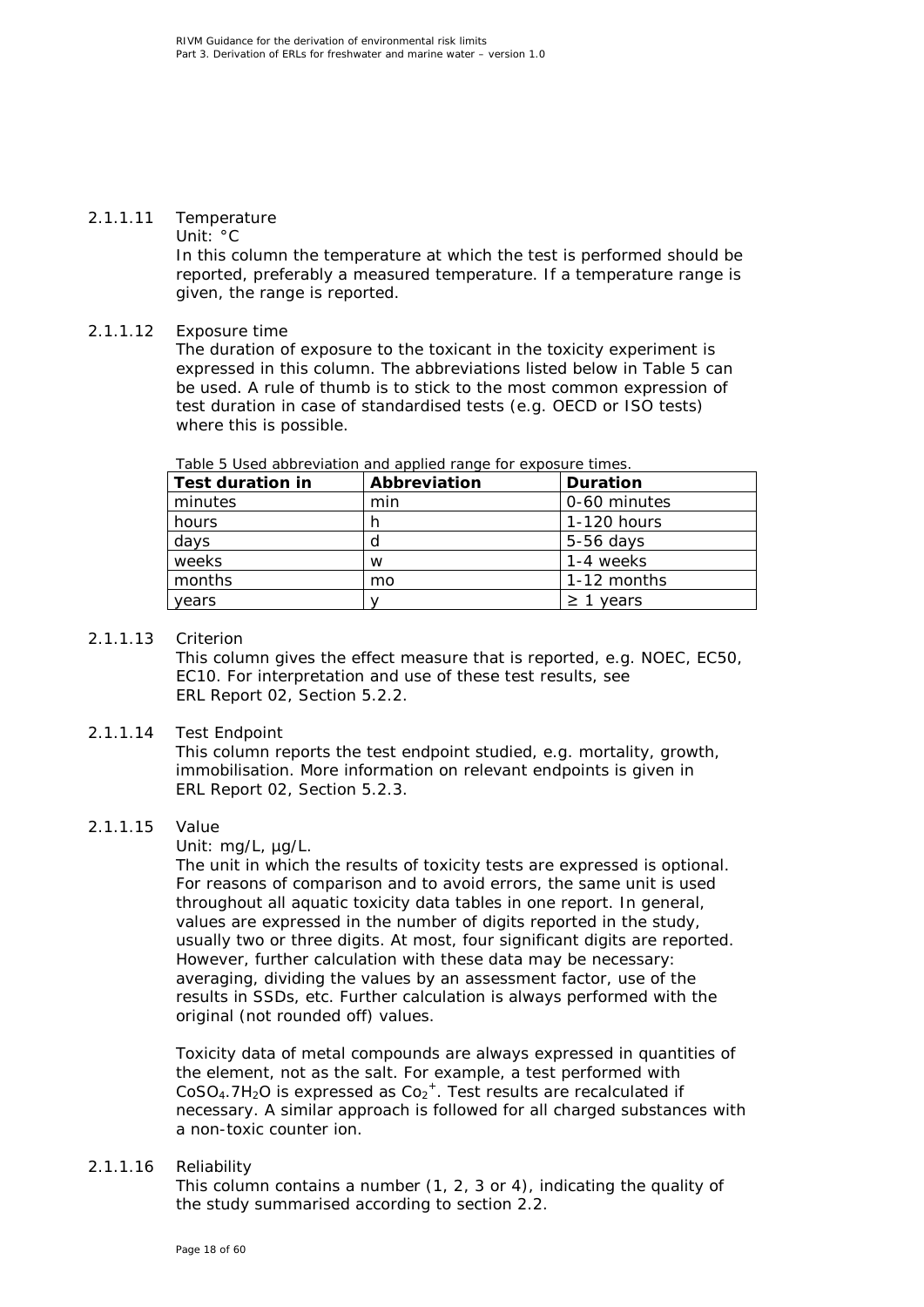### 2.1.1.17 Notes

This column contains references to footnotes that are listed below the toxicity data tables. Numbers are used to refer to footnotes.

### 2.1.1.18 Reference

The reference to the study from which data are tabulated, All cited references are listed in a reference list. If references are generated using bibliographic software (e.g. Endnote, Procite), it is most convenient to list all references, including those of the Annexes, into one single reference list.

### **2.2 Selection and aggregation of aquatic laboratory data**

<span id="page-18-0"></span>Where multiple data are available for the same species/endpoint that are obtained under comparable test conditions, individual toxicity data may be aggregated using the same principles as those in Chapter R.10 of the REACH Guidance [\[11\]](#page-48-11). This aspect is discussed in general terms in ERL Report 02, Section 5.3 and are supplemented here with specific guidance for aquatic data. This process is performed separately with toxicity data for freshwater species and marine species (see also 2.3).

For non-standard test species, preference is given to endpoints that are applicable to related standard test species, such as emergence, growth and survival or biomass. If for a species only alternative endpoints are available, these may be used, although this has to be judged on a caseby-case basis.

If endpoints are available for different durations, preference is given to the endpoints from tests that followed the minimum test duration as specified in the guideline, e.g. at least 72 hours for algae, 48 hours for daphnids, 96 hours for fish. If for *D. magna* endpoints are available from 24- and 48-hours test, the latter is preferred for risk assessment even when it is higher than the 24-hours value, since a test duration of 48 hours is prescribed in the guideline. In principle, the test duration for daphnids is considered applicable to other invertebrates as well.

If there is a clear relationship between test results and abiotic conditions, results are selected that refer to conditions relevant for Dutch surface waters. Any deselection of data should be motivated. The aggregated data should be presented in a new table, according to the format shown below. The selected acute and chronic values are presented separately for each species, and a footnote is added to explain how the value is derived from the summary data tables.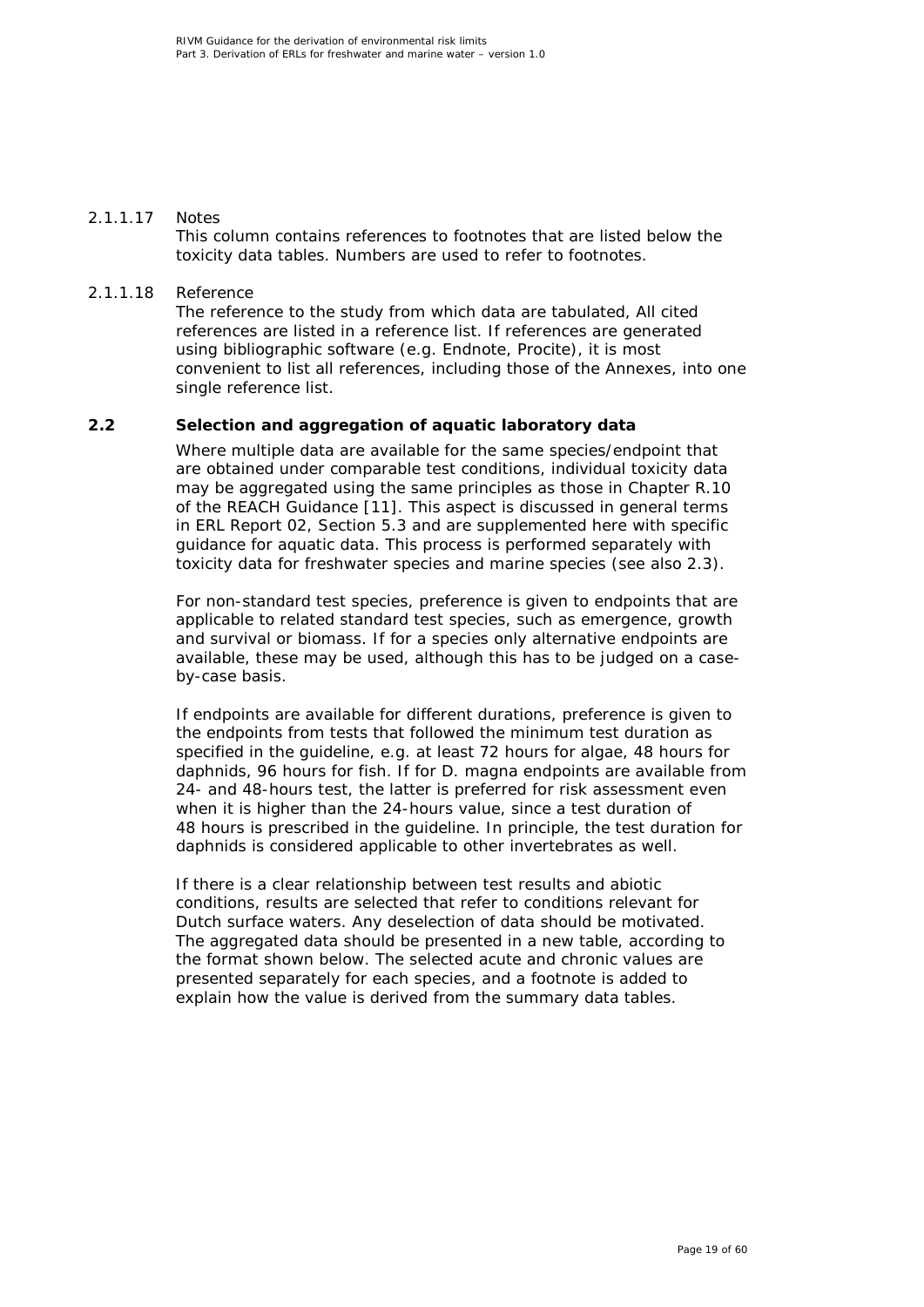| Acute               |                         |        | Chronic             |                         |      |
|---------------------|-------------------------|--------|---------------------|-------------------------|------|
| Taxon/species       | $L(E)$ C50              | Ref.   | Taxon/species       | NOEC/L(E)C10            | Ref. |
|                     | $[\mu g/L]$             |        |                     | $[\mu g/L]$             |      |
| <b>Bacteria</b>     |                         |        | Algae               |                         |      |
| Vibrio fischerii    | 58876 <sup>a</sup>      | [a]    | Desmodesmus         | 106000 <sup>k</sup>     |      |
|                     |                         |        | subspicatus         |                         |      |
| V. ginghaiensis sp. | 79255                   | [b]    | Pseudokirchneriella | $< 100000$ <sup>c</sup> |      |
|                     |                         |        | subcapitata         |                         |      |
| Algae               |                         |        | Crustaceans         |                         |      |
| Desmodesmus         | 389000b                 | [c]    | Asellus aquaticus   | 1.35 <sup>d</sup>       |      |
| subspicatus         |                         |        |                     |                         |      |
| Pseudokirchneriella | $>100000$ <sup>c</sup>  | [d]    | Daphnia magna       | $1768^{\frac{1}{2}}$    |      |
| subcapitata         |                         |        |                     |                         |      |
| Crustaceans         |                         |        | Gammarus pulex      | 2.95 <sup>d</sup>       |      |
| Asellus aquaticus   | 119 <sup>d</sup>        | [f]    | Hyallella azteca    | $0.47^{h, m}$           |      |
| Ceriodaphnia dubia  | 2.07                    | [g]    | <b>Insects</b>      |                         |      |
| Chydorus sphaericus | 832                     | [f]    | Caenis horaria      | $0.024^{d}$             |      |
| Cypretta seuratti   | 1                       | [h]    | Chaoborus           | $1.99$ d, m             |      |
|                     |                         |        | obscuripes          |                         |      |
| Cypridopsis vidua   | 10 <sup>d</sup>         | [f]    | Chironomus riparius | $< 0.4$ <sup>c,n</sup>  |      |
| Daphnia magna       | $\overline{52}$ 455 $e$ | [i, j] | Chironomus tentans  | 0.42 <sup>m</sup>       |      |
| Gammarus pulex      | 110 <sup>d</sup>        |        | Fish                |                         |      |
| <b>Insects</b>      |                         |        | Danio rerio         | 300000                  |      |
| Caenis horaria      | $1.77^{d}$              |        | Oncorhynchus        | 1200 <sup>p</sup>       |      |
|                     |                         |        | mykiss              |                         |      |
| Chaoborus           | $284^{d}$               |        |                     |                         |      |
| obscuripes          |                         |        |                     |                         |      |
| Chironomus dilutus  | 2.65                    |        |                     |                         |      |
| Chironomus tentans  | 6.99                    |        |                     |                         |      |
| Cloeon dipterum     | 1.02 <sup>d</sup>       |        |                     |                         |      |
| Epeorus longimanus  | $0.65^{h}$              |        |                     |                         |      |
| Fish                |                         |        |                     |                         |      |
| Danio rerio         | 227099j                 |        |                     |                         |      |
| Leuciscus idus      | 237000                  |        |                     |                         |      |
| melanotus           |                         |        |                     |                         |      |
| Oncorhynchus        | 211000                  |        |                     |                         |      |
| mykiss              |                         |        |                     |                         |      |
| Annelids            |                         |        |                     |                         |      |
| Lumbriculus         | 6.2                     |        |                     |                         |      |
| variegatus          |                         |        |                     |                         |      |

*Table 6 Example of an aggregated data-table with selected acute and chronic ecotoxicity data for freshwater organisms.*

a: geometric mean of 61900 and 56000 for tests with active and formulation; marine species tested in freshwater

b: test with active, endpoint for formulation >3 times lower

c: unbound values are not used for EQS-derivation, value included to show that species has been tested

d: lowest relevant endpoint, immobility

e: geometric mean of 30000, 85000, and 56600, 48 h tests with formulation and active, endpoint immobility etc.

### **2.3 Combining freshwater and marine data sets for ERL derivation**

<span id="page-19-0"></span>After compiling the aggregated data table, it should be investigated whether toxicity data for freshwater and for marine species may be combined into one (aggregated) data table. Data on organic substances are pooled, unless there are reasons not to do so. E.g. differences in osmoregulation may cause differences in toxicity for organic compounds [\[12\]](#page-49-0), however the decision is taken based on the available toxicity data. If a different sensitivity is not apparent from the data collected, data are pooled for ERL derivation. For metals, data are kept separated a priori because it is likely that differences in metal speciation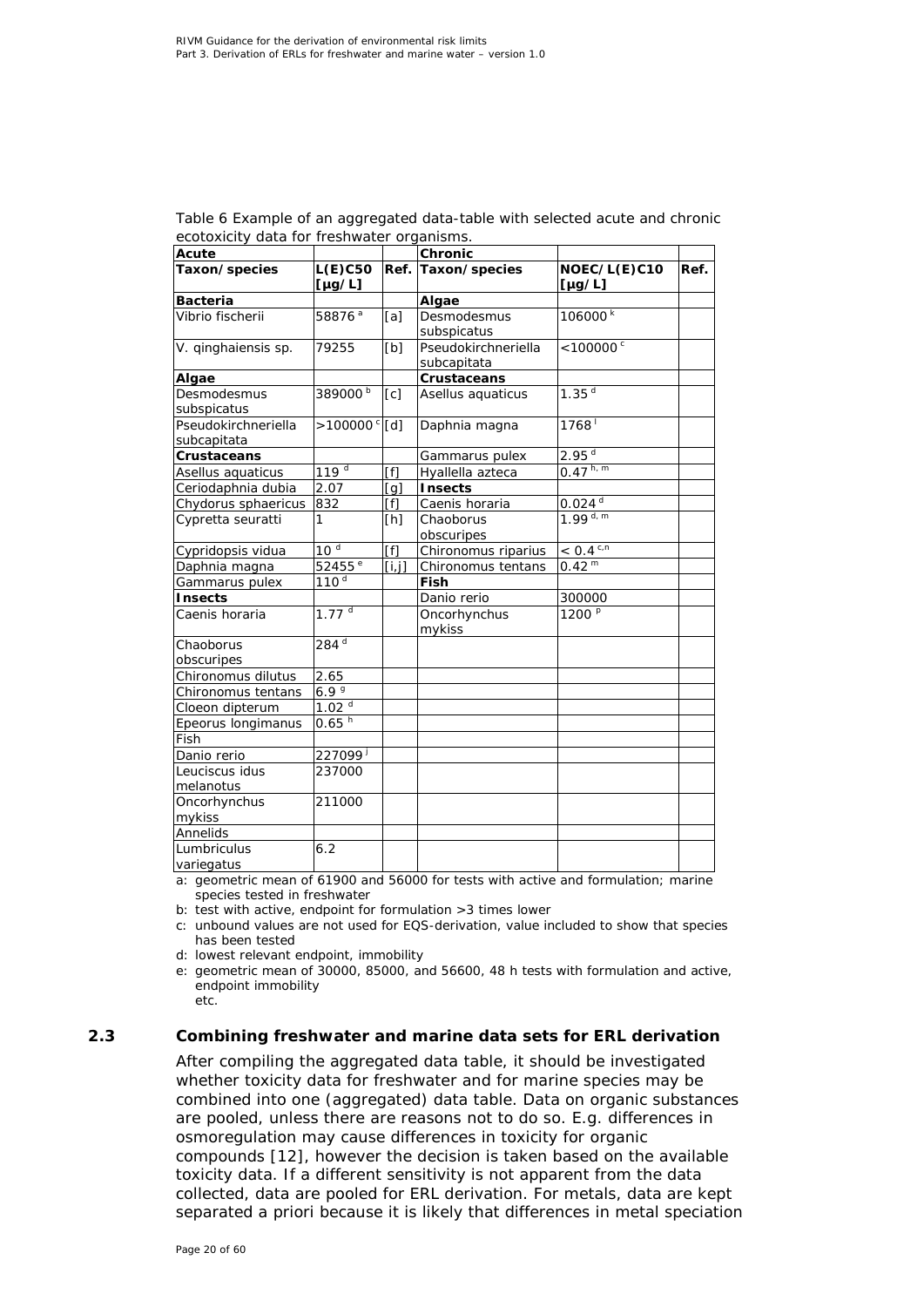and osmoregulation will cause differences in toxicity. However, pooling may be allowed if a difference cannot be demonstrated. Extensive guidance on this point is given in the WFD-guidance (see below for relevant sections).

If fresh- and saltwater data are pooled, the standards for both freshwater and marine water are derived using the same, combined dataset, but with different assessment factor schemes for the AF- and SSD-approach. By default, an additional assessment factor of 10 is applied for the marine assessment as compared to freshwater assessment. This additional assessment factor can be decreased in a stepwise manner when toxicity data for specific marine species or taxa are available. An additional factor of 5 is used if the dataset contains one typically marine species. The WFD-guidance specifies how this should be interpreted. If two or more specifically marine species are present, the freshwater and marine assessment schemes are similar. Note that this does only apply to the AF- and SSD-approach, and not to the mesocosm approach (see 2.6.4). When the freshwater and marine data cannot be pooled for QS derivation, the separate aggregated data sets are used for QS-derivation.

- → Location in WFD quidance: Section 3.2.3, p. 35.
- → Location in WFD guidance: Section 3.3.2.1, p. 46.
- <span id="page-20-0"></span>→ Location in WFD guidance: Appendix A1.3.7.1, p. 151.

### **2.4 Additional guidance on the Assessment Factor approach**

### *2.4.1 Presence of sensitive taxa*

<span id="page-20-1"></span>The quantity and type of data available determines the assessment factors used. The assessment schemes for derivation of the  $OS_{\text{eco}}$  and  $MAC<sub>eco</sub>$  are presented in detail in the WFD-quidance [\[1\]](#page-48-1). The schemes have been developed for all types of chemicals, including those for which ecotoxicity data are scarce, and offer the possibility to derive a QS and MAC in case only acute data for algae, *Daphnia* and fish are available. The use of an AF of 10 on the lowest NOEC or EC10 is allowed if additional chronic NOECs (EC10) are present for three species from three trophic levels, provided that the species tested represent one of the more sensitive taxonomic groups. This is made clear in one of the footnotes to the table with assessment factors for freshwater in the WFD-guidance, which states (footnote d):

'... When examining the results of long-term toxicity studies, the  $OS_{fw, eco}$ should be calculated from the lowest available long term result. Extrapolation to the ecosystem can be made with much greater confidence, and thus a reduction of the assessment factor to 10 is possible. This is only sufficient, however, *if the species tested can be considered to represent one of the more sensitive groups*. This would normally only be possible to determine if data were available on at least three species across three trophic levels.'

The link with trophic level that is made in the assessment schemes is complicating. Crustaceans and insects may belong to the same trophic level, while depending on the mode-of-action large differences in sensitivity may exist between these taxonomic groups. Similarly, the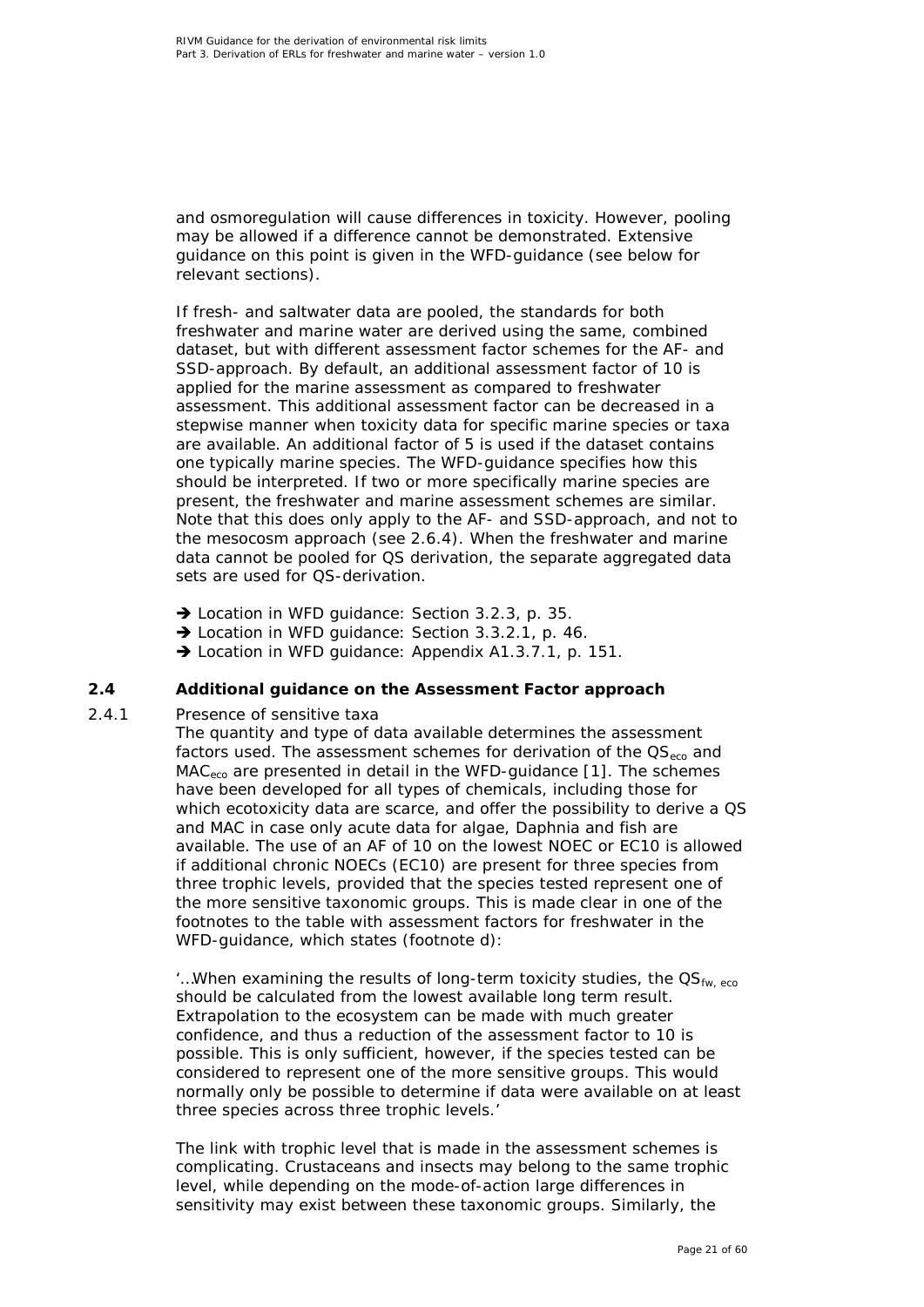primary producers algae and macrophytes may also show large differences in sensitivity. For the choice of the assessment factor, the availability of data for the potentially most sensitive taxonomic group is most important, rather than having three trophic levels [\[2\]](#page-48-2).

Determining whether or not the potentially sensitive species group is included in the dataset may be difficult [\[13\]](#page-49-1). Given the fact that test results for the same species may easily differ by a factor of 10, the question is which difference between test results should be considered as indicative for a taxon-related difference in sensitivity. As a pragmatic approach, if the lowest test results per taxon differ by more than a factor of 3, this is considered as an indication that one taxon is more sensitive than another. If this sensitive taxon is not represented in the chronic dataset, a higher assessment factor should be applied. All additional relevant information that substantiates the choice of the assessment factor should be considered, including information from additional (non-standard) studies, read-across and QSAR-data [\[2\]](#page-48-2). Information from e.g. mesocosm studies may also point at sensitive taxa that are not adequately represented in the laboratory dataset. This may lead to a higher assessment factor than originally selected on the basis of the schemes alone. Guidance on the differentiation between taxonomic groups is given in ERL Report 10.

### *2.4.2 Use of endpoints for micro-organisms*

<span id="page-21-0"></span>According to the WFD-guidance [\[1\]](#page-48-1), data for bacteria representing a further taxonomic group may only be used if non-adapted pure cultures were tested. Furthermore, studies with bacteria (e.g. growth tests) are regarded as short-term tests. Consequently, the WFD-guidance states that unlike for algae, NOECs or EC10-values derived from bacterial studies may not be used in the derivation of the AA-EQS using assessment factors. EC50 values from bacterial tests may be used as additional acute data. If, however, a reliable bacteria test is available that is comparable to an algae test in terms of duration and endpoint (i.e. 72 hours and specific growth rate), there is no scientific reason to exclude such endpoints from the dataset. The same principle applies to toxicity data using protozoans. For the purpose of national EQSderivation, NOECs and EC10-values for bacteria and protozoans are accepted as chronic endpoints, if obtained in a comparable way as those for algae.

The WFD-guidance does not make reference to fungi as a specific taxonomic group. Data on fungi are considered relevant for fungicide risk assessments and may become available in the (near) future. If growth tests with fungi are present, it is advised for the time being to treat the data similarly to algae, i.e. include the EC50 for the acute dataset and the NOEC in the chronic dataset.

### **2.5 Additional guidance on SSDs**

### *2.5.1 Data requirements*

<span id="page-21-2"></span><span id="page-21-1"></span>The WFD-guidance gives criteria for construction of a Species Sensitivity Distribution (SSD), which are in accordance with REACH guidance [\[11\]](#page-48-11). According to the guidance, the output from an SSD-based quality standard is considered reliable if the database contains preferably more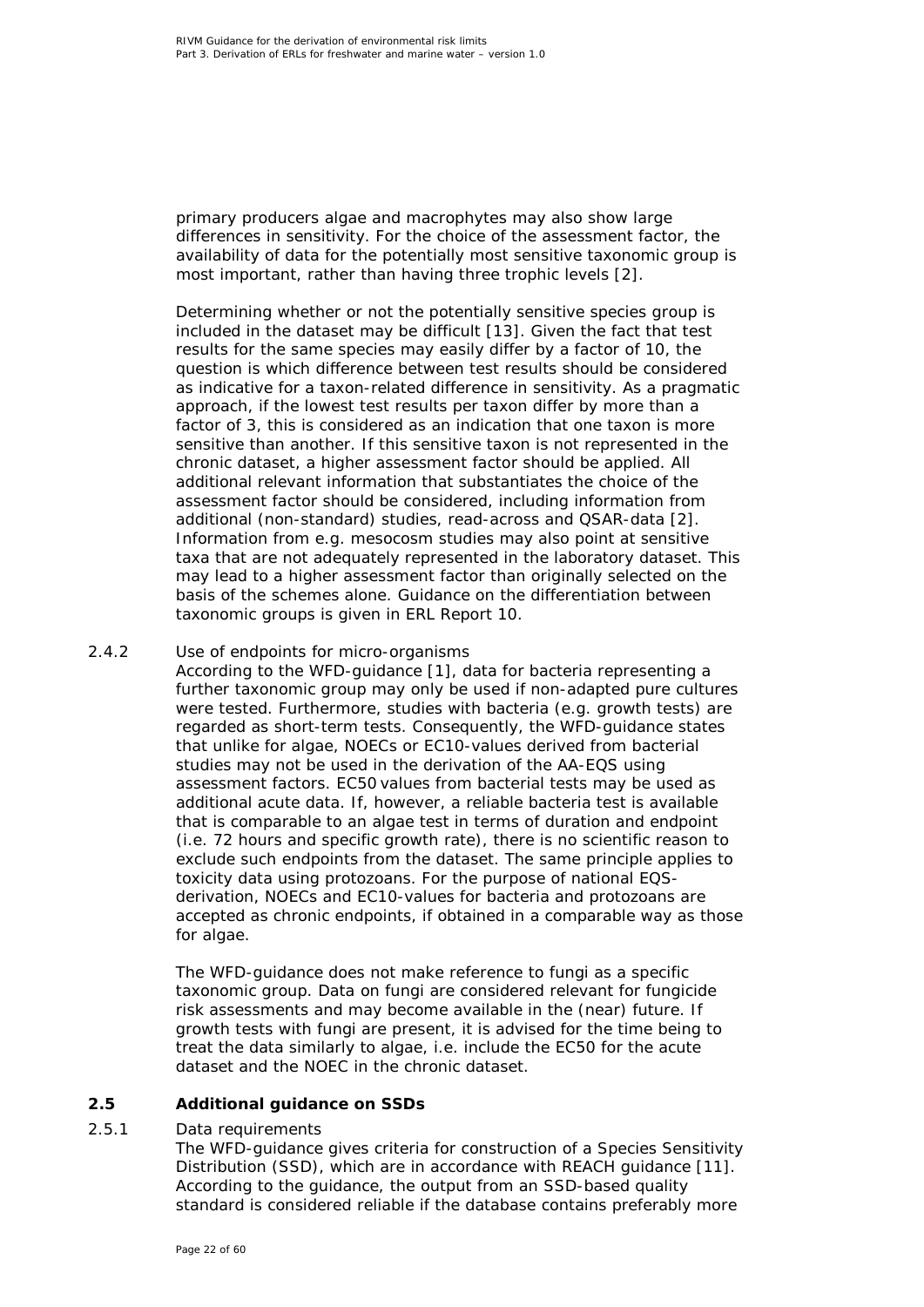than 15, but at least 10 data points, from different species covering at least the following eight taxonomic groups:

- − Fish
- − A second family in the phylum Chordata
- − A crustacean
- − An insect
- − A family in a phylum other than Arthropoda or Chordata
- − A family in any order of insect or any phylum not already represented
- − Algae
- − Higher plants

If freshwater and marine datasets cannot be pooled, the requirements should be met for each of the two datasets. However, some of the taxa mentioned above (e.g. insects, higher plants) are not (well) represented in marine environments and may be replaced by other taxa. Also in that case, the minimum number of taxa and data points should be met [\[1\]](#page-48-1). In some cases, where a large dataset is available but one of the listed taxa is missing, it may be considered to use SSDs. In this case, using only the lowest endpoint with an assessment factor would mean that a lot of valuable information is neglected. For plant protection products with a specific mode of action, additional data will most often focus on the potentially sensitive species groups. For insecticides, authorisation dossiers will most often not contain data on aquatic macrophytes, since only data for algae are required. Similarly, data on insects may not be included in the dataset for herbicides, since only crustaceans are required for authorisation. Moreover, because reduction of vertebrate testing is an important issue, authorisation dossiers may no longer include multiple fish studies in the future. Examples of justification of the use of SSDs for datasets that did not fully meet the requirements can be found in several RIVM-reports [\[14-18\]](#page-49-2).

### *2.5.2 Constructing specific SSDs*

<span id="page-22-0"></span>The WFD-guidance offers the option to derive quality standards on the basis of specific SSDs for sensitive taxonomic groups. In this case, the minimum number of data points (10, preferably 15) should be maintained. However, this is only possible if from a generic SSD with all required taxa there is clear evidence of a 'break' in the distribution between the sensitive and other species (bimodal distribution), or if there is poor model fit [\[1\]](#page-48-1). In principle, this guidance is followed, meaning that the mode of action alone is not enough reason to justify an SSDs for a potentially sensitive group, without having data on the above listed required taxa. In other words, the minimum requirements to perform an SSD should also be met for a compound with a specific mode of action, in order to be able to demonstrate deviations from the expected distribution [\[2\]](#page-48-2).

However, it is recognised that for herbicides and insecticides often large datasets are present for sensitive species groups, while data for other taxa are missing. Sometimes, it may be possible to demonstrate a break in the distribution for the acute dataset, but too many taxa are missing to construct a generic chronic SSD. In this case, it may be considered to apply specific SSDs for both datasets. However, the implicit assumption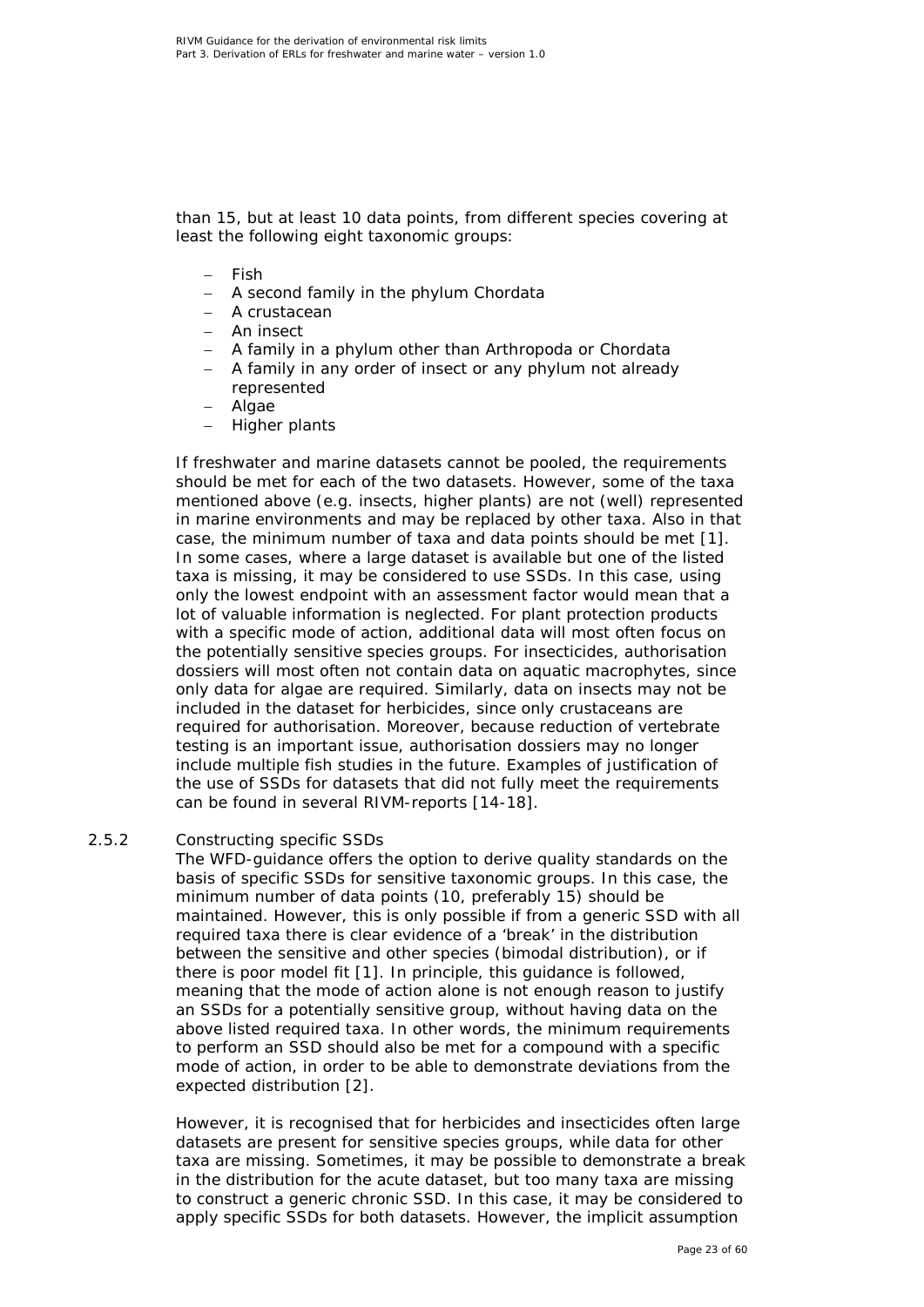that the sensitivity distribution on the acute and long term time scale is similar has not been proven yet. Comparing the position of specific taxa in species sensitivity distributions between acute and chronic SSDs is an important topic for future research [\[2\]](#page-48-2).

In principle, a specific SSD is made for the most sensitive taxon, but multiple sensitive taxa may be combined in one specific SSD based on the distribution of data. This specifically applies to insecticides for which insects and crustaceans may be combined in one SSD for arthropods if the data show that sensitivities of the respective species groups overlap [\[2\]](#page-48-2). If a specific SSD is constructed, it should always be checked if the result is sufficiently protective for taxa that were not included in the SSD.

### *2.5.3 Assessment factors for a specific SSD*

<span id="page-23-0"></span>For derivation of the  $OS_{fw, eco}$ , a default assessment factor of 5 is applied to the Hazardous Concentration for 5% of the species (HC5) that is derived from an SSD based on chronic ecotoxicity data. The WFDguidance lists five topics that are relevant when considering a lower factor:

- − the overall quality of the database and the endpoints covered, e.g., if all the data are generated from "true" chronic studies (e.g., covering all sensitive life stages);
- − the diversity and representativeness of the taxonomic groups covered by the database, and the extent to which differences in the life forms, feeding strategies and trophic levels of the organisms are represented;
- knowledge on presumed mode of action of the chemical (covering also long-term exposure). Details on justification could be referenced from structurally similar substances with established mode of action;
- statistical uncertainties around the HC5 estimate, e.g., reflected in the goodness of fit or the size of confidence interval around the 5<sup>th</sup> percentile, and consideration of different levels of confidence (e.g. by a comparison between the median estimate of the HC5 with the lower estimate (90% confidence interval) of the HC5);
- − comparisons between field and mesocosm studies, where available, and the HC5 and mesocosm/field studies to evaluate the level of agreement between laboratory and field evidence.

Based on case studies, some examples for justifying a lower factor are given in [\[2\]](#page-48-2). A default factor of 10 is used for the SSD-based MAC-QS<sub>fw, eco</sub>. This factor may be adapted if other lines of evidence suggest that a higher or lower one is appropriate. Such evidence may consist of information on the ratio between acute L(E)50 and EC10/NOEC-values and the topics that are listed in the section on the  $\text{QS}_{fw, eco}$ . When specific SSDs are constructed for sensitive species groups, some of the uncertainty described in the WFD-guidance still remains and should be addressed, however, lowering the assessment factors is reasonable because uncertainty about the representativeness of the tested species is reduced.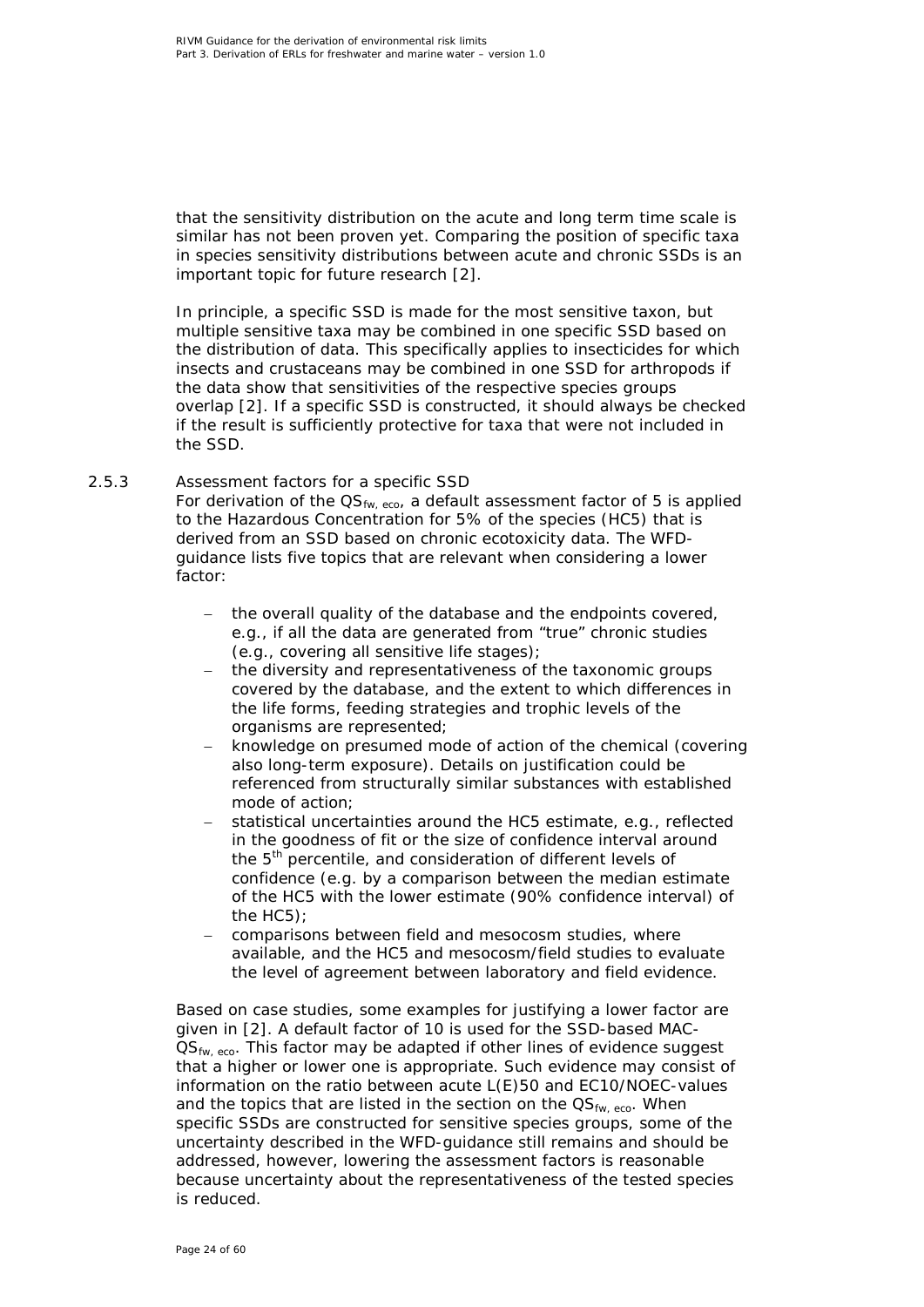The scheme in Table 3 is proposed in [\[2\]](#page-48-2) and may be used as a starting point for derivation of standards for freshwater. If a pooled dataset is used, the corresponding saltwater standards are derived using an additional assessment factor of 10, which can be decreased to 5 if one typically marine species is represented in the dataset. If at least two typically marine species are present, no additional assessment factor is needed for the saltwater assessment.

An important note is that when deriving an SSD-based MAC- $OS_{fw, eco}$ using L(E)C50-values, an assessment factor >1 is needed because the SSD-result relates to a 50% effect level, whereas the MAC- $OS_{fw, eco}$ refers to no effects.

*Table 7 Assessment factors to be put on a HC5 to derive freshwater standards based on different types of datasets [\[2\]](#page-48-2). Shaded cells represent the values as given in the WFD-guidance [\[1\]](#page-48-1). Saltwater standards are derived using an additional AF of 10 or 5, depending on the presence of typically marine species.*

|              | $\mathsf{QS}_{\mathsf{fw},\;\mathsf{eco}}$ | $MAC$ - $OS_{fw, eco}$ |                                |
|--------------|--------------------------------------------|------------------------|--------------------------------|
|              | input:                                     | input:                 | input:                         |
|              | chronic NOEC/EC <sub>10</sub>              | acute $L(E)C_{50}$     | acute NOEC/L(E)C <sub>10</sub> |
| generic SSD  | default 5<br>range 5-1                     | default 10             | default 5<br>range 5-1         |
| specific SSD | default 3                                  | default 6              | default 3                      |
|              | range 3-1                                  | range 6-2              | range 3-1                      |

# **2.6 Using mesocosm data for QS-derivation**

<span id="page-24-0"></span>→ Location in WFD guidance: section 3.3.1.3, p. 43-45.

# *2.6.1 Assessment of reliability*

<span id="page-24-1"></span>Aquatic micro- and mesocosm studies are frequently submitted in the context of registration of agricultural pesticides. According to the WFDguidance, they are a valuable tool to assess the impact of a chemical on populations or communities of aquatic ecosystems under more realistic environmental conditions than is achievable with standard single species laboratory studies. If reliable mesocosm data are available, they may be used either as the basis of aquatic ERLs, or used as additional information for the selection of the assessment factor applied to an SSD [\[1\]](#page-48-1). General guidance on the design of mesocosm studies is given in several documents [\[19-22\]](#page-49-3). A guidance document on the evaluation and interpretation of study results was published in 2008 [\[23\]](#page-49-4). According to this guidance, the following questions should be answered to assess the reliability of mesocosm studies:

- Is the test system adequate and does the test system represent a realistic freshwater community?
- − Is the description of the experimental set-up adequate and unambiguous?
- − Is the exposure regime adequately described?
- − Are the investigated endpoints sensitive and in accordance with the working mechanisms of the compound, and with the results of the first-tier studies?
- Is it possible to evaluate the observed effects statistically and ecologically?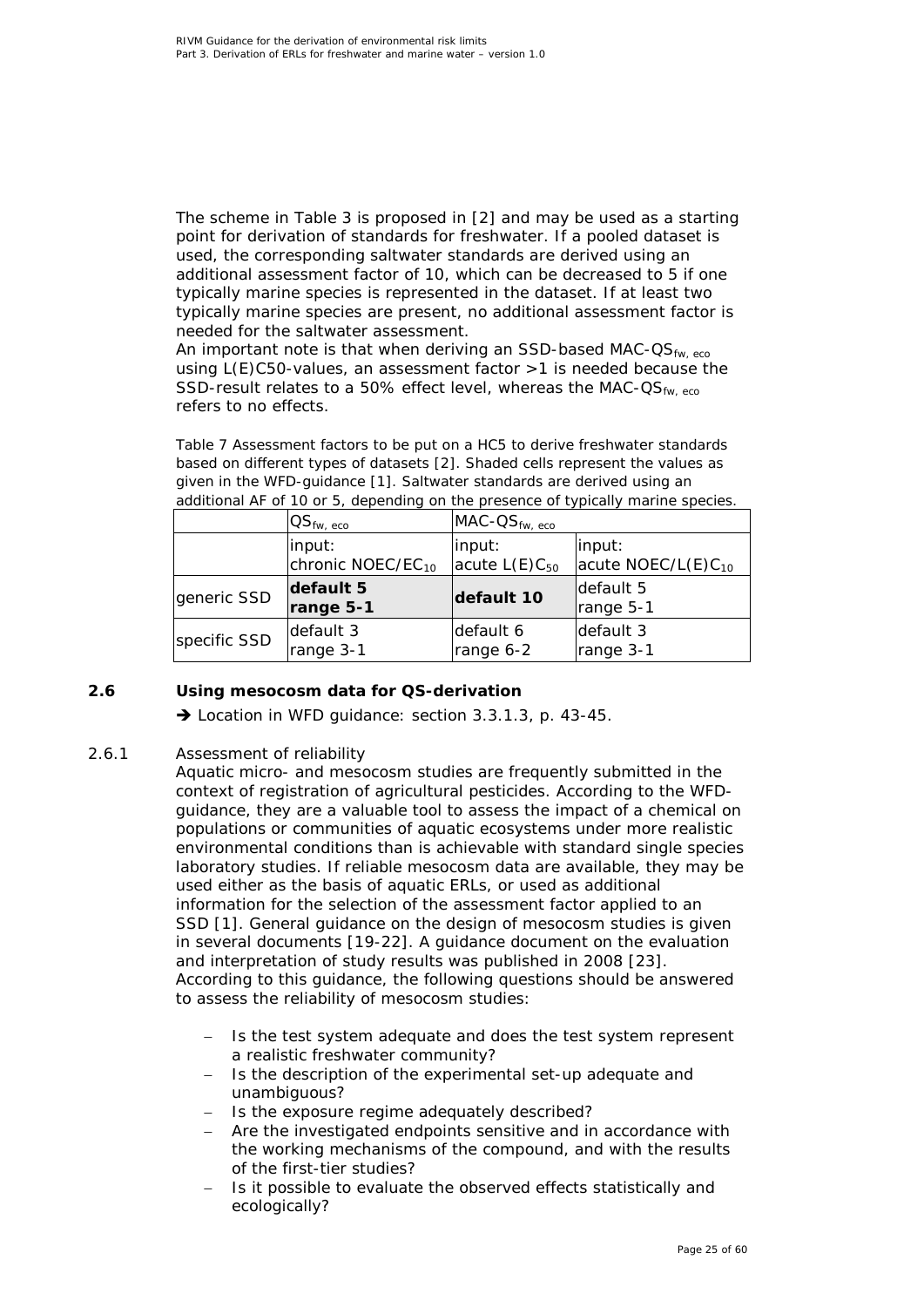To facilitate answering these questions, the guidance provides more information on the aspects to be considered and contains a detailed checklist to assess the scientific reliability of the study [\[23\]](#page-49-4). A critical part of the evaluation of mesocosm studies is the statistical analysis of measurement endpoints related to effects. Various univariate and multivariate techniques are available for evaluation of effects at the population and at the community level. Detailed information on methodology and statistical evaluation can be found in [\[23\]](#page-49-4) and references therein.

In 2013, the European Food Safety Authority (EFSA) published guidance on the risk assessment of plant protection products (PPP) [\[24\]](#page-50-0). This guidance elaborates on the aforementioned guidance documents and specifically addresses the set-up, evaluation and use of mesocosm studies for risk assessment of PPP in edge-of-field surface waters. For example, EFSA specifies that, besides representatives of different trophic levels, at least 8 different populations of the sensitive taxonomic group need to be present in the micro-/mesocosm test systems and for which a concentration–response relationship can be derived.

Regarding statistical evaluation, detailed information on EFSA introduces the Minimum Detectable Difference (MDD) as an additional criterion. The MDD expresses the difference between control and treatment that can be detected as significant, given a specific test design and control performance. The MDD is particularly important if no effect is observed, since when a LOEC can be calculated the statistical power apparently is high enough to detect an effect. However, if the MDD is >100%, due to e.g. low abundance or variability in the control, it is not possible to derive a meaningful NOEC, since in this case it is not possible to underpin statistically that there is no difference between treatment and control [\[24\]](#page-50-0). EFSA advises that the MDD is reported for each measurement endpoint and states that the MDD should preferably be lower than 70-90%. It is noted that for field studies with earthworms and non-target arthropods, a lower level of 50% effect should be detectable [\[25,](#page-50-1)[26\]](#page-50-2). However, EFSA [\[24\]](#page-50-0) also requires that for at least 8 sensitive taxa a statistical evaluation of the dose-response relationship should be possible, meaning that the MDD should be sufficiently low. The case study with an insecticide that is included in the EFSA guidance shows that low MDDs for sensitive endpoints are indeed possible.

### *2.6.2 Effect classes*

<span id="page-25-0"></span>If a study based on the abovementioned criteria is considered reliable, Effect classes are used to summarise the observed effects in a transparent and comparable way. The original classes were developed by [\[27,](#page-50-3)[28\]](#page-50-4) and adapted later on [\[23,](#page-49-4)[24\]](#page-50-0). The Effect classes are summarised as follows (after EFSA):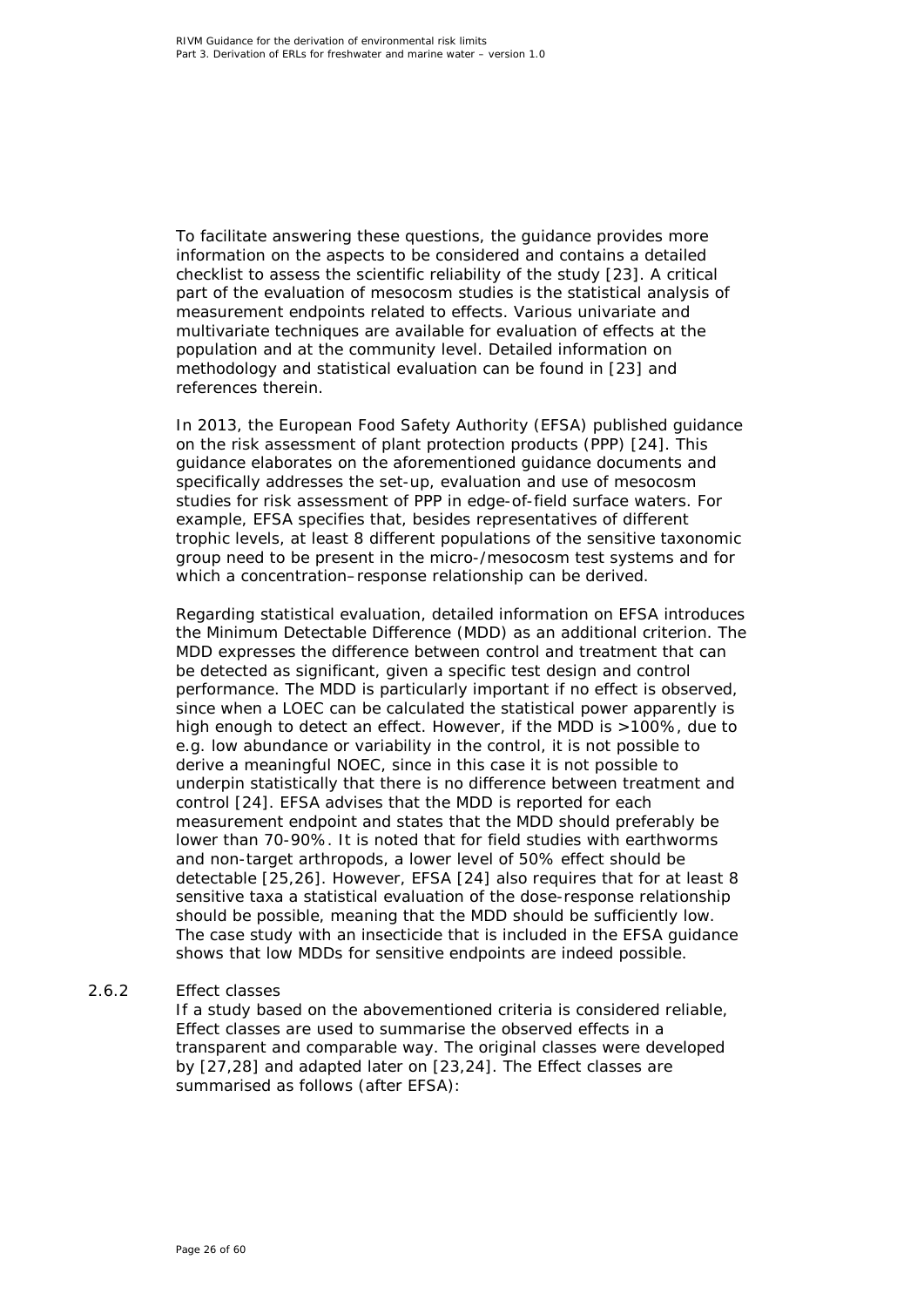*Table 8 Description of Effect classes used to classify effects in mesocosms.* Effect Description

class

<span id="page-26-0"></span>

| class          |                                                                                                                                                                                                                                                                                                                                                                                                                              |
|----------------|------------------------------------------------------------------------------------------------------------------------------------------------------------------------------------------------------------------------------------------------------------------------------------------------------------------------------------------------------------------------------------------------------------------------------|
| 0              | Treatment related effects cannot be evaluated.<br>Due e.g. low abundance and variability the MDD was always<br>larger than 100 % so even very strong effects could not be<br>determined for the endpoint evaluated. If this class is<br>consistently assigned to endpoints that are deemed most<br>relevant for the interpretation of the study, the regulatory<br>reliability of the micro-/mesocosm tests is questionable. |
| 1              | No treatment-related effects demonstrated for the most<br>sensitive endpoints.<br>No (statistically and/or ecologically significant) effects observed<br>as a result of the treatment. Observed differences between<br>treatment and controls show no clear causal relationship.                                                                                                                                             |
| $\overline{2}$ | Slight effects<br>Effects concern short-term and quantitatively restricted<br>responses usually observed at individual samplings only.                                                                                                                                                                                                                                                                                       |
| 3A             | Pronounced short-term effects $(8 weeks, followed by$<br>recovery)                                                                                                                                                                                                                                                                                                                                                           |
|                | Clear response of endpoint, but full recovery of affected<br>endpoint within 8 weeks after the first application or, in the<br>case of delayed responses and repeated applications, the<br>duration of the effect period is less than 8 weeks and followed<br>by full recovery <sup>5</sup> . Treatment-related effects demonstrated on<br>consecutive samplings.                                                            |
| 3B             | Pronounced effects and recovery within 8 weeks post last<br>application<br>Clear response of the endpoint in micro-/mesocosm experiment<br>repeatedly treated with the test substance and that lasts longer<br>than eight weeks (responses already start in treatment period),<br>but full recovery <sup>5</sup> of affected endpoint within eight weeks post                                                                |
| 4              | last application.<br>Pronounced effect in short-term study<br>Clear effects (e.g. large reductions in densities of the<br>population) observed, but the study is too short to demonstrate<br>complete recovery within eight weeks after the (last)<br>application.                                                                                                                                                           |
| 5A             | Pronounced long-term effect followed by recovery<br>Clear response of sensitive endpoint, effect period longer than 8<br>weeks and recovery did not yet occur within 8 weeks after the<br>last application but full recovery <sup>5</sup> is demonstrated to occur in<br>the year of application.                                                                                                                            |
| 5Β             | Pronounced long-term effects without recovery<br>Clear response of sensitive endpoints ( $> 8$ weeks post last<br>application) and full recovery cannot be demonstrated before<br>termination of the experiment or before the start of the winter<br>period.                                                                                                                                                                 |

<span id="page-26-1"></span><sup>&</sup>lt;sup>5</sup> An endpoint is considered as recovered if the MDD allows statistical evaluation during the relevant recovery period (so excluding MDD class 0) and the conclusion of no statically significant effect between treated systems and controls is not caused by a decline of that endpoint in controls (e.g. at the end of the growing season). If these criteria are violated a higher effect class has to be selected.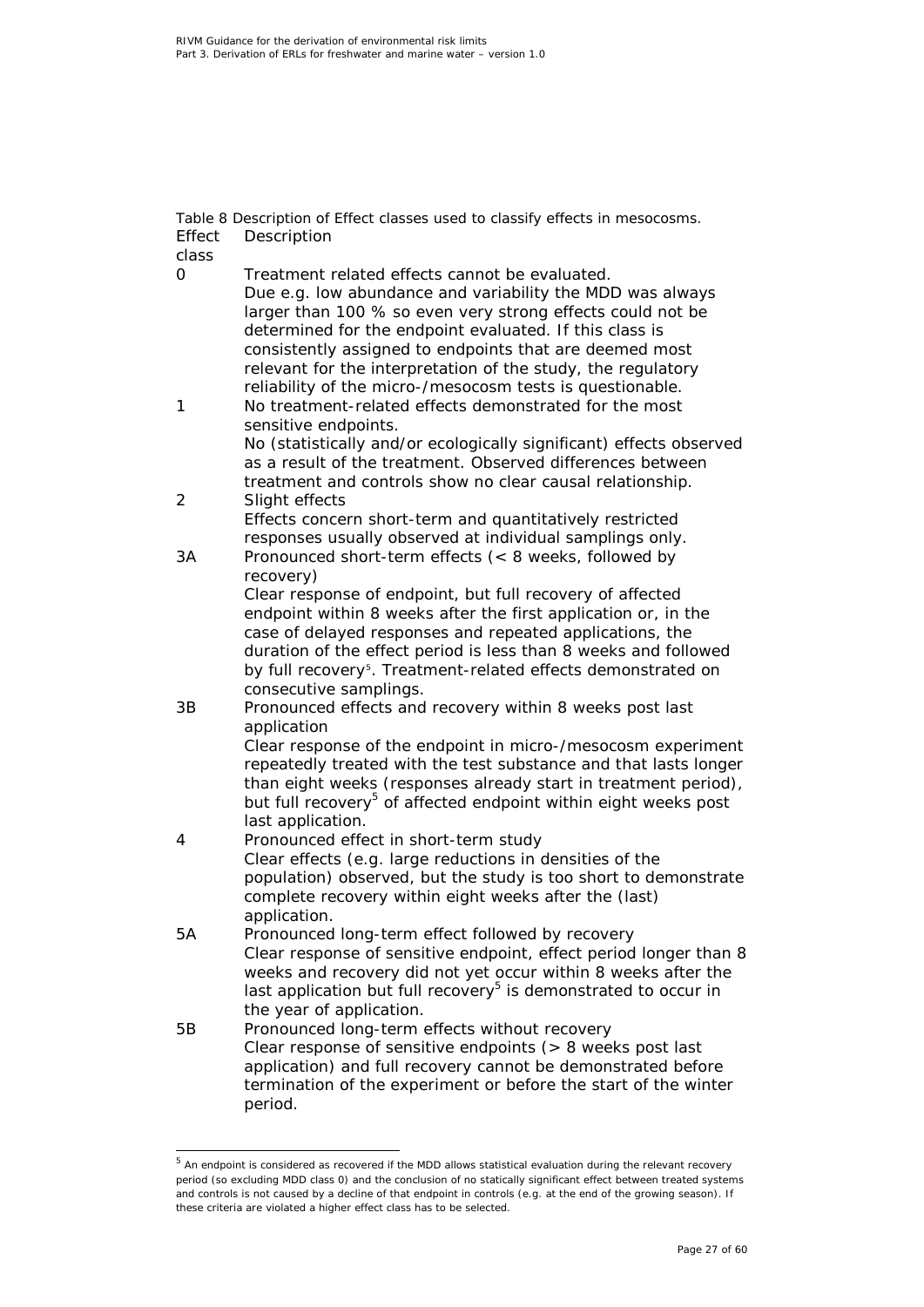The Effect classes are assigned to all different endpoints measured in the study, e.g. abundance of specific taxa based on univariate statistics, diversity indices or community endpoints based on multivariate analyses. A summary of the Effect classes is made to enable the overall assignment of Effect classes to the respective treatments (Figure 1).

Box 2 Example of the summary of the Effect classes observed for several endpoints in the outdoor microcosm study with xxxx;  $\downarrow$  indicates a downward trend;  $\uparrow$  indicates an upward trend. TWA, Time weighted average, PRC, principal response curve

|                                    |     | Water concentration ( $\mu$ g a.s./L) |                 |       |                 |  |
|------------------------------------|-----|---------------------------------------|-----------------|-------|-----------------|--|
| Nominal concentration:             | 3   | 15                                    | 30              | 150   | 300             |  |
| Measured peak concentration:       | 2.8 | 14.5                                  | 28              | 146   | 292             |  |
| 7-day TWA concentration:           | 2.5 | 12.9                                  | 24.9            | 130   | 260             |  |
| 21-day TWA concentration:          | 2.0 | 11.5                                  | 22.2            | 116   | 231             |  |
| Species/group                      |     |                                       |                 |       |                 |  |
| Chlorophyll a - periphyton         |     |                                       |                 |       | 1 <sup>1</sup>  |  |
| Chlorophyll $a$ – phytoplankton    |     |                                       |                 |       | 11              |  |
| Periphyton (PRC)                   |     |                                       |                 |       | 1↑              |  |
| Periphyton (populations)           |     |                                       |                 |       | 2 <sup>1</sup>  |  |
| <b>Phytoplankton (PRC)</b>         |     |                                       | $3A+$           | $3A+$ | 3A <sub>1</sub> |  |
| Phytoplankton (populations)        |     |                                       | 3A <sub>1</sub> | 3ATL  | 3ATL            |  |
| Zooplankton (PRC)                  |     |                                       | $3A+$           | $5A+$ | $5B+$           |  |
| Zooplankton (populations)          |     | 21                                    | $3A+$           | $5A+$ | 5BJ             |  |
| Macroinvertebrate, sweep net (PRC) |     |                                       |                 |       | 4↓              |  |
| Macroinvertebrate populations      |     |                                       |                 |       | $5B\downarrow$  |  |

*Figure 1 Illustration of a summary of Effect classes for various endpoints measured in five mesocosm treatments. Based on this overview, Effect class 1 is assigned to the nominal concentration of 3 µg/L, Effect class 2 to 15 µg/L. Box copied from [\[23\]](#page-49-4)*

### *2.6.3 Use of Effect classes for EQS-derivation*

<span id="page-27-0"></span>The WFD-guidance only refers to the NOEC of a mesocosm, but does not make reference to the Effect classes. It is stated, though, that ecological recovery is not considered when deriving aquatic EQSs within the context of the WFD (see WFD-guidance [\[1\]](#page-48-1), section 2.8.2, 3.3.1.3). In a Dutch proposal for aquatic effects assessment of pesticides [\[2\]](#page-48-2) additional guidance is given on the use of mesocosm data for EQSderivation. According to this guidance at least Effect Class 3 concentrations and higher are not relevant for EQS-derivation, because an initial treatment-related effect on a relevant ecological endpoint is demonstrated. Strictly speaking, Effect Class 1 concentrations are equal to the NOEC, since at that concentration no consistent and statistically significant treatment-related effects are found. According to [\[2\]](#page-48-2) Effect class 2 concentrations may be used as well, since they relate to situations in which 'treatment-related effects are reported as 'slight', 'transient', or other similar descriptions. It concerns a short-term and/or quantitatively restricted response of one or a few sensitive endpoints, usually observed at individual samplings only.' Application of a larger assessment factor to Effect Class 2 concentrations may ensure appropriate protection and a cost-effective use of micro-/mesocosm experiments [\[2\]](#page-48-2).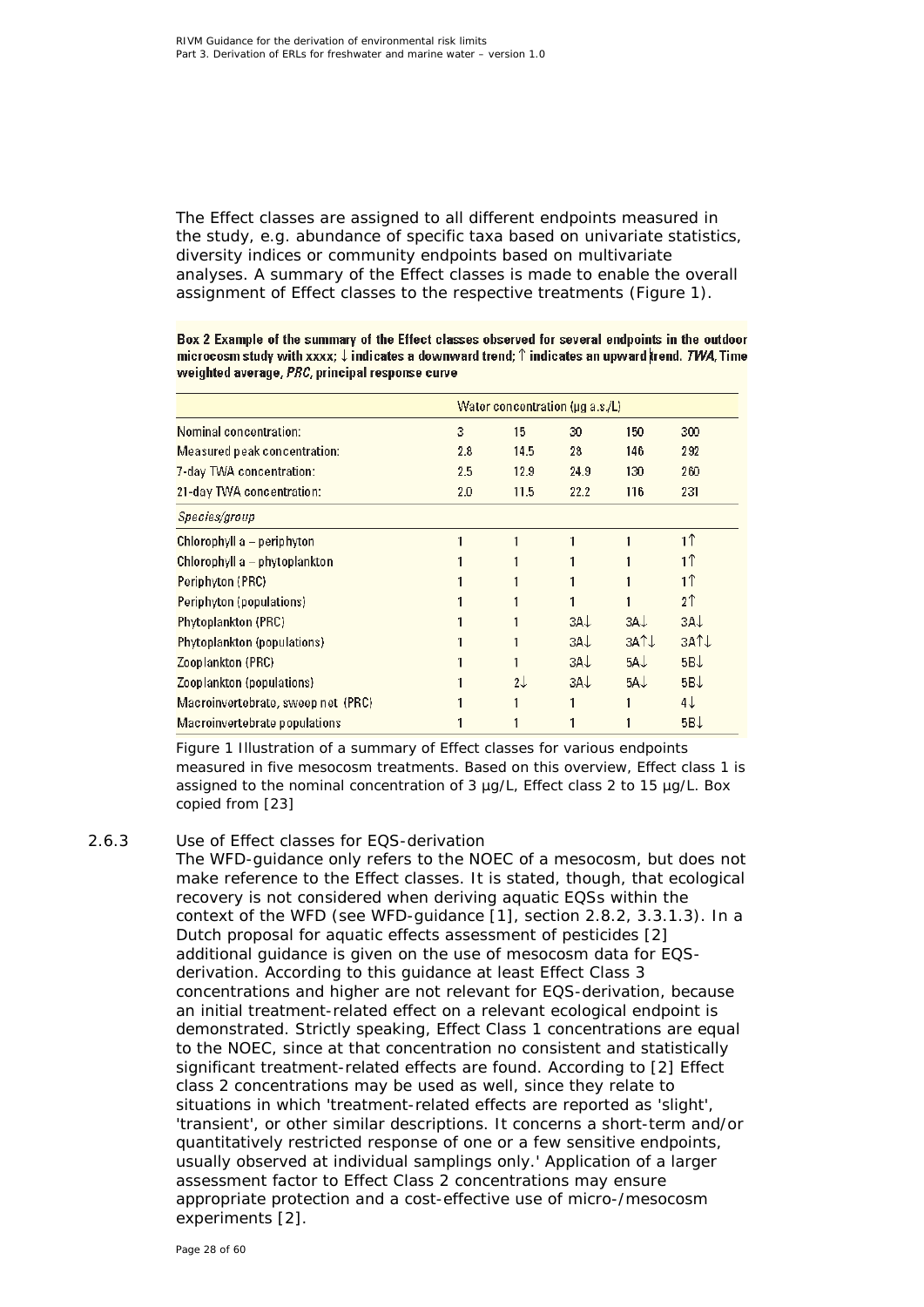### *2.6.4 Treatment of freshwater and saltwater data*

<span id="page-28-0"></span>Little information is present on the representativeness of freshwater studies for marine risk assessments. Differences in physico-chemical characteristics, water exchange rate and sensitive taxa may contribute to differences in ecological response. According to the WFD-guidance (section 3.3.2.3), freshwater mesocosm studies may be used as a basis for a marine risk assessment, but an additional assessment factor of 10 should be applied in line with the AF-approach (see 2.4). Supplementary to the WFD-guidance, it may be considered to lower the additional assessment factor if the laboratory dataset indicates that the sensitivity of the typically marine species is covered by the freshwater species (i.e. the effect levels for the typically marine species are in between those for freshwater species).

Regarding the use of marine mesocosms for the derivation of a freshwater EQS, it should be noted that according to the WFD-guidance marine mesocosm data often apply solely to small pelagic organisms. It should be considered that such studies may therefore seriously underrepresent many taxa, e.g. benthic epifauna and macrophytes. On the other hand, marine mesocosms may point at sensitive taxa that are not represented in the freshwater dataset (e.g. molluscs). If for the laboratory dataset it is decided that freshwater and marine data can be pooled, there is no scientific objection to use a valid marine mesocosm also in the freshwater assessment. However, if the critical endpoint in the marine mesocosm is for a typically marine taxon which has no freshwater representatives (e.g. Echinoderms), the representativeness of the result for a freshwater assessment should be carefully considered, e.g. considering the size and diversity of the freshwater dataset in relation to the diversity in the mesocosm. Brock et al. [\[2\]](#page-48-2) advice that a single marine mesocosm should not be used as the sole basis for a freshwater standard.

It should be recognised that when the freshwater data set is small, e.g. three taxa are represented, the addition of a lower toxicity value to the data set when only one new toxicity value is added is already 25% by chance alone. This means that the new, lower value may be found for a freshwater or a saltwater species, or any new taxon, by equal probability, assuming that we have no specific information on the mode of action that allows to pinpoint the sensitive species a priori. Hence, for small (but pooled) data sets, if the critical endpoint is derived for a typically marine taxon (no freshwater representative) the standard for the freshwater data set will be derived also on a data set that includes this specific marine organism.

However, if the freshwater toxicity data set is extensive (e.g. it was possible to construct an SSD) and ample information on the sensitivity of various taxa is available, but a critical toxicity value for a typical marine species is derived that is significantly lower than all freshwater data, it could be considered to leave the toxicity data for the exclusively marine species (NB that has no freshwater equivalent) out of the freshwater data set.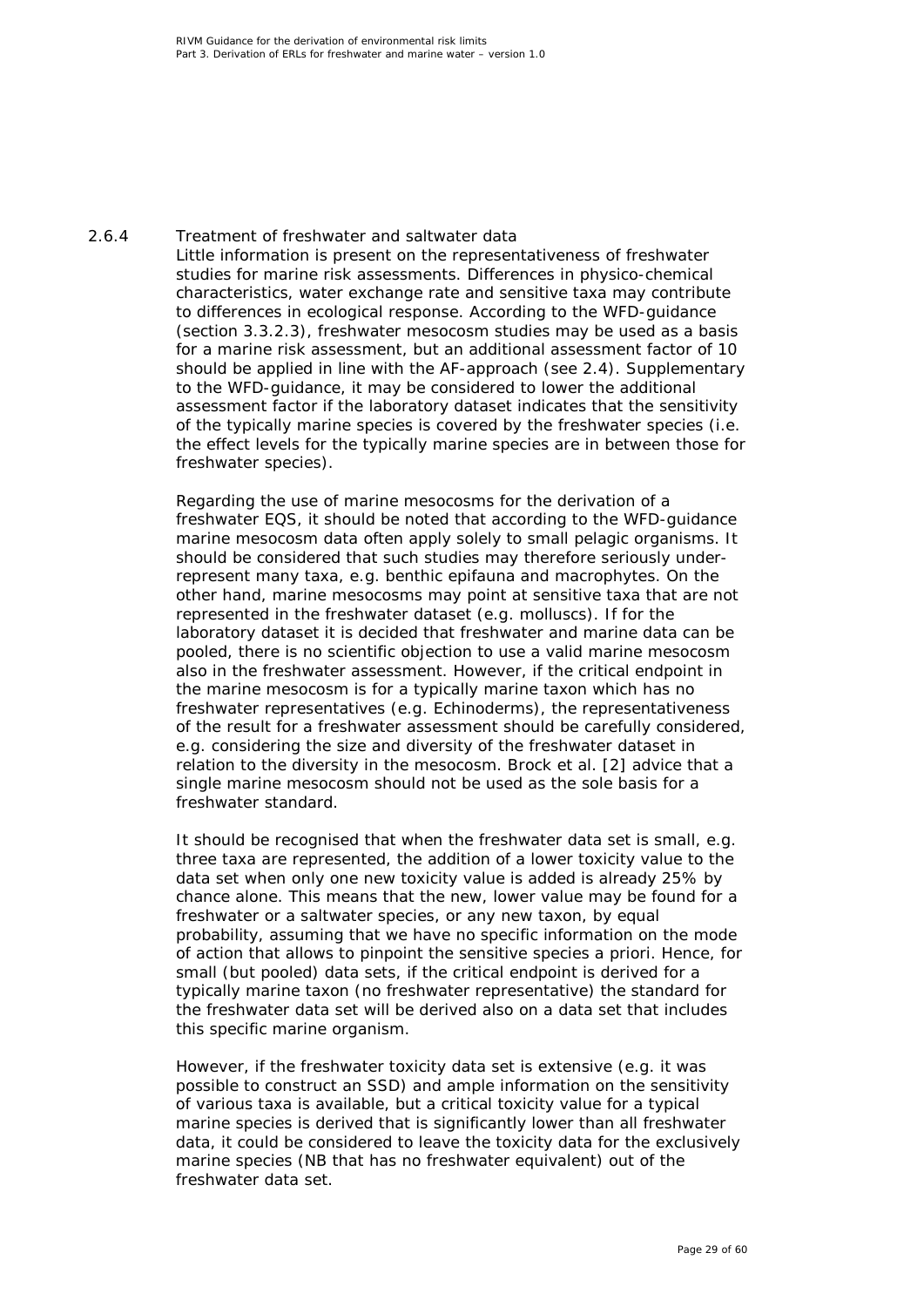The following sections discuss the use of mesocosm results for derivation of the QS or MAC-QS, which is considered applicable to freshwater and saltwater mesocosms. However, for the ease of reading, only the subscript for freshwater is used.

### *2.6.5 Assessment of exposure*

<span id="page-29-0"></span>The evaluation and selection of mesocosm data as discussed in the previous sections results in identification of Effect Class 1 and/or 2 treatments that may be used for derivation of the  $\text{QS}_{fw, \text{ eco}}$  or MAC- $OS<sub>fw. eco</sub>$  and respective Whether or not a particular mesocosm study is indeed relevant depends on the exposure regime that was applied in the study. Basically, the same considerations have to be made as for laboratory tests: the exposure conditions should match the purpose of QS-derivation, e.g. the  $\text{QS}_{fw, \text{ eco}}$  should preferably be based on studies with long-term continuous exposure, whereas studies with peak exposure may be used for derivation of the MAC- $OS_{fw. eco}$ . However, since existing mesocosms for pesticides have often been submitted for authorisation of PPP, they are designed to reflect the agricultural use and may not (fully) meet the requirements for QS-derivation. Studies may simulate single or replicated applications and depending on the dissipation rate, the following exposure patterns may be found in the water phase:

- single pulse with decline of concentrations to 0 within a few days
- − single pulse with decline to 0 within days to weeks
- multiple pulses with decline to 0 in between applications
- − multiple pulses with accumulation of concentrations between applications

Guidance on how these patterns may be used for EQS-derivation is based on [\[2,](#page-48-2)[3,](#page-48-3)[24\]](#page-50-0). There are two issues:

- − the duration of exposure should reflect the relevant duration in the field, i.e. a short-term peak for the MAC- $OS_{fw, eco}$  and longterm exposure for the  $OS_{fw, eco}$
- − the concentration in the mesocosm that is associated with the no-effect level should be adequately expressed, i.e. a choice should be made between nominal, measured peak of time weighted average (TWA) concentrations

Regarding the relevant duration, it is advised that studies involving single or multiple pulses with a relatively fast decline can only be used for derivation of the MAC-QS<sub>fw, eco</sub>. For the  $\mathrm{QS}_{fw, eco}$ , the substance should have been present in the water phase for a longer period of time. For tests with multiple applications of fast dissipating substances, it is stated in [\[2\]](#page-48-2) that concentrations should not drop below 10% of the peak concentration in between applications, while tests with single pulses can only be used when dissipation rate is relatively slow, but no further guidance on dissipation rate is given. Following EFSA [\[24\]](#page-50-0), a single pulse study can only be used for chronic QS-derivation when the concentration has not declined to levels lower than 20% of nominal during the timewindow that is used for calculating the TWA concentration that is associated with the NOEC-treatment (Effect class 1 or 2, see 2.6.3). This relates to the second issue, the expression of the results.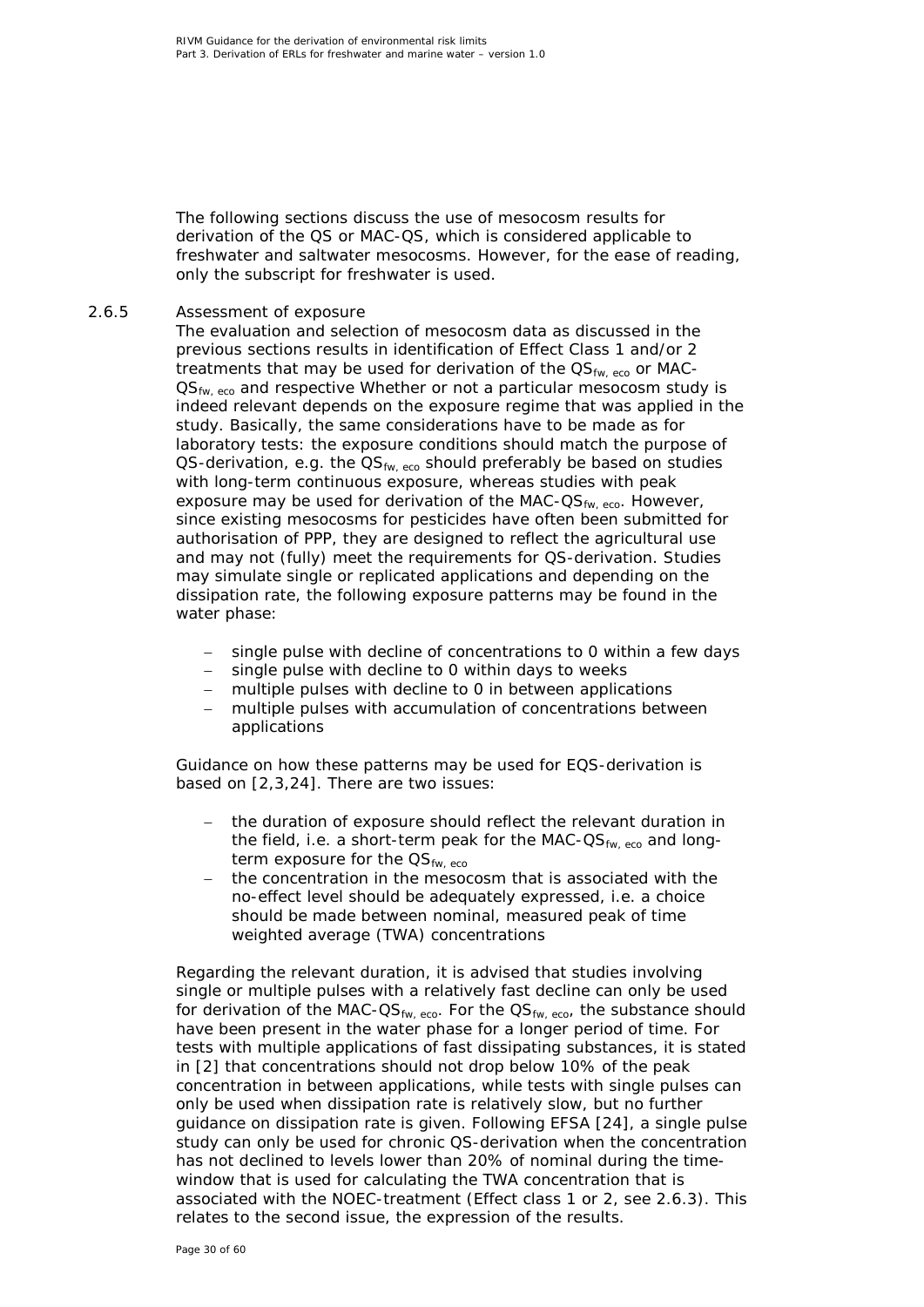For QS-derivation it is advised to express the no-effect treatment in a mesocosm on the basis of a TWA concentration. The length of the TWA time window should be guided by the length of the relevant critical test from the laboratory dataset, i.e. the test that delivered the lowest L(E)C50 or NOEC/EC10. Additional information on the time to onset of maximum effects, the length of the most sensitive life stage, the acute to chronic ratio may be used to further underpin or adapt the choice of the time window. For example, for derivation of the  $OS_{fw, eco}$ , the mesocosm-NOEC is initially derived by expressing the Effect class 1 or 2-treatment on the basis of 21-days TWA if the 21-days NOEC for *Daphnia magna* was the lowest endpoint from the laboratory dataset. However, if in the treatment level above the level identified as Effect Class 1 the time to onset of maximum effects is 30 days, the NOEC of the Effect class 1 treatment should be calculated as the 30-days TWA concentration. For derivation of the MAC- $OS_{fw, eco}$ , the Effect class 1 or 2treatment is expressed on the basis of the 48- or 72-hours TWA after the highest peak, depending on whether arthropods or algae are most sensitive in the laboratory tests.

Taking this criterion as a starting point, this means that if the lowest laboratory NOEC is obtained from a 21-days *Daphnia* study, a single pulse mesocosm can only be used for a  $\mathsf{QS}_{fw, \text{ eco}}$  if the concentration in the water phase during 21 days is at least 20% of the initial peak. In this case, the DT50 for dissipation from the water phase in the mesocosm should have been 9 days or higher. Figure 2 gives a graphical representation of an Effect class 1 treatment not meeting the criterion (left hand side) and one just meeting this criterion (right hand side).



*Figure 2 Development of concentrations in a single pulse Effect class 1 mesocosm-treatment. The critical laboratory test is a 21-d Daphnia test. The initial concentration is 100 µg/L. The green dashed line represents 20% of initial. The treatment at the left hand side does not meet the criterion, because after 21 days, the concentration has declined to 5% of initial.The treatment at the right hand side meets the criterion of 20% of initial left after the critical time window and the NOEC is expressed as the 21-days TWA (blue dotted line).* 

If decline is faster than required, studies may still be used for derivation of the QS<sub>fw, eco</sub>, provided that repeated dosing is applied and the concentrations in between treatments does not fall below 20%. In addition, the application period should be long enough to cover the required time window (Figure 3). The appropriate effect class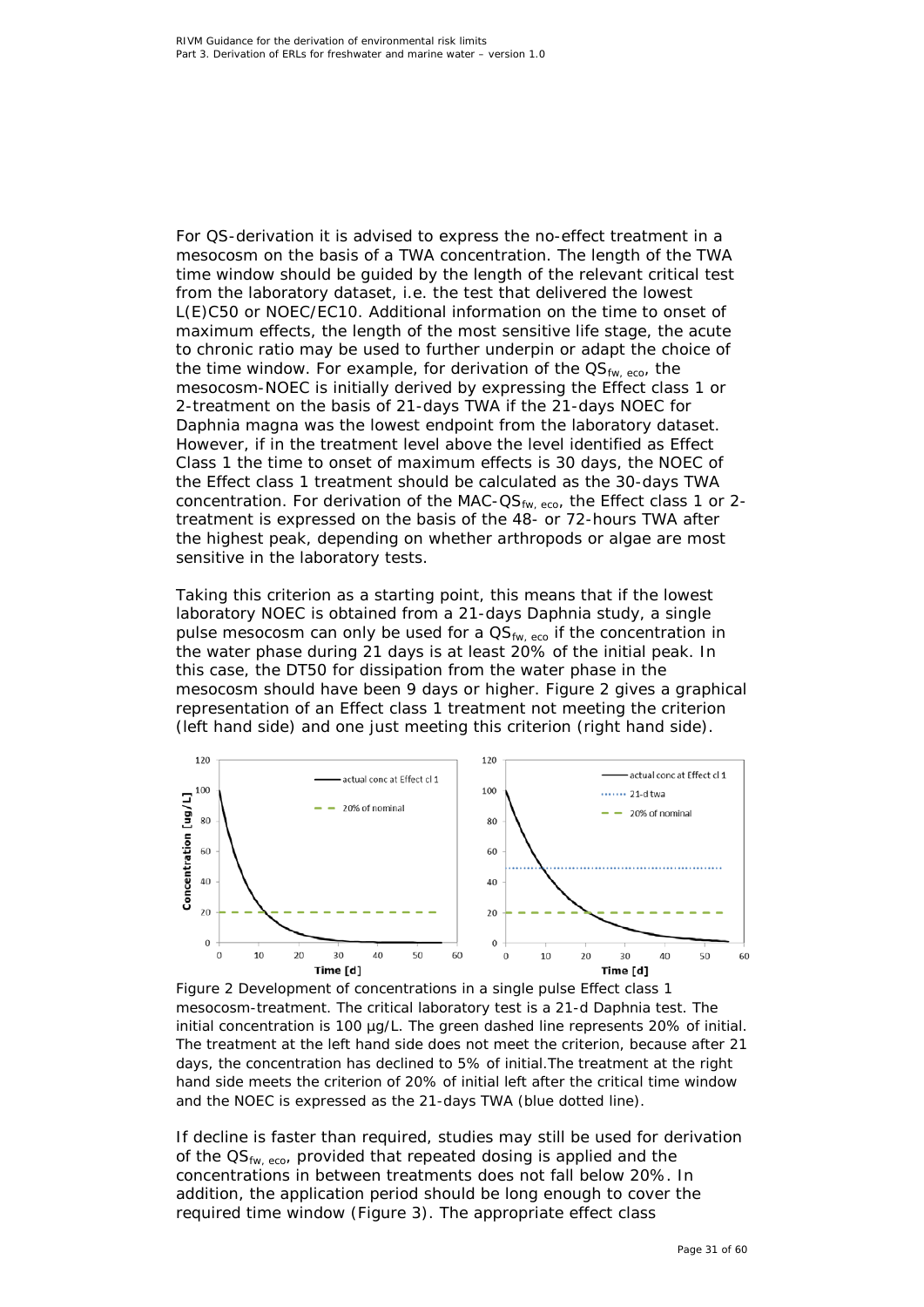concentration is then calculated as the time weighted average concentration over the test period.



*Figure 3 Development of concentrations after repeated applications, minimum concentration between dosing is >20% of initial and the application period is longer than the critical laboratory test of 21 days.*

The requirement of at least 20% of initial left within the appropriate time window can also be applied to the MAC- $OS_{fw, eco}$ : with a timewindow of 48 to 72 hours, the minimum DT50 for dissipation from the water phase should be 0.9 to 1.3 days, respectively. Studies with multiple applications can be considered as a worst case exposure regime for derivation of the MAC-EQS, which may be reflected in the choice of the assessment factor [\[2\]](#page-48-2).

If the concentration of a substance has fallen below 20% of initial within the appropriate time window, a case-by-case decision has to be made, by e.g. considering the time to effect in the laboratory or mesocosm studies. If a shorter time window is not appropriate, the test cannot be used for EQS-derivation, unless repeated dosing is applied.

<span id="page-31-0"></span>*2.6.6 Assessment factors to be used on mesocosm results* The WFD-guidance gives a default assessment factor of 5. A more differentiated assessment factor scheme is given in Table 9, based on [\[2\]](#page-48-2). The height of the assessment factor is always based on expert judgement considering all available information.

| TWA concentration associated with      | $\mathsf{QS}_{\mathsf{fw},\, \mathsf{eco}}$ | <b>MAC-QS</b>                   |  |  |  |
|----------------------------------------|---------------------------------------------|---------------------------------|--|--|--|
| $NOEC = Effect class 1$                | $2 - 4*$                                    | $1-2^*$ (multiple applications) |  |  |  |
| for most sensitive structural endpoint |                                             | $2-3*$ (single application)     |  |  |  |
| Effect class 2                         | $4 - 5*$                                    | $2-3*$ (multiple applications)  |  |  |  |
| for most sensitive structural endpoint |                                             | $3-4*$ (single application)     |  |  |  |
|                                        |                                             |                                 |  |  |  |

*Table 9 Assessment factors for mesocosm studies [\[2\]](#page-48-2).*

If a single adequate study is available, the higher assessment factor is used. If several adequate micro/mesocosm studies are available the assessment factor is applied to the highest test result or the lower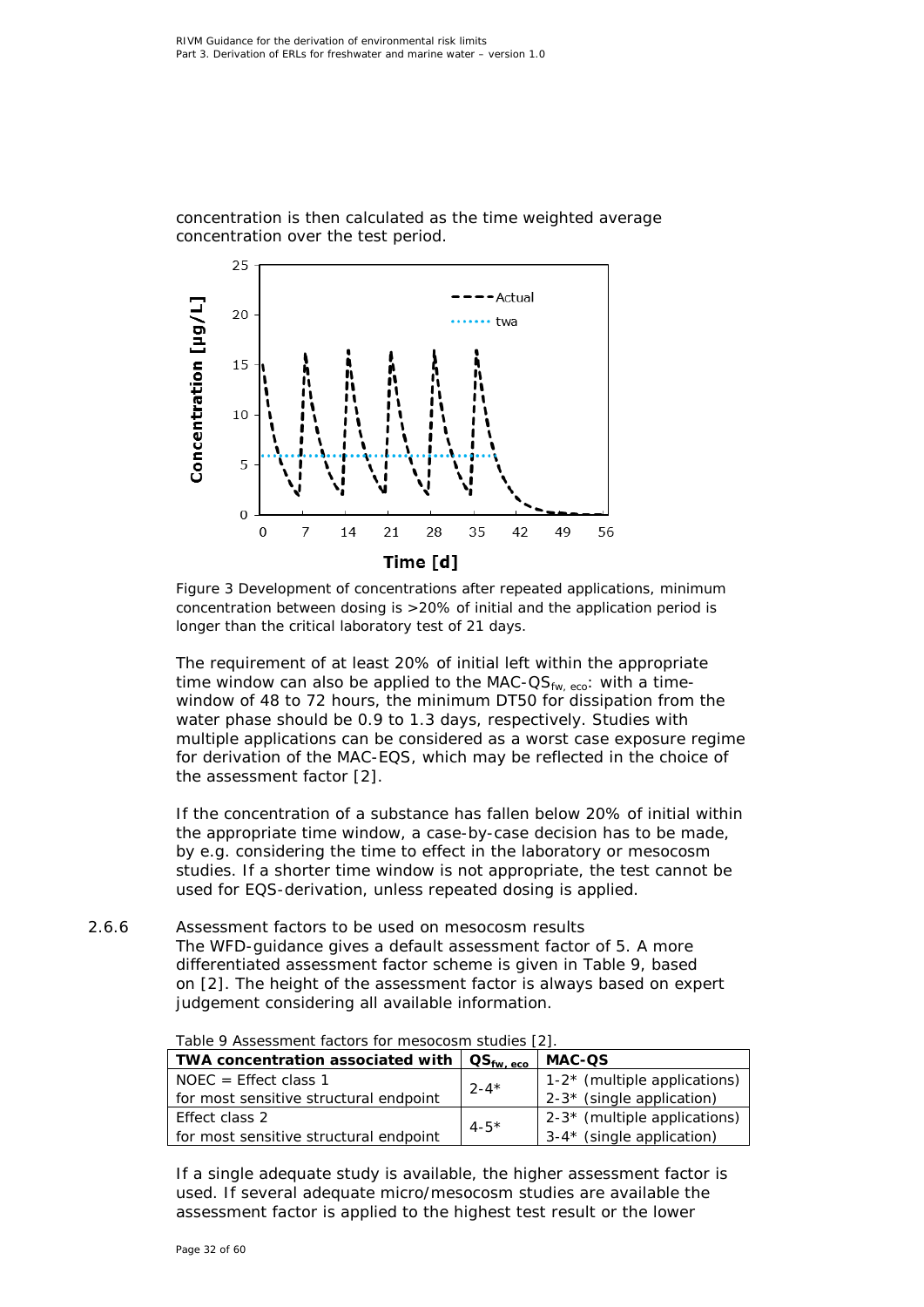assessment factor is applied to the most critical test result. Since mesocosms generally do not contain fish, it should always be checked if the resulting mesocosm-based QS is protective for fish. If a mesocosm study cannot be used as such for derivation of the QS or

MAC, it may still be useful to underpin the choice of the assessment factor for the AF- or SSD-method.

As indicated above (see section 2.6.4), an additional assessment factor may be needed when using a freshwater mesocosm for the derivation of the  $OS_{sw, eco}$ .

### **2.7 Selection of the QS for direct ecotoxicity**

<span id="page-32-0"></span>When the SSD- and/or mesocosm approach is used next to the AFapproach, the  $\text{QS}_{\text{fw-ero}}$ ,  $\text{QS}_{\text{sw-ero}}$ , MAC-EQS<sub>fw</sub> and MAC-EQS<sub>sw</sub> should be selected based on a comparison of the resulting values. This should include a discussion on the residual uncertainty, an explanation for the difference between the respective derivation methods and the reason for choosing the final method.

According to the WFD-guidance the final value should preferably be based on the results from the SSD- or mesocosm-approach, since these entail a more robust approach towards assessing ecosystem effects. The SSD gives an estimate of the range of sensitivities to be encountered in an ecosystem, but it is still based on single species laboratory data, and species-interactions at the ecosystem level that may occur in the field n the field are not included. Mesocosm studies most often do not allow for determination of exact cause-effect relationships, but may point to longterm ecosystem effects that cannot be shown in single-species laboratory studies (i.e. indirect effects, predator-prey interactions). In certain cases it may still be needed to fall back on the AF-method.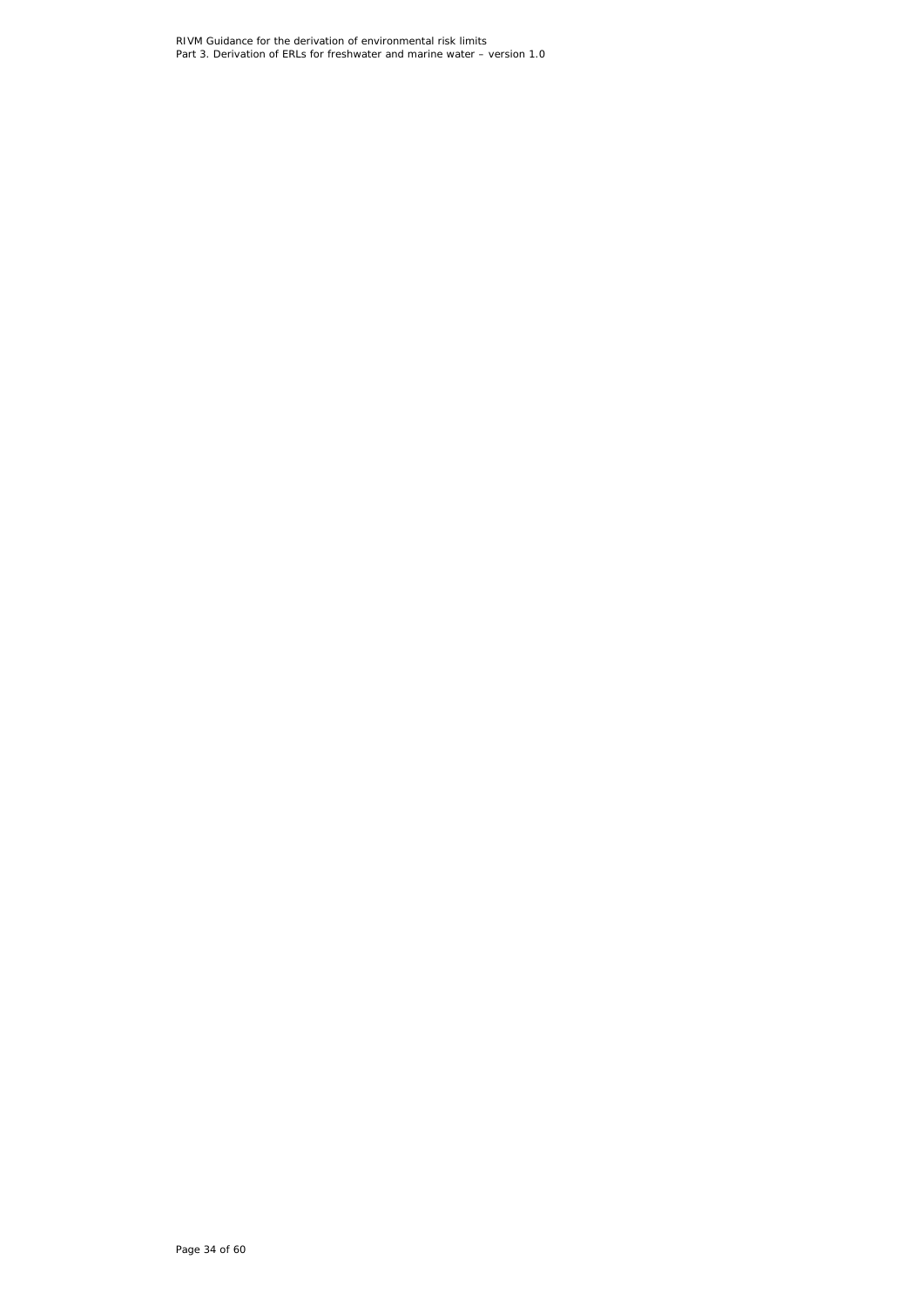# <span id="page-34-0"></span>3 Derivation of WFD-standards for secondary poisoning and human health

### **3.1 Organic compounds and metals**

<span id="page-34-1"></span>The text in this Chapter is focused mainly on organic compounds. Guidance focusing on metals will be presented in a separate ERL report, which is under preparation.

### **3.2 General approach**

<span id="page-34-2"></span>Before discussing the evaluation and selection of the required input data in more detail, the principles of the methodology are outlined. The assessment (if triggered, see 1.3) starts with the derivation of the concentrations in food at which no negative effects are expected for predators and humans. These concentrations are called biota-standards and denoted as OS<sub>biota, secpois, fw</sub>, OS<sub>biota, secpois, sw</sub> and OS<sub>biota, hh food</sub>.

Assuming that the trophic levels (TL) for algae, zooplankton, small fish and large fish are 1, 2, 3, and 4, respectively, the  $OS<sub>biota, hh food</sub>$  is considered to represent TL4 fish. This also holds for secondary poisoning of predatory birds and mammals such as seals, dolphins and seabirds at TL5 that feed on freshwater prey. For the marine environment, however, the assessment of secondary poisoning relates to a higher TL than for freshwater, since the protection goal are top predators such as killer whales and polar bears that feed on TL5-food (Figure 4). Concentrations in TL4-fish depend on the accumulation of substances from the aqueous phase by lower aquatic organisms (bioconcentration) and accumulation in the food chain from lower trophic levels to TL4 (biomagnification). These processes are represented by a laboratory bioconcentration factor (BCF) and biomagnification factors (BMF), or preferably the field bioaccumulation factors (BAF) at the appropriate trophic level.

The BCF is the ratio of the concentration in the organism (in wet weight, preferably normalised to 5% lipids [\[29\]](#page-50-5)), divided by the water concentration. BCF values are mostly determined in the laboratory with the water phase as the exposure only exposure route. The BMF is the ratio of the concentration in the predator organism divided by the concentration in the prey organism (for hydrophobic organic chemicals commonly normalised to lipid content of prey and predator).  $BMF<sub>1</sub>$ describes the overall biomagnification up to larger fish (TL4) in the aquatic environment that in turn are eaten by predators (including humans). The overall BMF up to the fourth trophic level in the aquatic environment thus actually comprises three biomagnification steps. For biomagnifying substances, only the first trophic level of primary consumers is in equilibrium with the water phase. The next trophic levels deviate from equilibrium if biomagnification occurs. If biomagnification is expressed as the trophic magnification factor (TMF, which is the average increase in concentrations per trophic level) then the overall biomagnification step to TL4 is equal to TMF $3$  [\[30,](#page-50-6)[31\]](#page-50-7). For the marine environment, a second  $BMF<sub>2</sub>$  is included to account for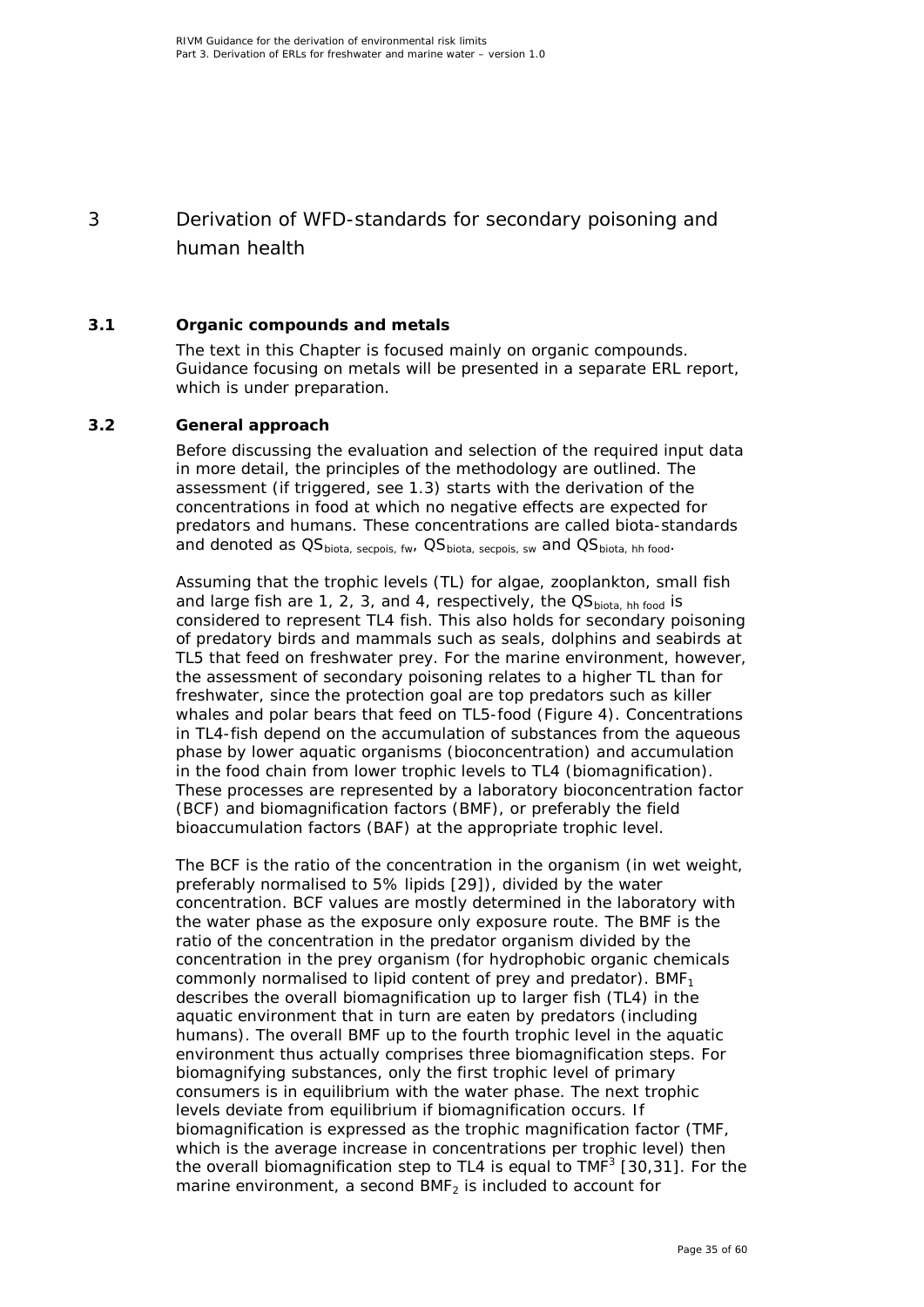accumulation in bird and mammals at TL5 (e.g. seals, seabirds) that serve as food for top predators such as polar bears and killer whales.

The combination of BCF and BMF is represented by the bioaccumulation factor (BAF). The BAF is the ratio of the concentration in the organisms in wet weight, preferably normalised to 5% lipids [\[29\]](#page-50-5) divided by the concentration in its surroundings (the water column). Because BAF values represent a direct measurement of bioaccumulation in the field, these BAF values at TL4 are preferred. In general, biomagnification, and thus total bioaccumulation, increases with increasing bioconcentration potential.



*Figure 4 Scheme on how to recalculate biota standards into water concentrations. Ovals are protection goals (species to be protected); the rectangle is the trophic level on which the QS are set to protect the upper trophic levels. TL = trophic level; assuming trophic level 1 = algae; 2 = zooplankton; 3 = small fish; 4 = large fish; 5 = predatory birds, mammals, and large* predatory fish. QS<sub>biota, secpois is the quality standard protecting predators</sub> *(through secondary poisoning). QSbiota, hh is the quality standard protecting humans (through the consumption of fish and fishery products). For QS<sub>biota secpois, fw,* (in freshwater bodies), only the BMF<sub>1</sub> is relevant. For</sub>  $QS<sub>biota</sub>,$  *secpois sw in (marine waters), the BMF<sub>1</sub> and BMF<sub>2</sub> are relevant because an additional trophic level should be included to protect marine top predators. Figure copied from [\[32\]](#page-50-8).*

### **3.3 Collection and evaluation of bioaccumulation data**

<span id="page-35-0"></span>→ Location in WFD guidance: Appendix A1.4, p. 152-156.

In principle, the evaluation of bioaccumulation data follows the general guidance on evaluation for ecotoxicity to a large extent (see ERL Report 02). All retrieved literature is read and evaluated with respect to its usefulness and reliability. The most relevant BAF and BCF studies are those performed with fish. BAF and BCF studies performed with molluscs are important for secondary poisoning as well. BAF and BCF data for other species should be carefully checked because they are prone to experimental errors. The accumulation may not reflect uptake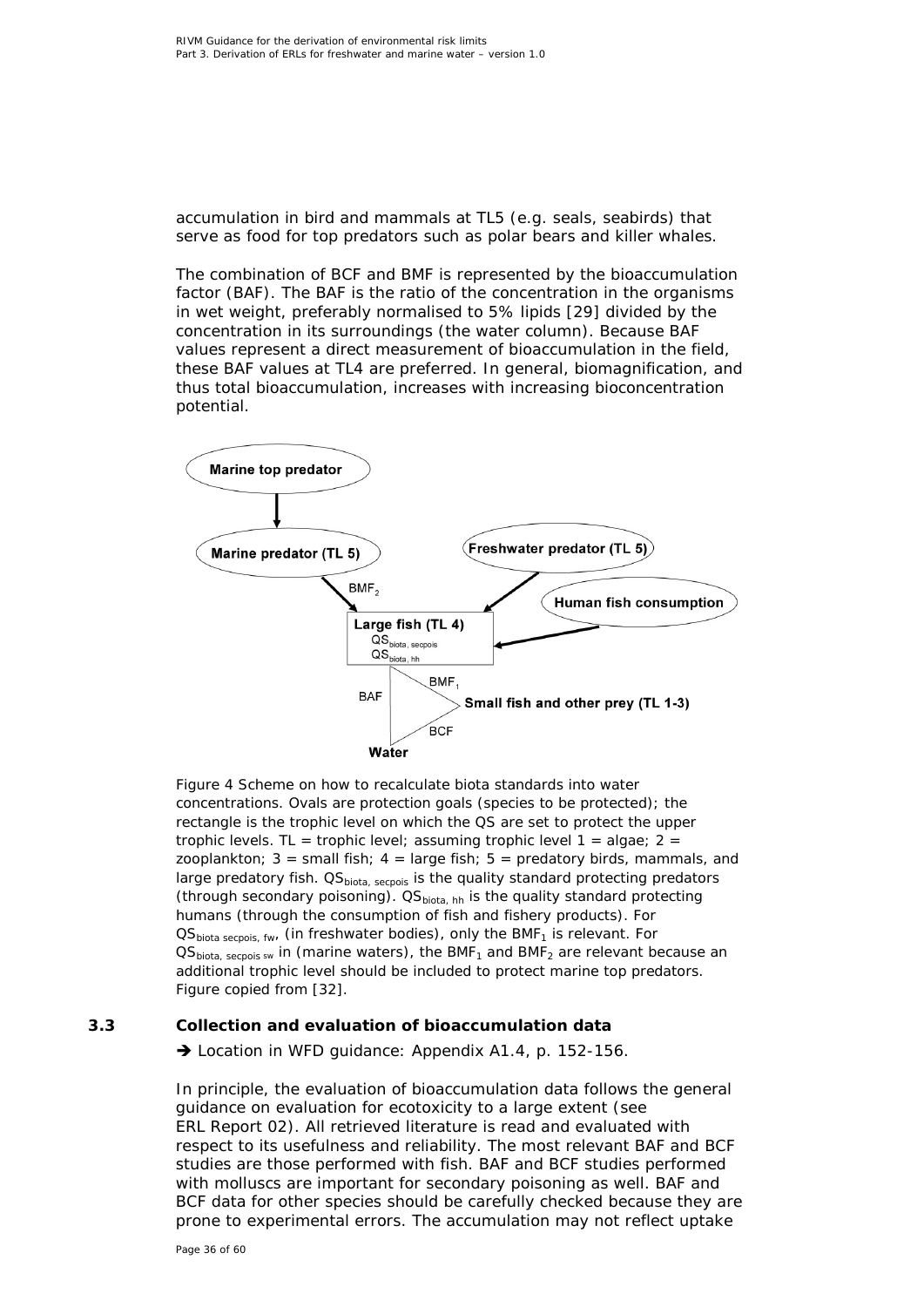but adsorption to the outside of the organism. For this reason, BCF values for algae should be regarded as unreliable. A reliable BCF study should be similar in experimental set-up to the updated OECD guideline 305 [\[33\]](#page-50-9). At least the concentration of the (parent) compound in the aqueous phase, and in the organisms, has to be measured at several time points. No guidance exists to derive BAFs or BMFs. These data will be mostly derived from field studies. As indicated in section 3.2, fieldbased BAFs are preferred over the use of separate BCF- and BMFvalues. For a valid BAF-study, insight into the corresponding concentrations in water at the time of organism sampling is needed. For a reliable BMF value it is necessary to know that the prey and predator species originate from the same area and from the same period in time. After evaluating a study, the results of the study are summarised by entering it into the appropriate data table (see 3.2.1).

A valid BCF/BAF  $≥$  100 L/kg and/or BMF greater than 1 is used as an indication of the potential for bioaccumulation (see section 1.3). Bioaccumulation data for metals should be treated with special care, since for some metals organisms are able to regulate internal concentrations. In this case, bioconcentration and bioaccumulation may depend on the external water concentrations.

### *3.3.1 Data tables for bioaccumulation studies*

<span id="page-36-0"></span>The following sections discuss the parameters that are to be reported in the data tables, an example of which is given below. The aim is to fill the table as completely as possible. The parameters are treated in the same order as they appear in the default table, but only those parameters that are specific for bioconcentration/bioaccumulation are discussed, for general parameters, see section 2.1.1. Note that bioaccumulation studies may yield different type of results, depending on how bioconcentration is measured and expressed: BCF, BAF or BMF. Report each of these type of endpoints in separate tables and adapt the tables where necessary.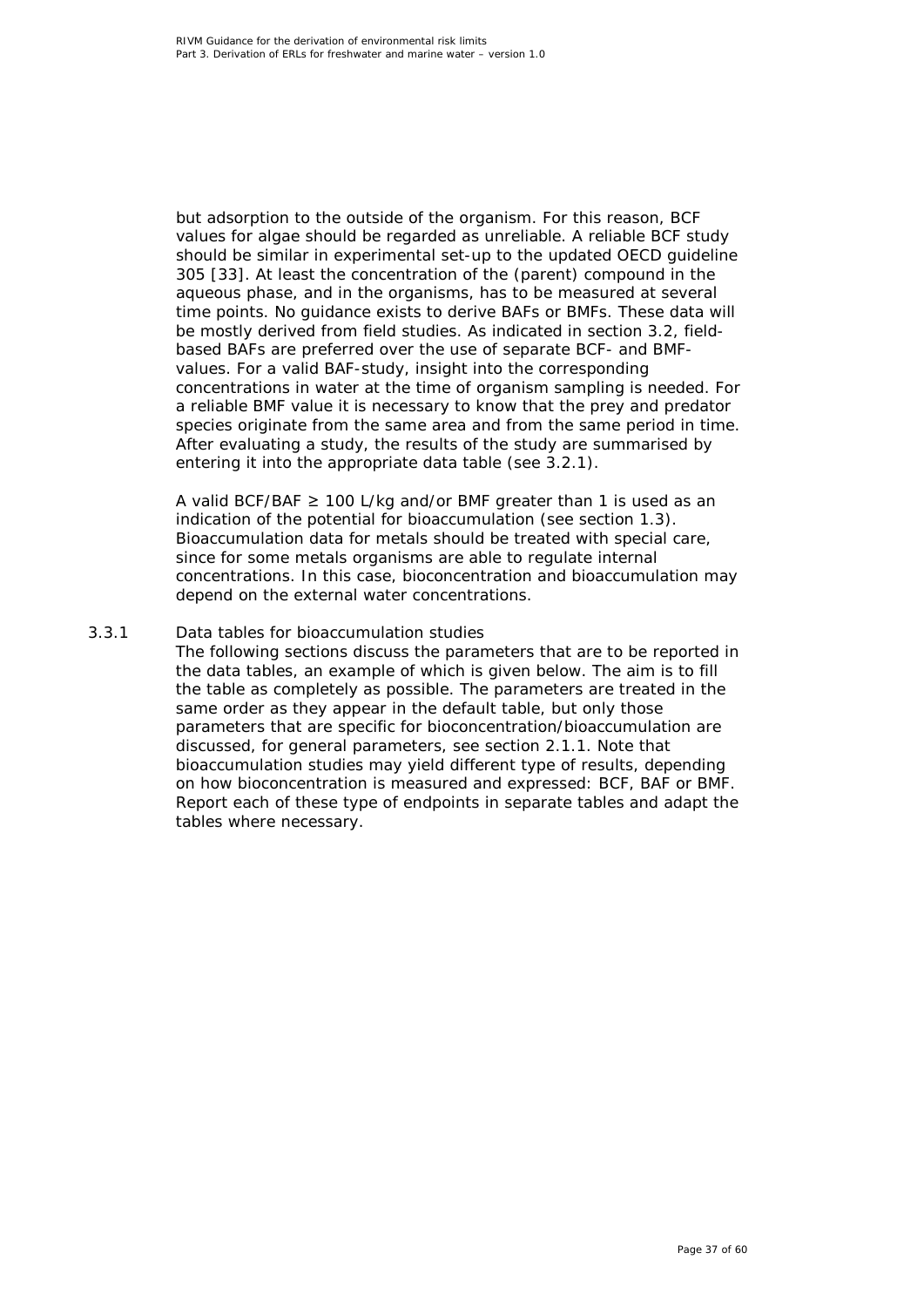### *Table 10 Example of a bioconcentration data-table for freshwater organisms.*

| Legend to column headings |                                                                                                                                                             |
|---------------------------|-------------------------------------------------------------------------------------------------------------------------------------------------------------|
| Species properties        | relevant characteristics of the test species, such as age, size, origin                                                                                     |
| Analysis method           | $GC = gas$ chromatography; MS = mass spectrometry; LSC = liquid scintillation counting; TLC = thin layer chromatography; HPLC = high performance liquid     |
|                           | chromatography                                                                                                                                              |
| Test type                 | $S =$ static; $R =$ renewal; $F =$ flow through; $c =$ closed                                                                                               |
| Purity                    | refers to purity of active substance or content of active substance in formulation; $ag =$ analytical grade; tg = technical grade                           |
| Test water                | $am =$ artificial medium; dtw = dechlorinated tap water; dw = deionised/dechlorinated/distilled water; nw = natural water; rw = reconstituted water; rtw =  |
|                           | reconstituted tap water; tw = tap water                                                                                                                     |
|                           | Temperature                                                                                                                                                 |
| Exp. / Dep. time          | exposure and depuration time                                                                                                                                |
| BCF-type                  | ethe basis of the BCF, e.g. wet weight, whole fish, edible parts                                                                                            |
| Method                    | method for calculation of the BCF, e.g. steady state concentrations or kinetic approach                                                                     |
| Ri                        | Reliability index according to [10]. Valid studies (Ri 2 or higher) are considered for EQS-derivation, depending on relevance and considering notes on data |
|                           | treatment (section 1.3.4)                                                                                                                                   |

| <b>Species</b>                      | Species<br>properties                 | Analysis<br>Method | Test Test<br>type compound  | Purity Test |            | <b>Hardness</b><br>water $ CaCO3$ | H              |      | Exp.<br><b>Itime</b> | Dep.<br>Itime | Exp.<br>conc.                                                                  | <b>BCF</b> | $BCF-type$                                                   | Method Ri Note Ref. |     |     |
|-------------------------------------|---------------------------------------|--------------------|-----------------------------|-------------|------------|-----------------------------------|----------------|------|----------------------|---------------|--------------------------------------------------------------------------------|------------|--------------------------------------------------------------|---------------------|-----|-----|
|                                     |                                       |                    |                             | [%]         |            | $\lfloor$ [mg/L]                  |                | [°C] |                      |               | $\lceil \lfloor \mu g/L \rfloor \rfloor$ $\lceil \lfloor L/kg \rfloor \rfloor$ |            |                                                              |                     |     |     |
| Mollusca                            |                                       |                    |                             |             |            |                                   |                |      |                      |               |                                                                                |            |                                                              |                     |     |     |
| Mytilus edulis                      | field collected,<br>shell length 4 cm | GC-MS              | active                      | 199.5       | <b>lam</b> | 30                                |                | 10   | 196 h                |               | 0.5                                                                            | 2300       | WW:<br>edible                                                | Corg/Cw 2 1         |     | [a] |
| <b>Pisces</b>                       |                                       |                    |                             |             |            |                                   |                |      |                      |               |                                                                                |            |                                                              |                     |     |     |
| Cyprinus carpio                     | 8 cm                                  | <b>LSC</b>         | $\arctive.$ <sup>14</sup> C | 99          | Irw        |                                   | $6.0 - 8.5$ 25 |      | 56 d                 |               | 0.5                                                                            | 11000      | whole fish $\left \frac{\text{Corg}}{\text{Cwg}}\right $ 3 2 |                     |     | [b] |
| Oncorhynchus mykiss 1.2 q, 3% lipid |                                       | LSC. TLC. HPLC F   | $\arctive.$ <sup>14</sup> C | 99          | Irw        | 50                                | 7.5            | 21   | 63 d                 |               | 0.005                                                                          | 9600       | whole fish k1/k2                                             |                     | 2 3 | [c] |
|                                     |                                       |                    |                             |             |            |                                   |                |      |                      |               |                                                                                |            |                                                              |                     |     |     |

Notes<br>1

1 steady state reached<br>2 significant mortality of 2 significant mortality occurred; only information on total radioactivity<br>3 result based on total RA, parent confirmed by TLC and HPLC

result based on total RA, parent confirmed by TLC and HPLC

4 5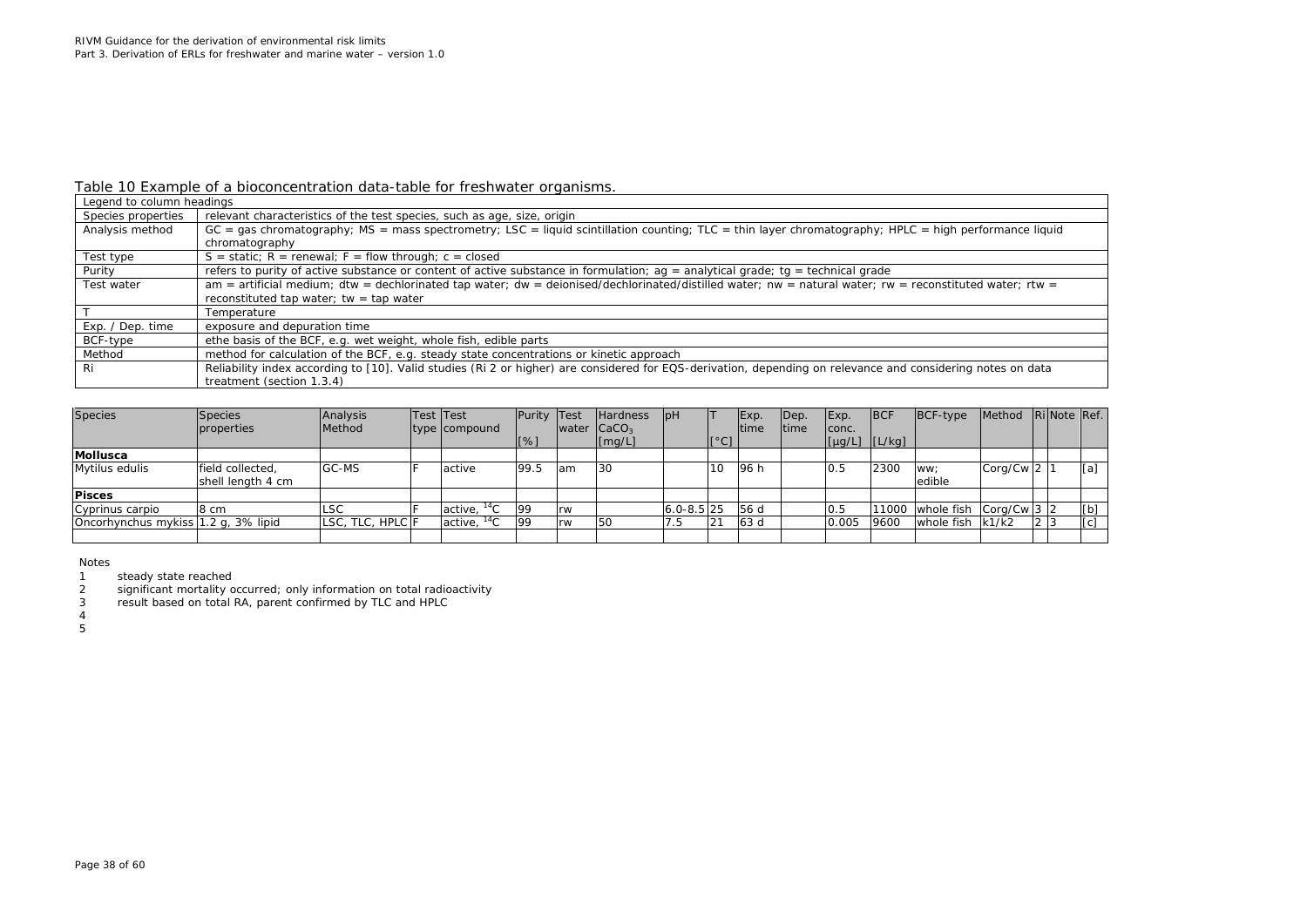3.3.1.1 Trophic level and lipid and/or dry weight fraction Next to the regular species properties such as age, weight and length, two other parameter are very important for a good assessment of the bioaccumulation potential. These properties are trophic level (for field studies) and lipid fraction (in the case of hydrophobic organic chemicals) or dry weight content (for other chemicals such as metals). These parameters play an important role in normalization of the data. If trophic level is not given in the study itself, it might be derived from presented stable isotope analyses of the biota samples.

### 3.3.1.2 Analysis method

Similar to the toxicity data tables, a column in the bioaccumulation data tables is included that gives information on the analysis of both the aqueous phase and biological material. However, as the determination of the water and biota (or soil and biota) concentration is a prerequisite of any good bioaccumulation study, this column should give information on how the concentration is determined, not on whether the concentration is determined. Examples of such analyses are GC-FID or GC-MS (gas chromatography coupled to a flame ionisation detector or a mass spectrometer), and HPLC-UV (high-performance liquid chromatography). Especially in the case that a radiotracer is used in a BCF study, the analysis used is important. If LSC (liquid scintillation counting) is used, this means that the total radioactivity, including the parent compound and metabolites, is analysed. HPLC used in combination with radiodetection is aimed at analysis of only the parent compound.

### 3.3.1.3 Exposure time and depuration time In these columns, the times of the uptake phase and, if carried out, the depuration phase are listed. As these columns refer to laboratory conditions, they are not applicable to field BAFs and BMFs.

### 3.3.1.4 Time of sampling

For field derived parameters it is important that samples are taken in the same time period. Therefore, the sampling time for both water and biota samples should be recorded.

### 3.3.1.5 Sampling area

For field studies yielding BAFs and BMFs, the location of the samples should be documented as well. For reliable BAFs and BMF, samples (water/biota, prey/predator) should be retrieved from the same area.

### 3.3.1.6 Exposure concentration

The concentration at which the BCF study is performed is given in this column of the BCF table. This value is important because guidelines require that the concentration meets some conditions. For example, according to the OECD guideline 305 (OECD, 1996), the highest aqueous concentration should be about one hundredth of the acute LC50 or the acute LC50 divided by an appropriate acute-to-chronic ratio, while the lowest concentration should preferably be a factor of ten below the highest concentration, but at least ten times above the limit of detection in the aqueous phase.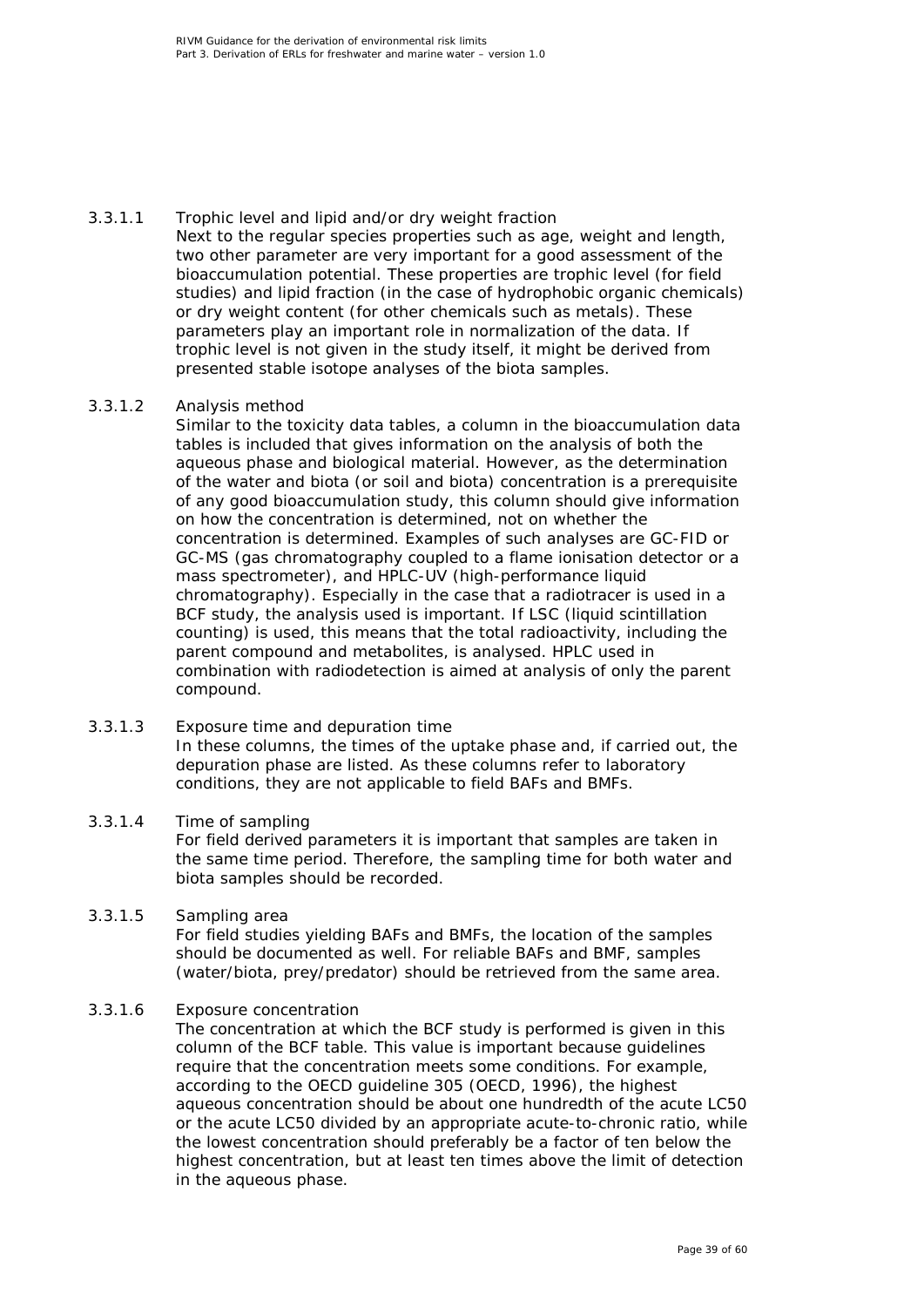For BAF values, the exposure concentration is equally important. The exposure concentrations forms the basis for the BAF calculation. By tabulating the exposure concentrations any erroneously low or high value as well as a concentrations dependency of the BAF can be easily detected.

### 3.3.1.7 BCF, BAF or BMF

Unit: L/kgww (BCF and BAF), kgww/kgww (BMF) or kglw/kglw in case lipid normalised organism concentrations are available.

Here, the value of the BCF or BAF is denoted. The BCF value is calculated from the concentration in the organism and the water concentration. BAF values are based on the same data as the BCF, but based on field measured data. A BMF represents the ratio of concentrations of predator and prey organisms. The expression of the BCF/BAF and BMF depend on what type of measurements have been performed, e.g. normalisation to wet weight, dry weight or lipid weight. This should be explicitly indicated with a note describing the origin of the value.

BCF or BAF values used for triggering and calculating the routes of secondary poisoning and human consumption of fishery products should be whole body BCFs, expressed in L/kg. Values based on wet weight organisms are most relevant, as the organism is consumed in its "wet" form. Values expressed in dry weight organism should be recalculated to wet weight values using the data reported from the study.

It is realised that this allows for variation since these BCFs are not normalised to lipid or fat content, which dominates accumulation. ERL derivation is purely dependent on the available studies. In some (older) BCF studies, fat content may not be reported. Because there is no possibility to request studies for the purpose of ERL derivation, requirements with respect to normalisation are not applied. Including non-normalised data is preferred above excluding the data, which would possibly result in bioaccumulative substances not being triggered.

### 3.3.1.8 BCF/BAF/BMF type

In this column in the table, it is reported what part of the organism the BCF has been determined for. Possibilities are (e.g.): whole fish ww, whole fish dw, edible parts, non-edible parts, viscera, blood, serum, etc. For BMF, sometimes two different body parts of the prey and predator are monitored. Especially in the case when data have not been normalized special attention should be paid to the reliability of the BMF, but also for BCF and BAF, because different body parts may have different accumulation characteristics.

### 3.3.1.9 Method

The method that is used to calculate the BCF value is reported in this column. Basically, the method to calculate the BCF can be based on equilibrium concentrations (denoted as  $C_{org}/C_w$ ) or on kinetics including the uptake and depuration rate constants  $(k_1$  and  $k_2)$ . When the BCF is determined as the quotient of the concentrations in organisms, mostly earthworms, and matrix (pore water, soil, lipid) at equilibrium, this is noted (as equilibrium). When kinetic rate constants  $(k_1/k_2)$  are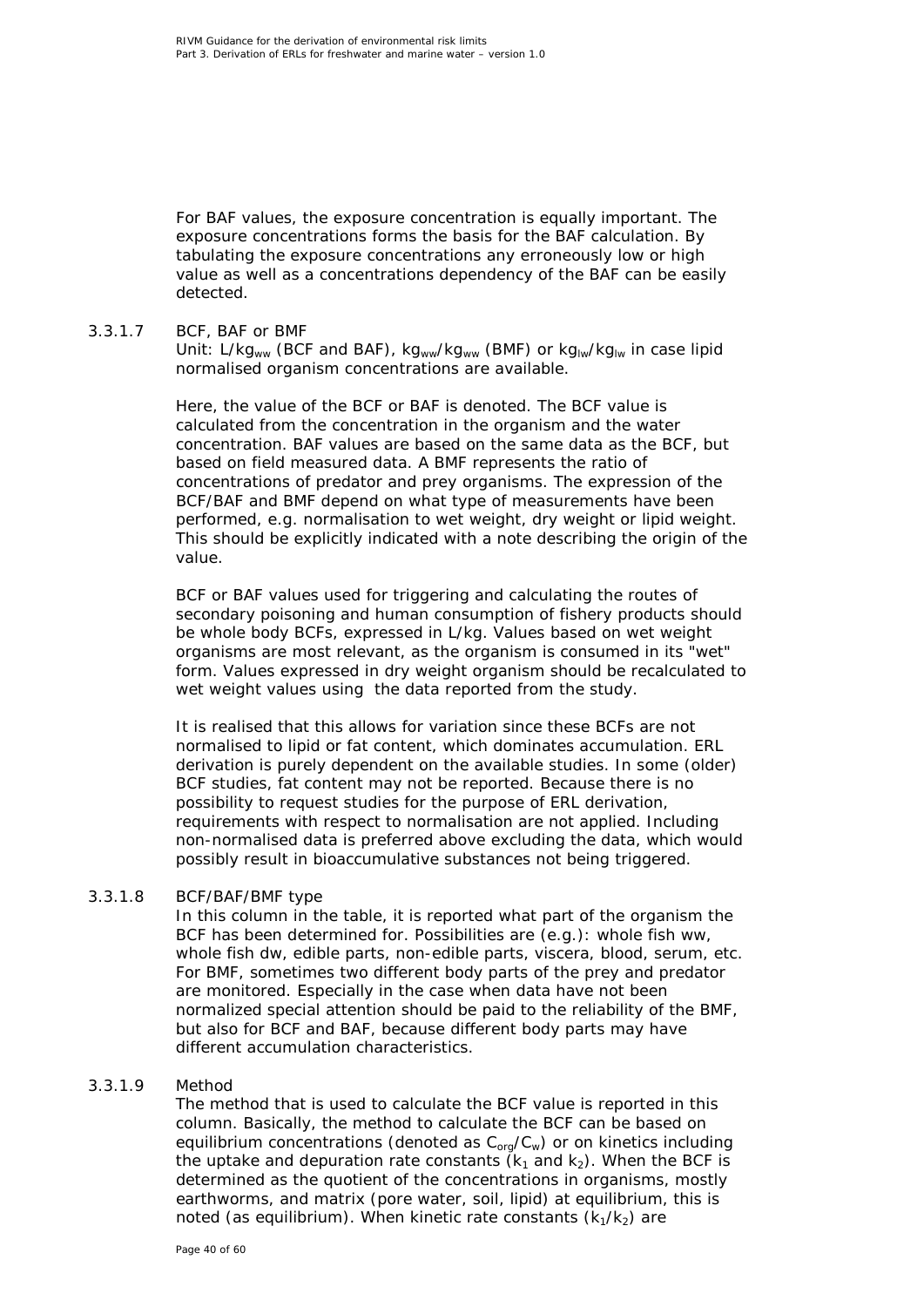determined, the BCF is calculated as the quotient of uptake rate constant  $(k_1)$  and depuration rate constant  $(k_2)$ , mostly determined independently during an uptake and a depuration phase  $(k_1, k_2)$ independent). However, in some studies,  $k_2$  is first determined from the depuration phase and  $k_1$  estimated from the data of the uptake phase, with this value of  $k_2$  implied to take the non-linearity of the uptake into account ( $k_1$  implied by fitted  $k_2$ ). A further possibility is that  $k_1$  and  $k_2$ are fitted simultaneously by a non-linear regression model  $(k_1$  and  $k_2$ fitted simultaneously). The latter method might be preferred, as it takes all data together into account. In all cases, fitting could be performed on untransformed and ln-transformed data. If this is of influence on the final BCF value this should be mentioned. If the method cannot be shortly described, a reference to a note below the table can be entered here. The method is then described in more detail in the note.

### 3.3.1.10 Notes

Additional notes are recorded here by a number. Notes are listed below the table. The notes may include information on the analysis, a deviating basis of the BCF value (dry weight or lipid weight) or the method used to determine the BCF.

### **3.4 Data selection**

### *3.4.1 Bioconcentration factor BCF*

<span id="page-40-1"></span><span id="page-40-0"></span>From the valid BCF studies summarised in the data tables (section 3.3), the geometric mean values per species is calculated. If (geometric mean) BCF values are available for multiple species, the geometric mean per taxon is calculated from the selected values per species. The values for fish and mussels are used for comparison with the trigger values and listed in the summary table (see section 1.7, Table 2).

When a BCF cannot be derived on the basis of experimental data, the log  $K_{ow}$  value of the compound of interest should be checked (see ERL Report 02, section 4.2.5). BCF values are needed in further ERL derivation when log  $K_{ow} \geq 3$  (WFD guidance p. 17) or when derivation of an ERL for human fish consumption is triggered. When log  $K_{ow} \geq 3$ , calculate a BCF according to the methods in WFD guidance (section A.1.4.4.2, p. 155), which are cited from the REACH guidance [\[29\]](#page-50-5). These methods are briefly described below:

For substances with a log  $K_{ow}$  of 1 – 6, the following linear relationship, as developed by Veith *et al*. (1979), can be used:

$$
\log BCF_{\text{fish}} = 0.85 \cdot \log K_{\text{ow}} - 0.70 \tag{1}
$$

For substances with a log  $K_{ow}$  higher than 6, a parabolic equation can be used:

$$
\log BCF_{\text{fish}} = -0.20 \cdot \log K_{\text{ow}}^{2} + 2.74 \cdot \log K_{\text{ow}} - 4.72 \tag{2}
$$

It should be noted that due to experimental difficulties in determining BCF values for such substances this mathematical relationship has a higher degree of uncertainty than the linear one. Both relationships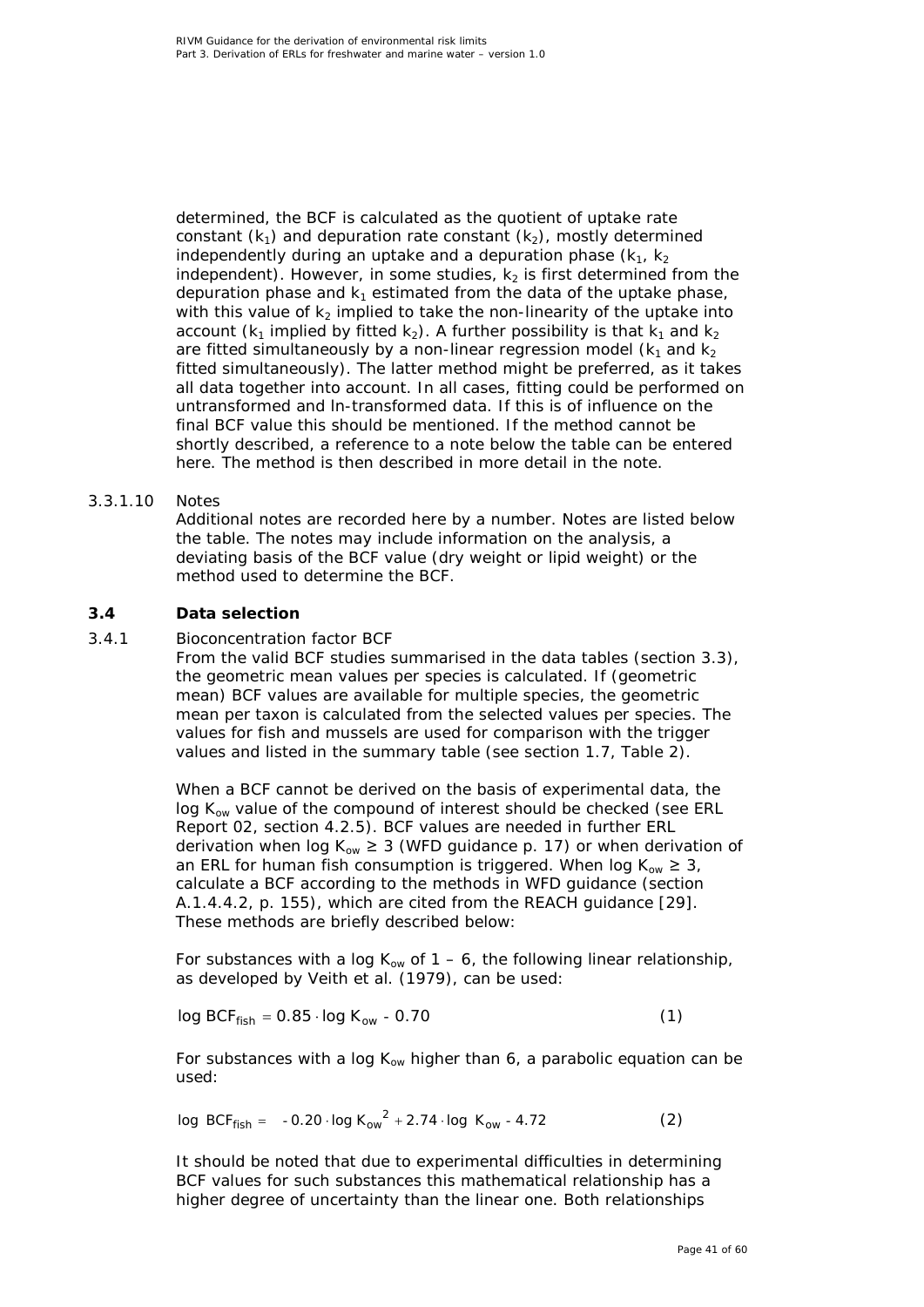apply to compounds with a molecular weight of less than 700. For a discussion on both relationships see REACH R.7c, page 19-21 [\[34\]](#page-50-10).

### *3.4.2 Biomagnification factor BMF*

<span id="page-41-0"></span>Experimental BMF values generally originate from field studies. Laboratory derived BMF values according to the OECD 305 test guideline cannot be used for this purpose, because these were derived in the absence of simultaneous aqueous exposure. Due to the fact that field studies are non-standard by nature, calculating a geometric mean BMF might not be justified and a value might be selected based on expert judgement. Additional information from BAF-studies may be used to select a BMF that together with the BCF would cover the BAF-values encountered in the field (see e.g. motivation in [\[35,](#page-50-11)[36\]](#page-50-12). This final BMF is, complimentarily to the BCF and BAF, used for comparison with the trigger values and listed in the summary table (see section 1.7, Table 2).

When a BMF cannot be derived on the basis of experimental data, check the log  $K_{ow}$  value of the compound of interest, since BMF values are only needed in further ERL derivation when log  $K_{ow} \geq 3$ . If log  $K_{ow} \geq 3$  and experimental data on BMF are not available, default BMF values will be selected, depending on the log  $K_{ow}$  of the compound of interest. The WFD guidance (citing REACH R.7.10.4.5) gives the default values for the biomagnification factors reported in Table 11 below. In this table, BMF<sub>1</sub> is a value for the biomagnification in the prey of predators for the freshwater environment. For the marine environment, an additional biomagnification step is included, which is reflected in the BMF<sub>2</sub> value. This BMF<sub>2</sub> is a value for biomagnification in the prey of top predators.

The most relevant values for  $BMF<sub>1</sub>$  are those for biomagnification from small to larger fish (either fresh or marine water). These larger fish then serve as food for predators such as otters and herons, and seals in the marine environment. However, as fish at trophic level 4 is 3 three levels above the trophic level that is in equilibrium with the water phase, BMF<sub>1</sub> should thus also include three trophic magnification steps. Such a BMF does not represent a single predator-prey relationship. Besides that, such a BMF including three trophic levels will not be available for a BMF from fish to fish. Data for biomagnification from other small species such as crustaceans to fish might be useful as well, but care must be taken that in the further assessment of secondary poisoning, BCF and BMF values are in accordance with each other. If no reliable estimate of the BAF at trophic level 4 can be generated, an alternative might be to use the trophic magnification factor instead of a BMF. To account for magnification over three trophic levels, the value  $TMF<sup>3</sup>$  could be used. Another group of prey that might be relevant to the route of secondary poisoning are mussels. If mussels are directly consumed by birds or mammals and a BAF value for mussels is available, a biomagnification step would be absent. However, there are also several common fish species that feed on mussels. In such a case BMF data on accumulation from mussels to fish would be relevant.

For the marine environment another biomagnification step is considered by introducing the  $BMF<sub>2</sub>$  value. This step refers to the biomagnification from fish to small mammals and birds. For the marine environment, a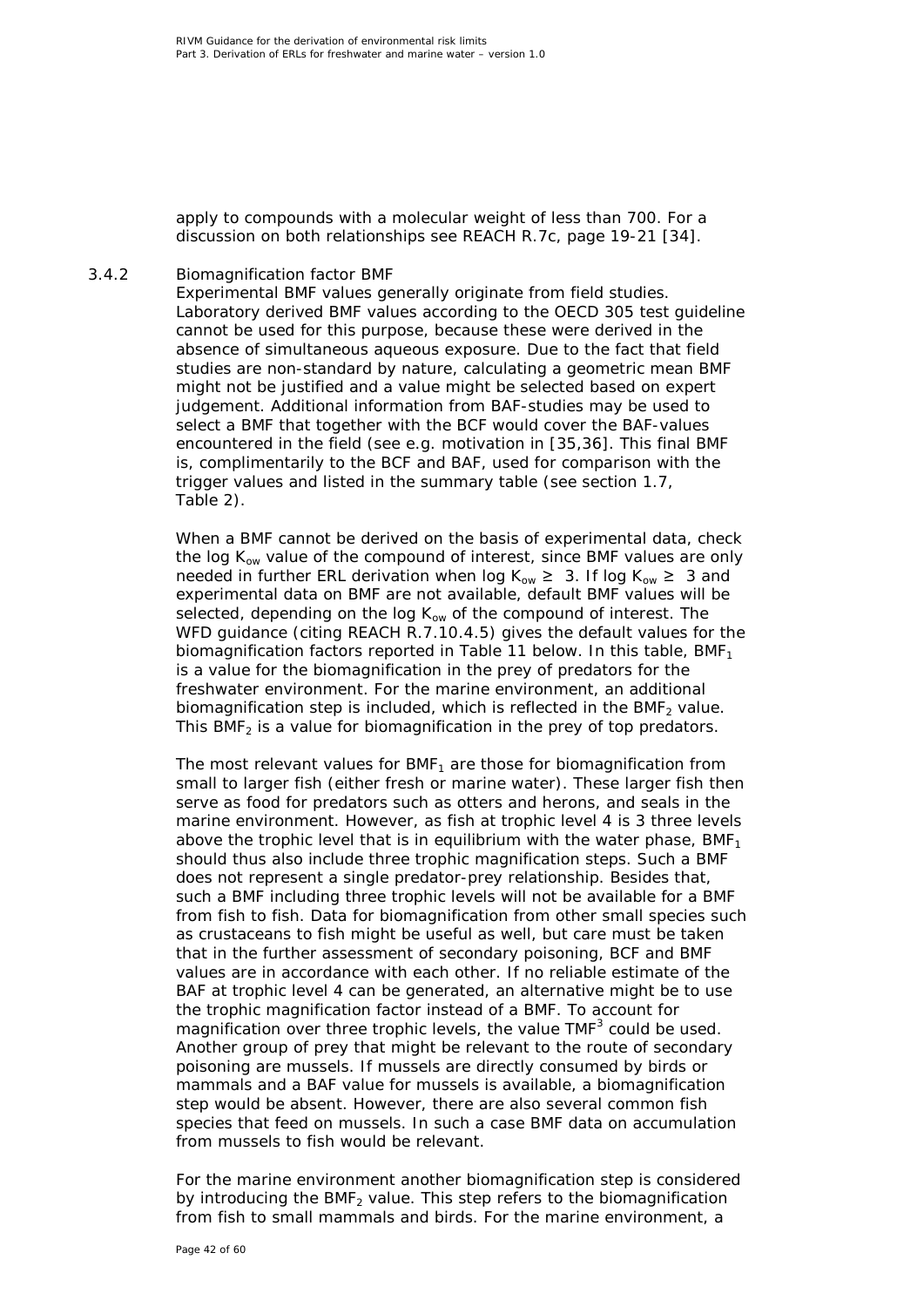good example is the biomagnification from fish to seals. The latter species then serve as prey for top predators such as polar bears and killer whales. However, besides data for the marine environment, other data for biomagnification from fish to fish-eating birds and mammals should be considered as well.

If no reliable data for biomagnification are available, the default values from Table 11 can be used, which originates from [\[37\]](#page-51-0). Column 1 of Table 11 shows (ranges of) log  $K_{ow}$  values. If one or more experimental BCF data are available, the  $K_{ow}$  values from the tables are not needed. The BMF is determined according to the BCF ranges in the second column. If there is no experimental BCF value, the BCF is estimated from log  $K_{ow}$  (see 3.4.1), and BMF is derived according to the log  $K_{ow}$ ranges in the first column of Table 11.

| log Kow of<br>substance | BCF (fish)    | <b>BMF1</b> | BMF <sub>2</sub> |
|-------------------------|---------------|-------------|------------------|
| < 4.5                   | < 2000        |             |                  |
| $4.5 - 5$               | 2000-5000     |             |                  |
| $5 - 8$                 | > 5000        |             |                  |
| $> 8 - 9$               | $2000 - 5000$ | っ<br>J      |                  |
|                         | < 2000        |             |                  |

*Table 11 Default BMF-values for organic substances.*

# *3.4.3 Bioaccumulation Factor BAF*

<span id="page-42-0"></span>As is apparent from the above, the derivation of standards for secondary poisoning and human health should be based on a comprehensive evaluation of BCF, BMF and BAF-values. In general, preference is given to the use of BAFs instead of using the product of BCF and BMF, because the BAF is based on field samples and includes all possible uptake routes [\[32\]](#page-50-8). For a valid BAF, however, insight into the corresponding concentrations in water is needed and the BAF should be valid for the appropriate TL. This can for example be done by a regression of BAF values as a function as trophic level. Examples of such regression can be found in the derivation of a BAF at TL4 for hexachlorobenzene [\[32\]](#page-50-8) or mercury [\[38\]](#page-51-1). Depending on the type and validity of information, it sometimes may be more appropriate to rely on the combination of BCF and BMF.

# *3.4.4 BCF and BAFs for metals*

<span id="page-42-1"></span>Many organisms can keep their body concentration of metal relatively constant within certain concentration range, while the water concentration varies. Variation in BCF or BAF is then not caused by accumulation but by regulation. Inverse relationships of BCF/BAF with external water concentration have been observed [\[5](#page-48-5)[,39\]](#page-51-2). The BCF concept as applicable to many organic substances is not valid for metals and BCFs (BAFs) for metals (BAF) values for metals should not be used in the same way, nor can they be simply averaged. If a relevant relationship between BAF and external water concentration is observed BAf values derived in this way should be preferred. An example of this is the use of BAF values for the derivation of a QS for uranium in water for the protection goal secondary poisoning [\[40\]](#page-51-3).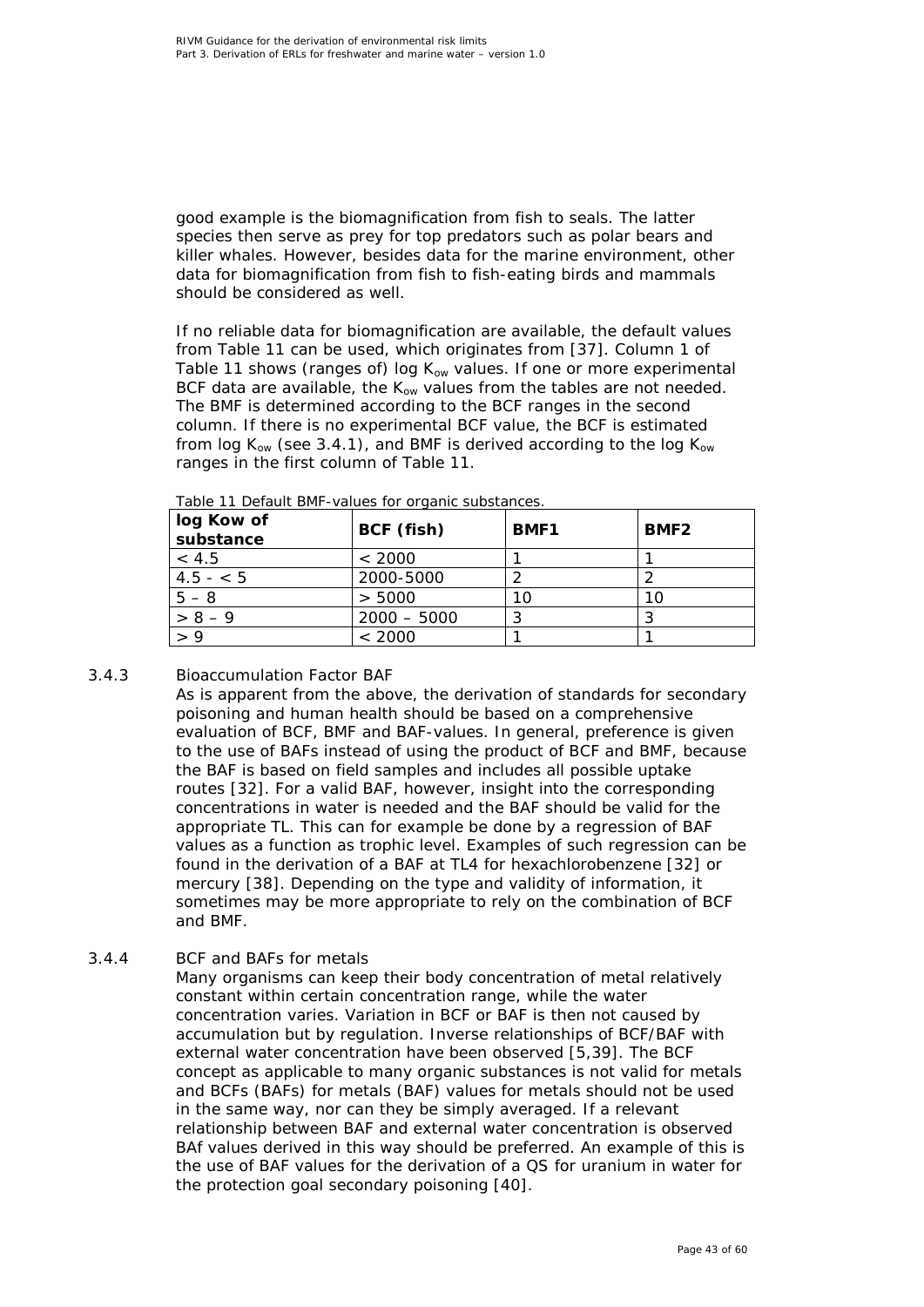→ WFD guidance deals with the use of BCF values for metals in: section 2.4.3.1, page 18 and 19. section 4.7.2.2, on pages 88 to 91.

The following aspects should be taken into account,

- − Is the metal essential or non-essential?
- − Concentrations in BCF studies should be well below toxicity levels.
- − BAF studies are preferred over BCF studies.
- − Investigate the relationship between internal and external concentration for various organisms and conclude whether averaging of BCFs or BAFs is allowed.
- − Where averaging is not allowed, follow the scheme on page 90 of the WFD guidance for use of the BCF (BAF) – external concentration relationship in QS derivation.

### **3.5 Derivation of biota standards, calculation to water**

<span id="page-43-0"></span>If data allow, the methodology as presented in ERL report 7 should be used. If this is not possible, the default method according to the WFDguidance is applied, which is summarised below.

### *3.5.1 Secondary poisoning*

<span id="page-43-1"></span>The biota-based standards for secondary poisoning are calculated from the lowest NOEC for birds or mammals (see ERL Report 02, Chapter 6) divided by the appropriate assessment factor.

| TOXoral                          | <b>Duration of test</b> | <b>AForal</b> |
|----------------------------------|-------------------------|---------------|
| LC50 <sub>bird</sub>             | 5 days                  | 3000          |
| $NOEC_{bird}$                    | Chronic                 | 30            |
| NOEC <sub>mammal, food_chr</sub> | 28 days                 | 300           |
|                                  | 90 days                 | 90            |
|                                  | chronic                 | 30            |

*Table 12. Assessment factors for extrapolation of mammalian and bird toxicity data.*

→ Location in WFD guidance: Section 4.4.4.1, p. 71.

In general, the lowest value should be selected, but if for a single species more data are available from studies with different durations, preference is given to studies with a longer test duration. However, if the NOEC from a short-term study is lower than the NOEC of a longerterm study, the lowest endpoint should be used, but it may then be combined with the lower assessment factor that is normally associated with the longer-term study (e.g. combine a 28-days NOEC with an AF of 30). Although gestation studies relate to short-term exposure, it is advised to use an assessment factor of 90, because these studies are performed during a very sensitive part of the life-cycle.

If data for multiple species are available, statistical extrapolation may be considered. No explicit guidance is available on the number of species required, but analogues to direct ecotoxicity this would imply a number of at least 10 species.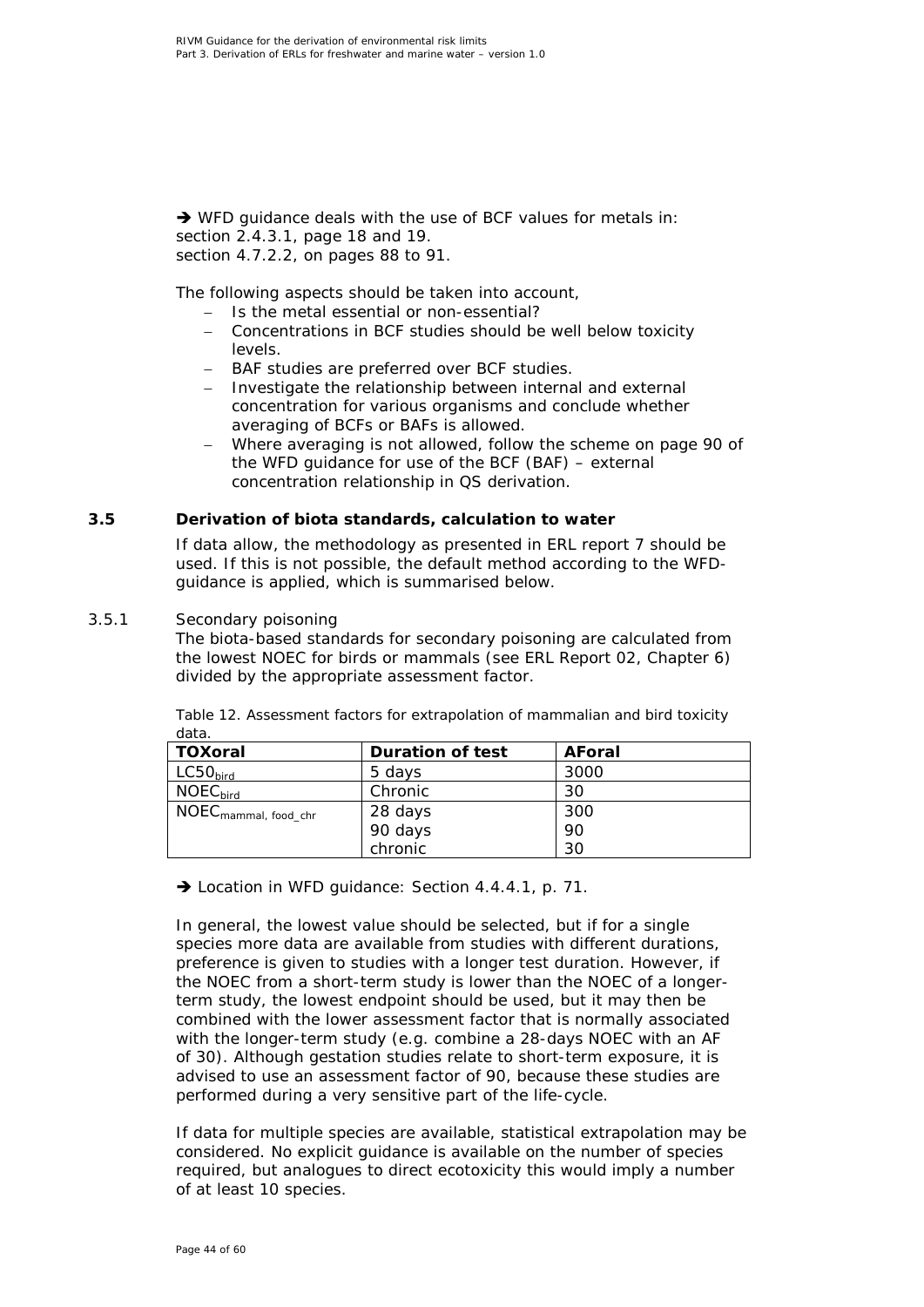In the WFD-guidance, the biota standards are calculated for the TL to which they apply, i.e. TL4 for the freshwater compartment and TL5 for the saltwater compartment. In other words, the correction for trophic level is made already at the level of the biota standard. Following this reasoning, in case biomagnification is relevant (BMF<sub>2</sub> > 1), the derived biota standards for freshwater and saltwater differ (see Equation 3 and 4)

$$
OSbiota, secpois, fw = \frac{TOXoral}{AF}
$$
\n
$$
OSbiota, secpois, sw = \frac{TOXoral}{AF \times BMF_2}
$$
\n(3)

The  $\mathsf{QS}_{\mathsf{fw}, \ \mathsf{seepois}}$  and  $\mathsf{QS}_{\mathsf{sw}, \ \mathsf{seepois}}$  are then calculated from the biota standard by dividing the respective QS<sub>biota</sub>-values by the product of BCF and  $BMF_1$ :

$$
OS_{fw, secpois} = \frac{OS_{biota, secpois, fw}}{BCF \times BMF_1}
$$
\n
$$
OS_{sw, secpois} = \frac{OS_{biota, secpois, sw}}{BCF \times BMF_1}
$$
\n(5)

Confusingly, the Priority Substances Directive 2013/39/EU lists only one biota standard, which is valid for freshwater and saltwater. This means that the correction for trophic level should be made upon compliance check by introducing a correction factor when recalculating biota standards into corresponding concentrations in water. The QS<sub>fw, secpois</sub> and  $OS_{sw.~\text{seconds}}$  are then calculated from a single biota standard by dividing the  $OS<sub>biota</sub>$ , secpois at TL4 by the product of BCF and BMF<sub>1</sub> for freshwater (Equation 7) and by the product of BCF, BMF<sub>1</sub> and BMF<sub>2</sub> for marine waters (Equation 8).

$$
OS_{fw, secpois} = \frac{OS_{biota, secpois}}{BCF \times BMF_1}
$$
\n
$$
OS_{sw, secpois} = \frac{OS_{biota, secpois}}{BCF \times BMF_1 \times BMF_2}
$$
\n(3)

The term BCF x BMF may be replaced by a bioaccumulation factor (BAF), which is the ratio of the concentration in the organisms (in wet weight, preferably normalised to 5% lipids ) divided by the concentration in its surroundings (the water column). The BAF is determined from field samples and includes both uptake from the water phase and uptake via food. In this case, care should be taken that the BAF is derived for the appropriate trophic level, i.e. TL4 for freshwater (Equation 9), and TL5 for saltwater (Equation 10). If for saltwater a BAF at TL4 is used, this should be corrected to TL5 using the BMF.

$$
OS_{fw,~secpois} = \frac{OS_{biota,~secpois}}{BAF_{TL4}}
$$

(9)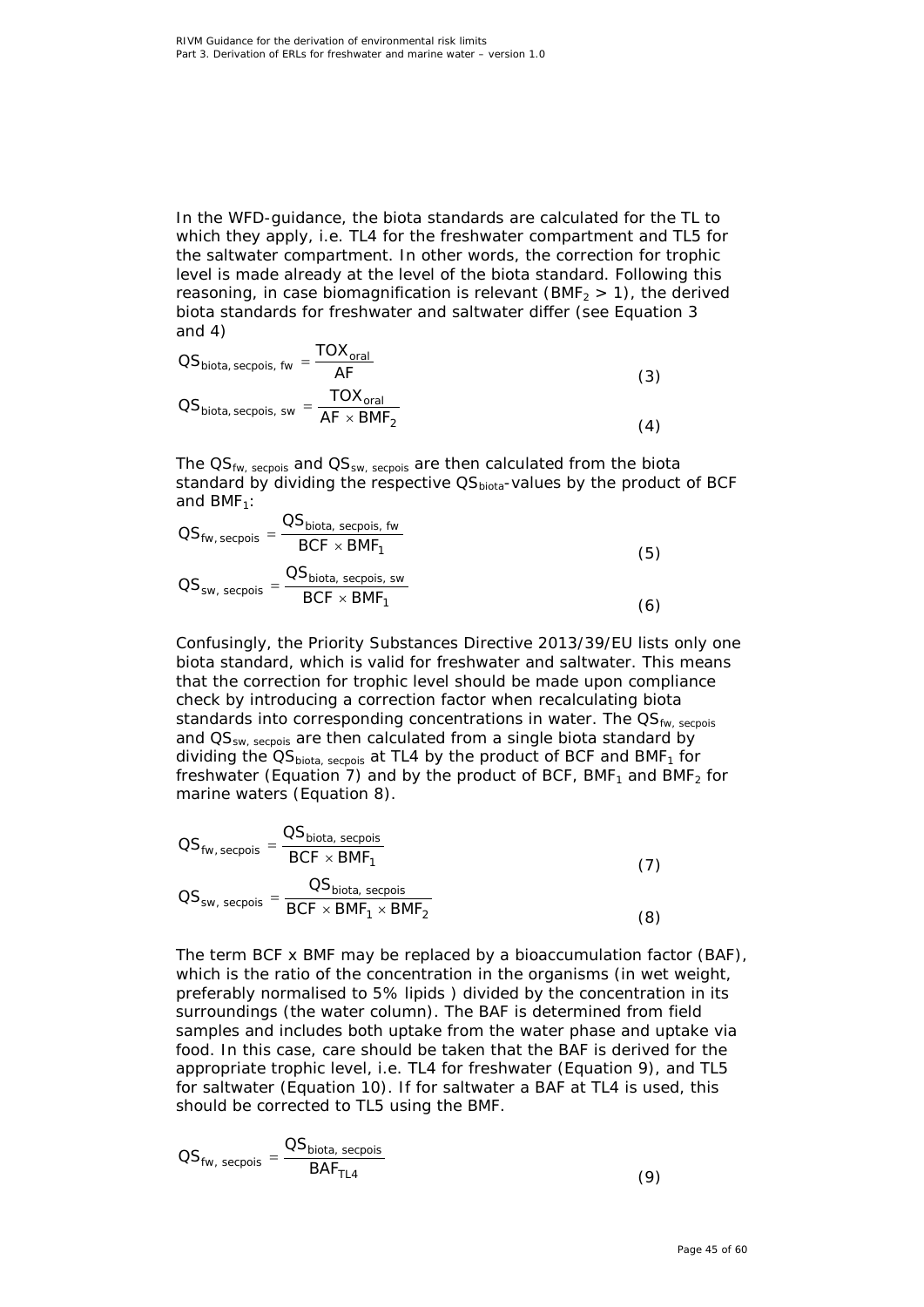$$
OS_{sw, secpois} = \frac{OS_{biota, secpois}}{BAF_{7L5}}
$$
(10)

BMFs are generally derived from field studies, which nowadays often study the transfer of a compound through the food chain as a function of trophic level. In that case, the BMF is referred to as Trophic Magnification Factor (TMF).

### *3.5.2 Human health*

<span id="page-45-0"></span>The derivation of the  $OS<sub>biota, hh food</sub>$  is performed according to the WFDguidance.

→ Location in WFD guidance: Section 4.5, p. 82.

The  $QS_{biota, hh food}$  is the concentration in fish which leads to an intake of a compound of at most 10% of the human toxicological risk limit (TTL<sub>hh</sub>), given a body weight of 70 kg, and a daily fish consumption of 115 g per day. For derivation of the TTL<sub>hh</sub>, see (see ERL rapport 02, Chapter 7). Because it is assumed that freshwater and saltwater fish eaten by humans are from the same TTL, the calculation is the same for freshwater and saltwater.

$$
QS_{biota, hh\,food} = \frac{0.1 \times 70 \times TTL_{hh}}{0.115}
$$
 (11)

This biota standard is converted into a corresponding water concentration using the product of BCF and  $BMF<sub>1</sub>$ , or an experimental BAF at TL4 (TL = trophic level).

$$
QS_{water, hhfood} = \frac{QS_{biota, hh food}}{BCF \times BMF_1}
$$
\n
$$
OS_{water, hhfood} = \frac{OS_{biota, hh food}}{BAF_{TL4}}
$$
\n(12)

# **3.6 Quality standards for freshwater for drinking water abstraction**

<span id="page-45-1"></span>The derivation of this route follows the methodology described in the WFD-guidance. If no published EU or WHO-drinking water standard is available, a provisional standards fro the  $TTL<sub>hh</sub>$  according to the formulas in the WFD-guidance. It should also be checked if a drinking water limit has been derived for specific purposes within other national frameworks.

→ Location in WFD quidance: Section 3.9, p. 71.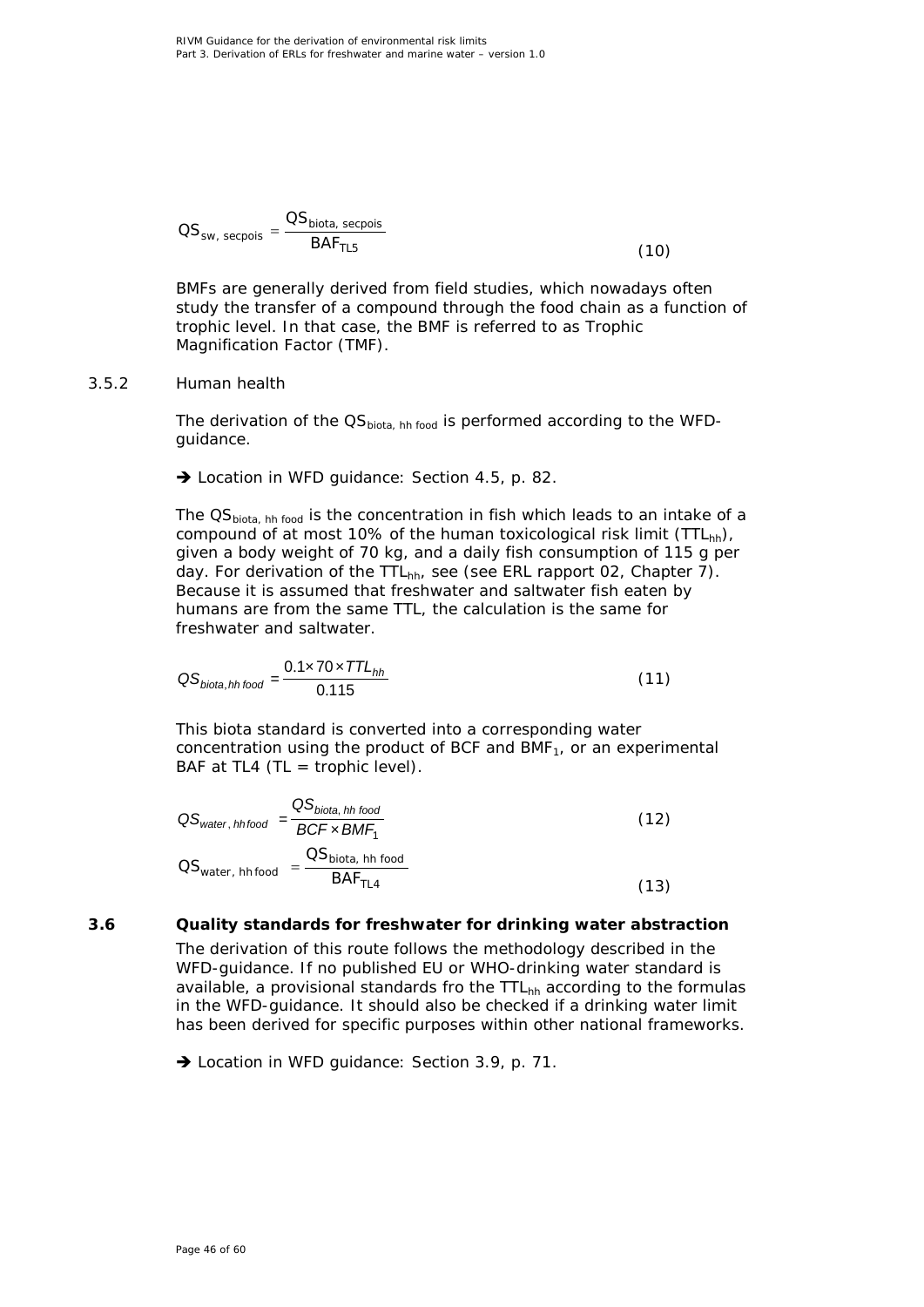# <span id="page-46-0"></span>4 Derivation of national risk limits SRC and NC

### **4.1 Serious Risk Concentration for direct ecotoxicity**

<span id="page-46-1"></span>See ERL Report 01, section 4.6 for general guidance on the SRC<sub>eco</sub>. The SRC<sub>eco</sub> is the geometric mean of all available chronic toxicity data (that have been judged valid and have been compiled in the aggregated data table). If not enough chronic toxicity data are available, the  $SRC_{eco}$  is calculated as the geometric mean of all (aggregated) acute data, divided by an assessment factor of 10. The two values are compared and the lowest value is selected as SRC<sub>eco</sub>.

The aggregated data tables with acute and chronic aquatic toxicity data are used for the derivation of the  $SRC_{\text{eco}}$  according to the assessment factor scheme in Table 13. In case a pooled data set for freshwater and marine toxicity data is used for QS derivation (see section 2.3), the pooled (aggregated) data set is also used for SRC derivation. In this case, one SRC<sub>water, eco</sub> is derived that is valid for both the freshwater and the marine compartment. No additional assessment factor is used for derivation of the SRC<sub>SW, eco</sub>. When the freshwater and marine data have not been pooled for QS derivation, the assessment factor scheme in Table 13 is applied to the separate freshwater and marine aggregated data sets to derive an  $SRC<sub>fw. eco</sub>$  and  $SRC<sub>sw. eco</sub>$ .

In addition, take account of the following:

- − In principle, an acute-to-chronic ratio (ACR) of 10 is applied to the acute toxicity data to compare acute L(E)C50s with chronic NOECs (or EC10s). One may deviate from this factor of 10 if more information on the ACR for the specific compound or endpoint is available [\[41\]](#page-51-4).
- For the aquatic compartment, comparison between chronic data and acute data is not performed when chronic data are available for *at least* three species, which should represent the three specified trophic levels from the base set of REACH guidance: algae, *Daphnia* and fish (see Table 13).
- When the SRC<sub>eco</sub> is to be reported with confidence limits, the computer program *ETX* 2.1 [\[42\]](#page-51-5) is used to calculate the median  $HC_{50}$  and its 90% confidence interval. The  $HC_{50}$  is equal to the geometric mean of log-normally distributed toxicity data.
- The SRC<sub>eco</sub> is always taken as the geometric mean of (either acute or chronic) toxicity data, irrespective of whether these data are log-normally distributed or not. If the data from which the SRC<sub>eco</sub> is calculated do not fit a normal distribution, it suffices to note this briefly in the report section where the SRC<sub>eco</sub> derivation is presented.
- For metals the added risk approach should be followed. The SRCeco is defined as the background concentration plus the serious risk addition (SRA<sub>eco</sub>).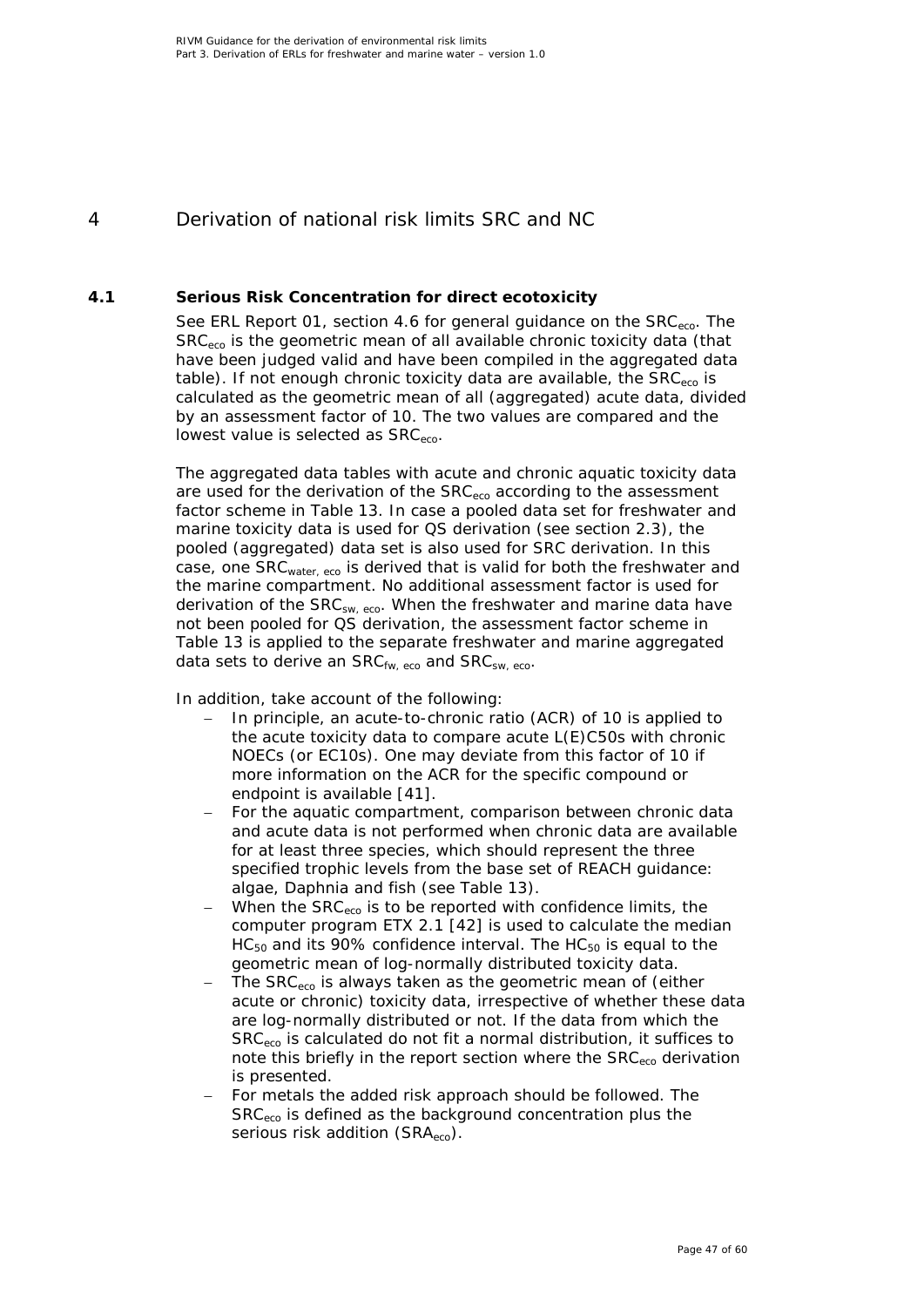| <b>Available</b>                              | <b>Additional criteria</b>                                                                                                                                        | SRC <sub>eco</sub><br>based on          | <b>Assessment</b> |
|-----------------------------------------------|-------------------------------------------------------------------------------------------------------------------------------------------------------------------|-----------------------------------------|-------------------|
| test<br>results                               |                                                                                                                                                                   |                                         | factor            |
| only<br>$L(E)$ C50s<br>and no<br><b>NOECs</b> |                                                                                                                                                                   | geometric<br>mean of<br>$L(E)$ C50s     | 10                |
| 1 NOEC $1$                                    | none of three specified<br>taxa <sup>2</sup> is represented                                                                                                       | geometric<br>mean of<br>$L(E)$ C50s     | 10                |
| $1$ NOEC <sup>1</sup>                         | one of three specified taxa <sup>2</sup><br>is represented AND<br>geometric mean of L(E)C50s<br>$/10 <$ NOEC value                                                | geometric<br>mean of<br>$L(E)$ C50s     | 10                |
| $1$ NOEC <sup>1</sup>                         | one of three specified taxa <sup>2</sup><br>is represented AND<br>geometric mean of L(E)C50s<br>$/10 \geq NOEC$ value                                             | <b>NOEC</b> value                       | 1                 |
| $\geq 2$ NOECs <sup>1</sup>                   | none of three specified<br>taxa <sup>2</sup> is represented                                                                                                       | geometric<br>mean of<br>$L(E)$ C50s     | 10                |
| $\geq$ 2 NOECs <sup>1</sup>                   | one or two of three specified<br>taxa <sup>2</sup> is represented AND<br>geometric mean of L(E)C50s<br>/ 10 < geometric mean <sup>3</sup> of<br><b>NOECs</b>      | geometric<br>mean of<br>L(E)C50s        | 10                |
| $\geq$ 2 NOECs <sup>1</sup>                   | one or two of three specified<br>taxa <sup>2</sup> is represented AND<br>geometric mean of L(E)C50s<br>/ 10 $\geq$ geometric mean <sup>3</sup> of<br><b>NOECs</b> | geometric<br>$mean3$ of<br><b>NOECs</b> | 1                 |
| $\geq 3$ NOECs <sup>1</sup>                   | $\geq$ 3 of three specified taxa <sup>2</sup><br>are represented                                                                                                  | geometric<br>$mean3$ of<br><b>NOECs</b> | 1                 |

| Table 13. Assessment factors used to derive the $SRC_{eco}$ for the aquatic |  |  |  |
|-----------------------------------------------------------------------------|--|--|--|
| compartment.                                                                |  |  |  |

1: this may also be an EC10 value.

2: the 3 taxa for which NOEC data (and/or EC10 values) should be available are **algae,**  *Daphnia* **and fish**.

3: the geometric mean of all available NOECs (and/or EC10 values) is calculated; including the values that do not belong to the specified taxa.

### **4.2 Negligible Concentration**

<span id="page-47-0"></span>The Negligible Concentration for fresh- and saltwater (NC $_{\text{fw}}$  and NC<sub>sw</sub>) are calculated by dividing the respective  $AA$ -EQS $_{fw}$  and  $AA$ -EQS $_{sw}$  by a factor of 100, except when in the case of genotoxic carcinogens the final AA-EQS is based on human fish consumption (see section 1.5). In that case, the NC is not derived.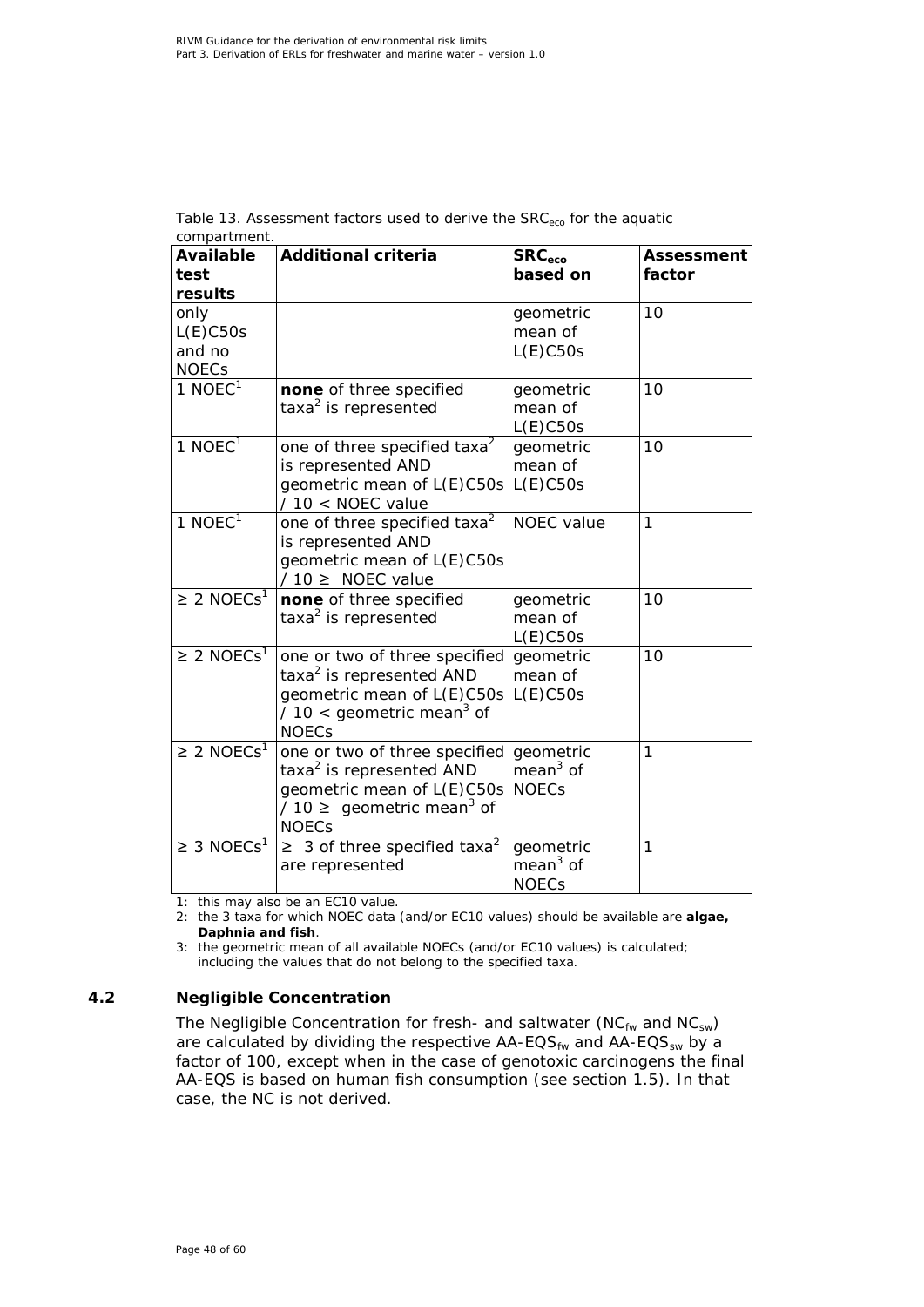# 5 References

- <span id="page-48-1"></span><span id="page-48-0"></span>1. EC. 2011. Common Implementation Strategy for the Water Framework Directive (2000/60/EC). Guidance Document No. 27. Technical Guidance For Deriving Environmental Quality Standards. Brussels, Belgium. European Commission. Report Technical Report - 2011 - 055.
- <span id="page-48-2"></span>2. Brock TCM, Arts GHP, Ten Hulscher TEM, De Jong FMW, Luttik R, Roex EWM, Smit CE, Van Vliet PJM. 2011. Aquatic effect assessment for plant protection products; Dutch proposal that addresses the requirements of the Plant Protection Product Regulation and Water Framework Directive. Wageningen, the Netherlands. Alterra. Report 2235.
- <span id="page-48-3"></span>3. Smit CE, Arts GHP, Brock TCM, Ten Hulscher TEM, Luttik R, Van Vliet PJM. 2013. Aquatic effect and risk assessment for plant protection products; Evaluation of the Dutch 2011 proposal. Wageningen, the Netherlands. Alterra Wageningen UR (University & Research centre). Report 2463.
- <span id="page-48-4"></span>4. Brix KV, DeForest DK. 2000. Critical review of the use of bioconcentration factors for hazard classification of metals and metal compounds. Kirkland, WA, USA. Report 555-3690-001.
- <span id="page-48-5"></span>5. McGeer JC, Brix KV, Skeaff JM, DeForest DK, Brigham SI, Adams WJ, Green A. 2003. Inverse relationship between bioconcentration factor and exposure concentration for metals: implications for hazard assessment of metals in the aquatic environment. Environmental Toxicology and Chemistry 22(5), 1017-1037.
- <span id="page-48-10"></span><span id="page-48-6"></span>6. Ikemoto T, Tu NPC, Okuda N, Iwata A, Omori K, Tanabe S, Tuyen BC, Takeuchi I. 2008. Biomagnification of trace elements in the aquatic food web in the Mekong delta, South Vietnam using stable carbon and nitrogen isotope analysis. Archives of Environmental Contamination and Toxicology 54, 504-515.
- <span id="page-48-7"></span>7. EC. 2008. Regulation (EC) No 1272/2008 of the European Parliament and of the Council of 16 December 2008 on classification, labelling and packaging of substances and mixtures, amending and repealing Directives 67/548/EEC and 1999/45/EC, and amending Regulation (EC) No 1907/2006. Official Journal of the European Communities L 353, 1-1355.
- <span id="page-48-8"></span>8. EC. 2000. Directive 2000/60/EC of the European Parliament and of the Council of 23 October 2000 establishing a framework for Community action in the field of water policy. Official Journal of the European Communities L 327, 1-72.
- <span id="page-48-9"></span>9. Traas TP. 2001. Guidance document on deriving environmental risk limits. Bilthoven, The Netherlands. National Institute for Public Health and the Environment. Report 601501012.
- 10. Klimisch HJ, Andreae M, Tillman U. 1997. A systematic approach for evaluating the quality of experimetnal toxicological and ecotoxicological data. Regulatory Toxicology and Pharmacology 25, 1-5.
- <span id="page-48-11"></span>11. ECHA. 2008. Guidance on information requirements and chemical safety assessment. Chapter R.10: Characterisation of dose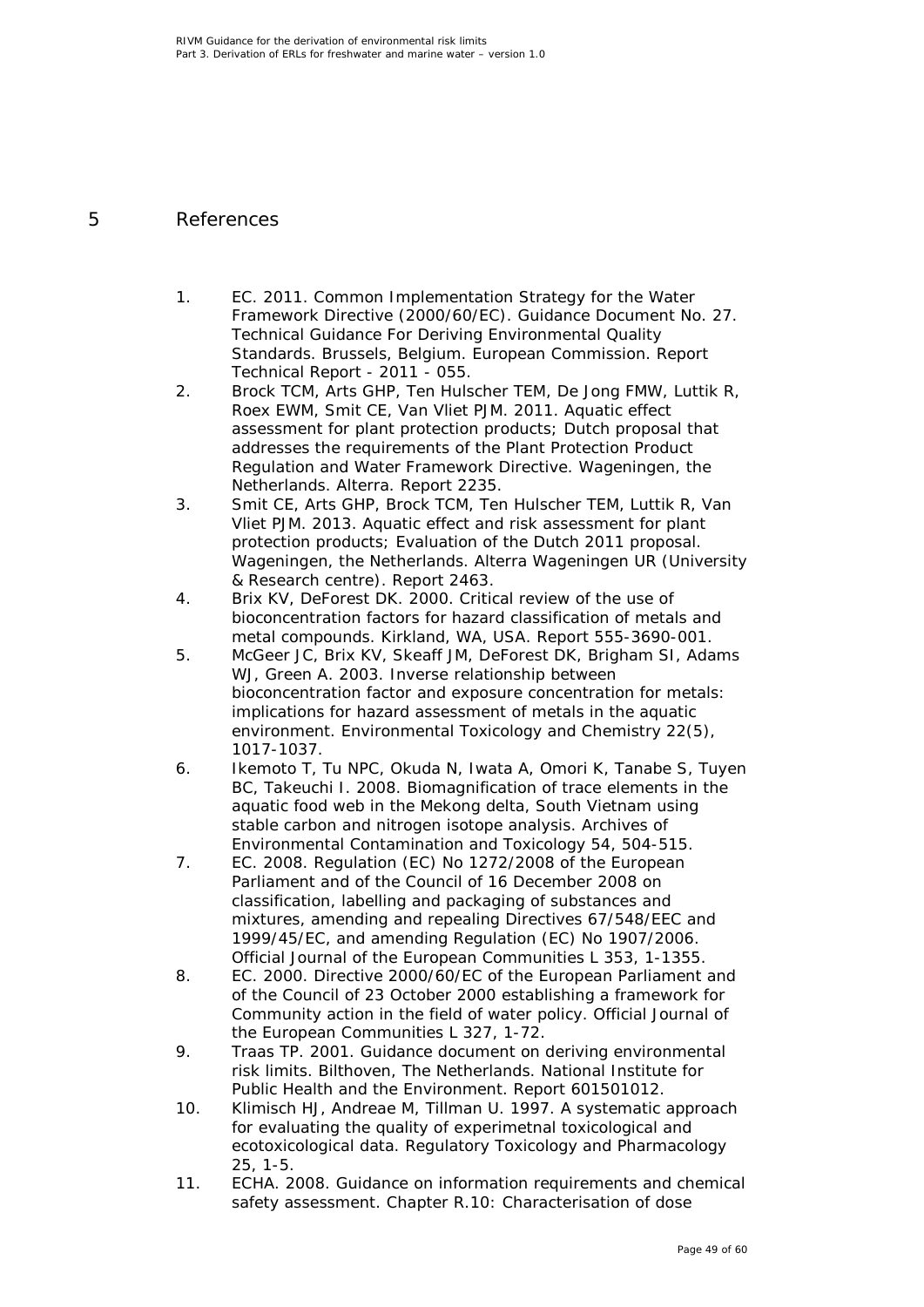[concentration]-response for environment. Helsinki, Finland. European Chemicals Agency.

- <span id="page-49-0"></span>12. Vethaak AD, Jol JG, Martínez-Gómez C. 2011. Effects of cumulative stress on fish health near freshwater outlet sluices into the sea: A case study (1988-2005) with evidence for a contributing role of chemical contaminants. Integrated Environmental Assessment and Management 7(3), 445-458.
- <span id="page-49-1"></span>13. Cairns Jr J. 1986. The myth of the most sensitive species. Bioscience 36(10), 670-672.
- <span id="page-49-2"></span>14. Dang Z, Smit CE. 2008. Environmental risk limits for carbendazim. Bilthoven, the Netherlands. National Institute for Public Health and the Environment. Report 601716014.
- 15. Moermond CTA, Van Vlaardingen PLA, Vos JH, Verbruggen EMJ. 2008. Environmental risk limits for dimethoate. Bilthoven, the Netherlands. National Institute for Public Health and the Environment. Report 601714001.
- 16. Moermond CTA, Vos JH, Verbruggen EMJ. 2008. Environmental risk limits for organophosphorous pesticides. Bilthoven, the Netherlands. National Institute for Public Health and the Environment. Report 601714004 (with erratum).
- 17. Smit CE. 2014. Water quality standards for imidacloprid. Proposal for an update according to the Water Framework Directive. Bilthoven, the Netherlands. National Institute for Public Health and the Environment. Report 270006001.
- 18. Van Leeuwen LC, Vos JH, Mensink BJWG. 2008. Environmental risk limits for lambda-cyhalothrin. Bilthoven, the Netherlands. National Institute for Public Health and the Environment. Report 601716001.
- <span id="page-49-3"></span>19. Brock TCM, Alix A, Brown CD, Capri E, Gottesbüren BFF, Heimbach F, Lythgo CM, Schulz R, Streloke M, Linking aquatic exposure and effects: risk assessment of pesticides. 2010, Boca Raton, USA: SETAC Press & CRC Press, Taylor & Francis Group.
- 20. Campbell PJ, Arnold D.J.S., Brock TCM, Grandy NJ, Heger W, Heimbach F, Maund SJ, Streloke M. 1999. Guidance document on higher-tier aquatic risk assessment for pesticides (HARAP). Brussels, Belgium. SETAC-Europe.
- 21. Giddings JM, Brock TCM, Heger W, Heimbach F, Maund SJ, Norman SM, Ratte HT, Schäfers C, Streloke MS. 2002. Community-level Aquatic System Studies: Interpretation Criteria (CLASSIC) Proceedings from the CLASSIC workshop. Schmallenberg, Germany / Pensacola, USA. Fraunhofer Institute/SETAC.
- 22. OECD. 2006. Guidance document on Simulated Freshwater Lentic Field tests (outdor microcosms and mesocosms). Series on Testing and Assessment, No 53. OECD Environment Directorate, Paris.
- <span id="page-49-4"></span>23. De Jong FMW, Brock TCM, Foekema EM, Leeuwangh P. 2008. Guidance for summarising and evaluating aquatic micro- and mesocosm studies. A guidance document of the Dutch Platform for the Assessment of Higher Tier Studies. Bilthoven, The Netherlands. National Institute for Public Health and the Environment. Report 601506009.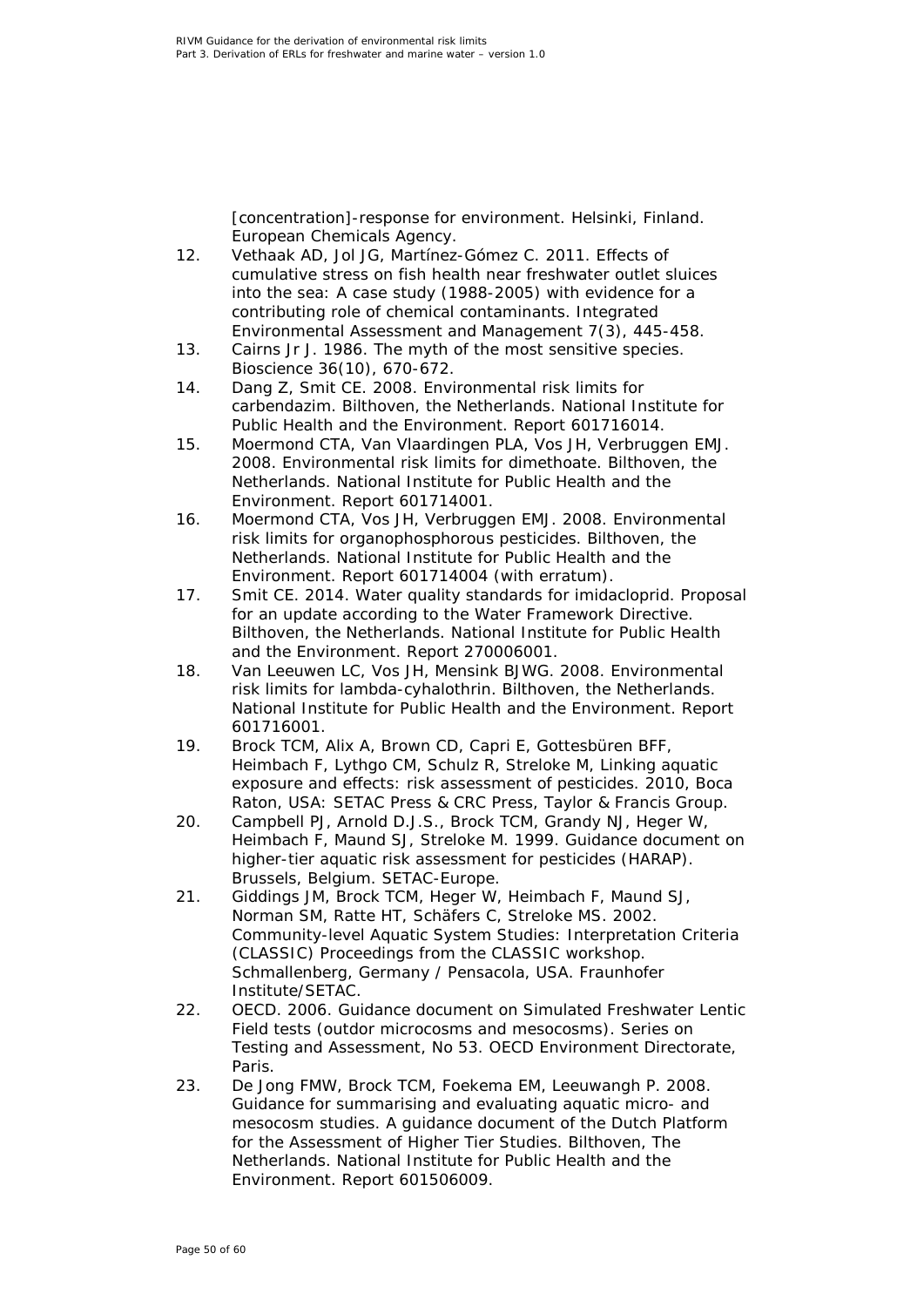- <span id="page-50-0"></span>24. EFSA. 2013. Scientific Opinion. Guidance on tiered risk assessment for plant protection products for aquatic organisms in edge-of-field surface waters. EFSA Journal 11(7), 3290.
- <span id="page-50-1"></span>25. De Jong FMW, Bakker FM, Brown K, Jilesen CJTJ, Posthuma-Doodeman CJAM, Smit CE, Van der Steen JJM, Van Eekelen GMA. 2010. Guidance for summarising and evaluating field studies with non-target arthropods: A guidance document of the Dutch Platform for the Assessment of Higher Tier Studies. Bilthoven, Nederland. National Institute for Public Health and the Environment. Report 601712006.
- <span id="page-50-2"></span>26. De Jong FMW, Van Beelen P, Smit CE, Montforts MHMM. 2006. Guidance for summarising earthworm field studies. A guidance document of the Dutch Platform for the Assessment of Higher Tier Studies. Bilthoven, The Netherlands. National Institute for Public Health and the Environment. Report 601506006.
- <span id="page-50-3"></span>27. Brock TCM, Lahr J, Van den Brink PJ. 2000. Ecological risks of pesticides in freshwater ecosystems. Part 1. Herbicides. Wageningen, the Netherlands. Alterra Green World Research. Report 088.
- <span id="page-50-4"></span>28. Brock TCM, Van Wijngaarden RPA, Van Geest GJ. 2000. Ecological risks of pesticides in freshwater ecosystems. Part 2: Insecticides. Wageningen, the Netherlands. Alterra Green World Research. Report 089.
- <span id="page-50-5"></span>29. ECHA. 2014. Guidance on information requirements and chemical safety assessment. Chapter R.7a: Endpoint specific guidance. Version 3.0. Helsinki, Finland. European Chemicals Agency. Report ECHA-14-G-03-EN.
- <span id="page-50-6"></span>30. Burkhard LP, Borgå K, Powell DE, Leonards P, Muir DCG, Parkerton TF, Woodburn KB. 2013. Improving the quality and scientific understanding of trophic factors (TMFs). Environmental Science & Technology 47, 1186-1187.
- <span id="page-50-7"></span>31. Verbruggen EMJ. 2014. New method for the derivation of risk limits for secondary poisoning. Bilthoven, the Netherlands. National Institute for Public Health and the Environment. Report 2014-0097.
- <span id="page-50-8"></span>32. Moermond CTA, Verbruggen EMJ. 2012. An evaluation of bioaccumulation data for hexachlorobenzene to derive water quality standards according to the EU-WFD methodology. IEAM 9(1), 87-97.
- <span id="page-50-9"></span>33. OECD. 1996. OECD Guideline for the Testing of Chemicals: 305. Bioconcentration: Flow-through Fish Test, 23. Paris, France. Organisation for Economic Cooperation and Development (OECD).
- <span id="page-50-10"></span>34. ECHA. 2014. Guidance on information requirements and chemical safety assessment. Chapter R.7c: Endpoint specific guidance. Version 2.0. Helsinki, Finland. European Chemicals Agency. Report ECHA-14-G-06-EN.
- <span id="page-50-11"></span>35. Moermond CTA, Verbruggen EMJ, Smit CE. 2010. Environmental risk limits for PFOS. A proposal for water quality standards in accordance with the Water Framework Directive. Bilthoven, the Netherlands. National Institute for Public Health and the Environment. Report 601714013.
- <span id="page-50-12"></span>36. Smit CE, Posthuma-Doodeman CJAM, Verbruggen EMJ. 2012. Environmental risk limits for octamethylcyclotetrasiloxane in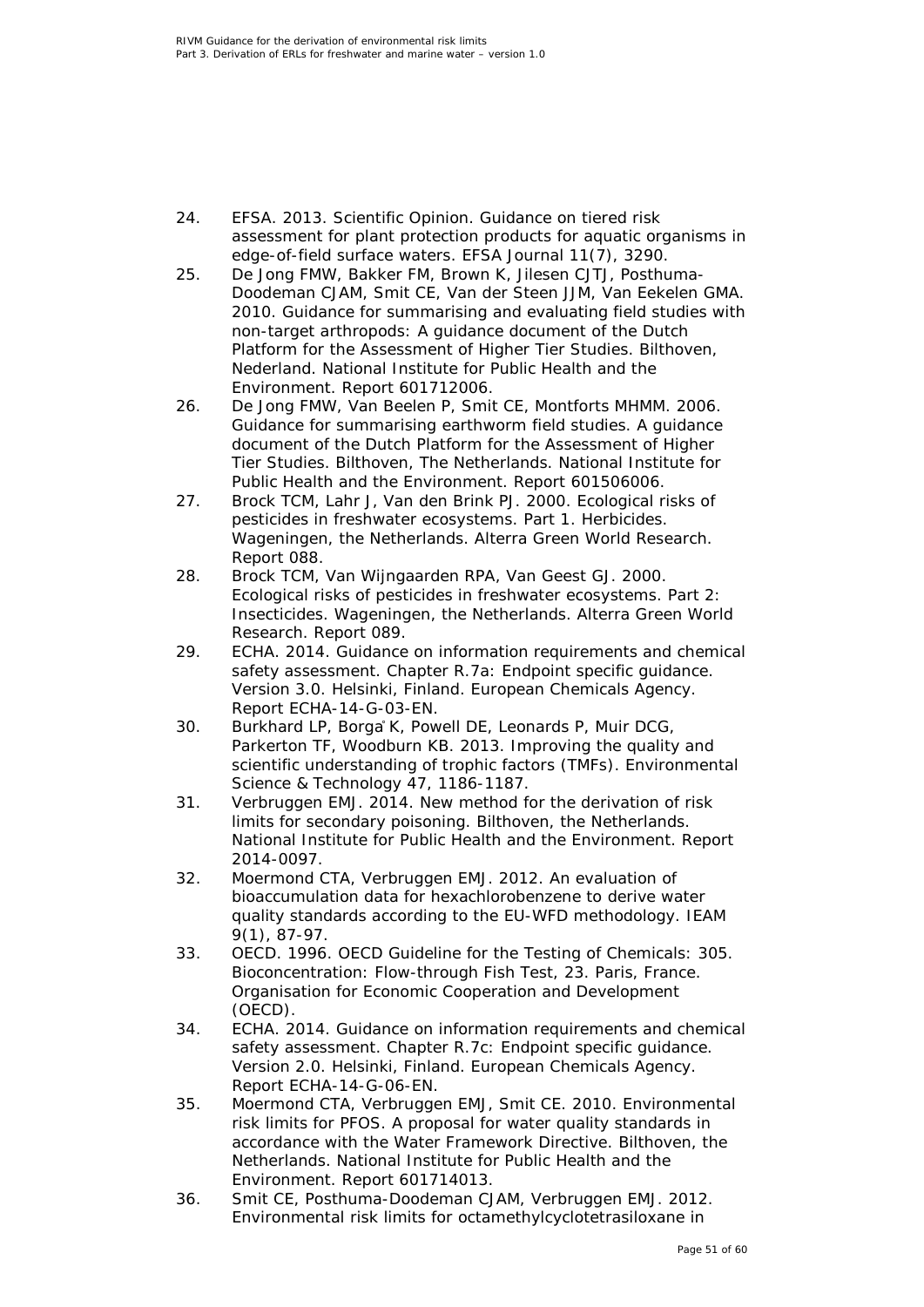water. A proposal for water quality standards in accordance with the Water Framework Directive. Bilthoven, the Netherlands. National Institute for Public Health and the Environment. Report 601714020.

- <span id="page-51-0"></span>37. ECHA. 2012. Guidance on information requirements and chemical safety assessment. Chapter R.16: Environmental Exposure Estimation. Version 2.1. Helsinki, Finland. European Chemicals Agency. Report ECHA-10-G-06-EN.
- <span id="page-51-1"></span>38. Verbruggen EMJ, Van Herwijnen R, Smit CE. 2015. Derivation of a water-based quality standard for secondary poisoning of mercury. Bilthoven, the Netherlands. National Institute for Public Health and the Environment. Report 2015-0058.
- <span id="page-51-2"></span>39. DeForest DK, Brix KV, Adams WJ. 2007. Assessing metal bioaccumulation in aquatic environments: The inverse relationship between bioaccumulation factors, trophic transfer factors and exposure concentration. Aquatic Toxicology 84, 236- 246.
- <span id="page-51-3"></span>40. Van Herwijnen R, Verbruggen EMJ. 2014. Water quality standards for uranium : Proposal for new standards according to the Water Framework Directive. Bilthoven, the Netherlands. National Institute for Public Health and the Environment. Report 270006003.
- <span id="page-51-4"></span>41. Verbruggen EMJ, Posthumus R, Van Wezel AP. 2001. Ecotoxicological serious risk concentrations for soil, sediment and (ground)water: updated proposals for first series of compounds. Bilthoven, the Netherlands. National Institute for Public Health and the Environment. Report 711701020.
- <span id="page-51-5"></span>42. Van Vlaardingen P, Traas TP, Wintersen AM, Aldenberg T. 2004. ETX 2.0. A program to calculate hazardous concentrations and fraction affected, based on normally distributed toxicity data. Bilthoven, The Netherlands. National Institute for Public Health and the Environment. Report 601501028/2004.
- <span id="page-51-6"></span>43. ECHA. 2014. Guidance on information requirements and chemical safety assessment. Chapter R.7b: Endpoint specific guidance. Version 2.0. Helsinki, Finland. European Chemicals Agency. Report ECHA-14-G-05-EN.
- <span id="page-51-7"></span>44. Maltby L, Arnold D, Arts G, Davies J, Heimbach F, Pickl C, Poulsen V, Aquatic Macrophyte Risk Assessment for Pesticides. 2010, Boca Raton, USA: SETAC Press & CRC Press, Taylor & Francis Group.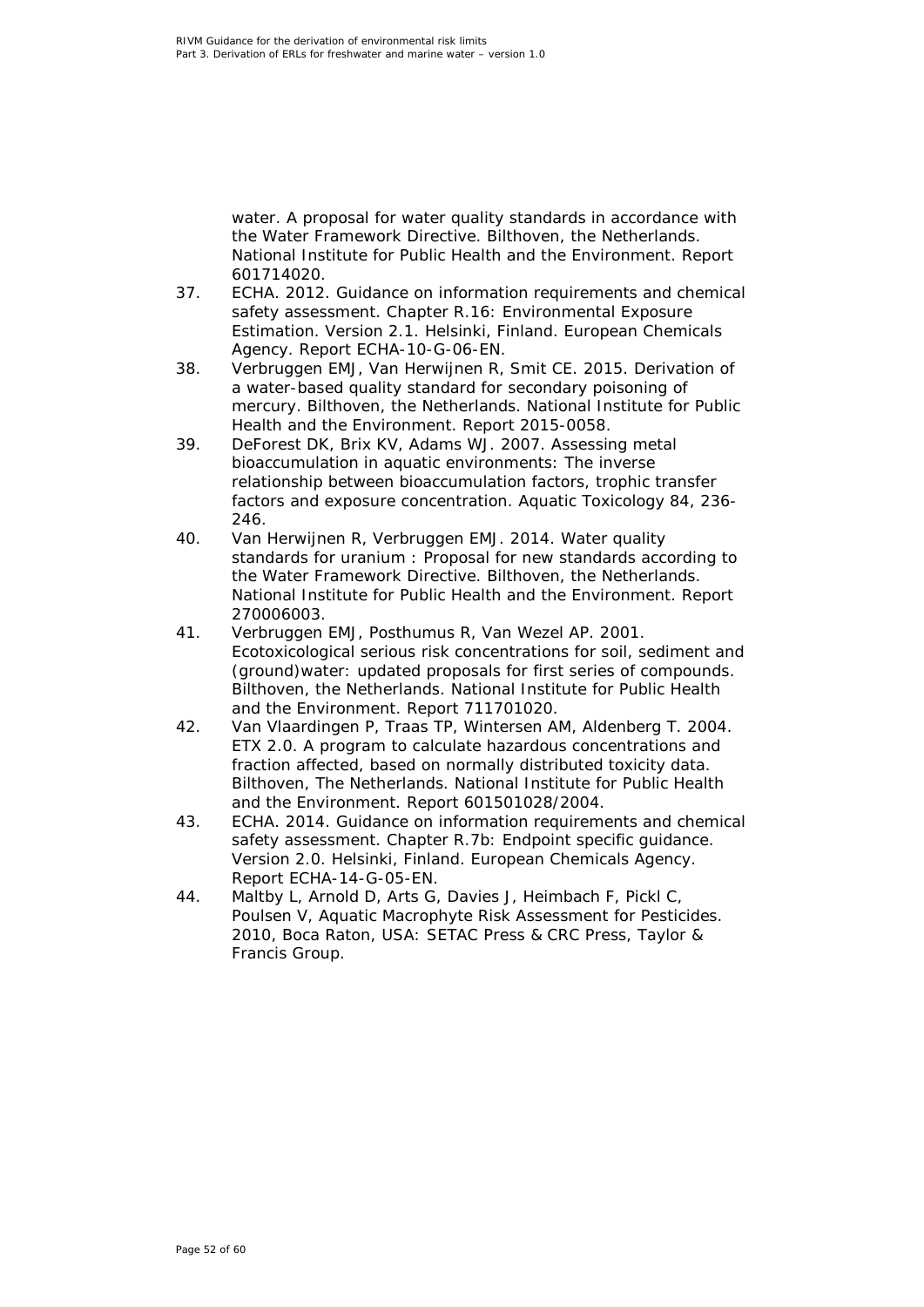# <span id="page-52-0"></span>List of abbreviations

| AA-EQS       | annual average environmental quality standard              |
|--------------|------------------------------------------------------------|
| <b>ACR</b>   | acute to chronic ratio                                     |
| ADI          | acceptable daily intake                                    |
| AF           | assessment factor                                          |
| ag           | analytical grade                                           |
| am           | artificial medium                                          |
| AMA          | amphibian metamorphosis assay                              |
| <b>BAF</b>   | bioaccumulation factor                                     |
| <b>BCF</b>   | bioconcentration factor                                    |
| <b>BMF</b>   | biomagnification factor                                    |
| bw           | body weight                                                |
| C            | closed (exposure) system                                   |
| CAS          | chemical abstract service                                  |
| CD.          | commission directive                                       |
| CF           | continuous flow system                                     |
| c.i.         | confidence interval                                        |
| <b>CMR</b>   | carcinogenic, mutagenic, reprotoxic                        |
| d            | days                                                       |
| DT50         | half life time for dissipation of a substance from an      |
|              | environmental compartment                                  |
| dtw          | dechlorinated tap water                                    |
| dw           | de-ionised water, dechlorinated water or distilled water   |
|              | dry weight                                                 |
| <b>DW</b>    | drinking water                                             |
| <b>DWQG</b>  | drinking-water quality guidelines                          |
| <b>DWS</b>   | drinking-water standard                                    |
| EC           | European commission; effect concentration                  |
| ECx          | effect concentration at which an effect of x% is observed, |
|              | generally EC10 and EC50 are calculated                     |
| ECHA         | European Chemicals Agency                                  |
| EEC          | European economic community (replaced by EU)               |
| <b>EFSA</b>  | European Food Safety Authority                             |
| <b>ELS</b>   | early life stage                                           |
| EqP          | equilibrium partitioning                                   |
| EQS          | environmental quality standard                             |
| <b>ERL</b>   | environmental risk limit                                   |
| EU           | European union                                             |
| F            | flow through system                                        |
| FHI          | Fraunhofer Institute                                       |
| <b>FID</b>   | flame ionisation detection                                 |
| <b>FSDT</b>  | fish sexual development test                               |
| <b>FSTRA</b> | fish short term reproduction assay                         |
| GC           | gas chromatography                                         |
| h.           | hours                                                      |
| <b>HCx</b>   | hazardous concentration at which x percent of species is   |
|              | potentially affected                                       |
| <b>HPLC</b>  | high pressure liquid chromatography                        |
| lenM         | Dutch Ministry of Infrastructure and Environment           |
| ΙF           | intermittent flow system                                   |
|              |                                                            |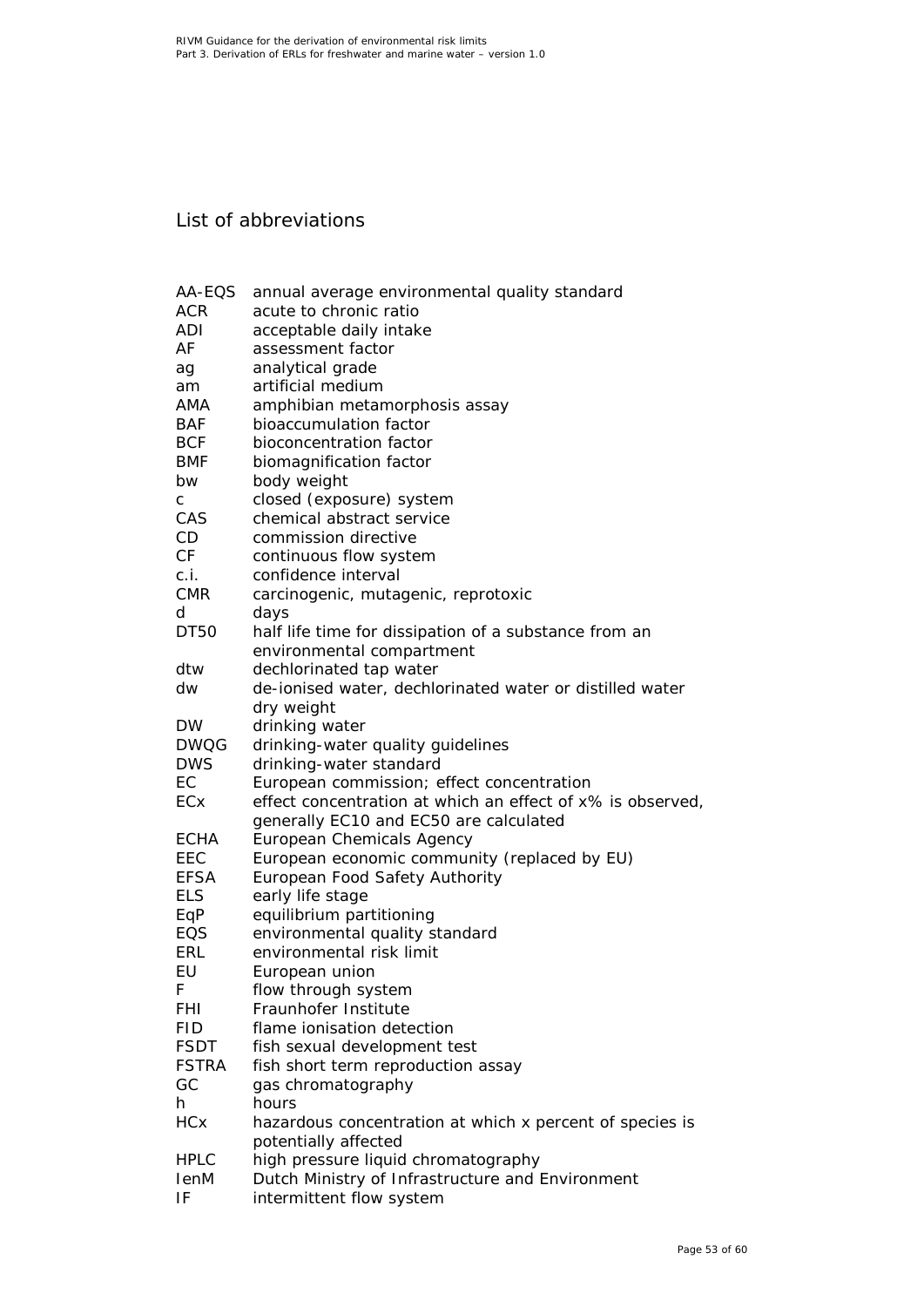| <b>INS</b>         | International and National Environmental Quality Standards      |
|--------------------|-----------------------------------------------------------------|
|                    | for Substances in the Netherlands (In Dutch: (Inter)nationale   |
|                    | Normen Stoffen)                                                 |
| <b>ISO</b>         | international organisation for standardisation                  |
| <b>LCx</b>         | effect concentration at which x% lethality is observed,         |
|                    | generally LC50 and LC10 are calculated                          |
| Ig                 | laboratory grade                                                |
| <b>LSC</b>         | liquid scintillation counting                                   |
| <b>LOEC</b>        | lowest observed effect concentration                            |
| <b>MAC</b>         | maximum acceptable concentration                                |
|                    | MAC-EQS maximum acceptable concentration-environmental quality  |
|                    | standard                                                        |
| MDD                | Minimum Detectable Difference                                   |
| min                | minutes                                                         |
| mo                 | months                                                          |
| <b>MPC</b>         | maximum permissible concentration                               |
| MS.                | mass spectrometry, Microsoft™                                   |
| NA                 | negligible addition                                             |
| NC.                | negligible concentration                                        |
| <b>NOAEL</b>       | no observed adverse effect level                                |
| <b>NOEC</b>        | no observed effect concentration                                |
| <b>NOEL</b>        | no observed effect level                                        |
| nw                 | natural water, such as lake water, river water, sea water, well |
|                    | water                                                           |
| OECD               | organisation for economic co-operation and development          |
| рa                 | pro analyse                                                     |
| <b>PRC</b>         | principal response curve                                        |
| <b>PPP</b>         | plant protection product                                        |
| ppt                | parts per thousand or parts per trillion                        |
| psu                | practical salinity unit                                         |
| QS                 | quality standard                                                |
| <b>QSAR</b>        | quantitative structure activity relationship                    |
| R.                 | renewal system                                                  |
| REACH              | Registration, Evaluation, Authorisation and Restriction of      |
|                    | <b>Chemical substances</b>                                      |
| rg                 | reagent grade                                                   |
| rtw                | reconstituted tap water: tap water with additional salts        |
| rw                 | reconstituted water: (natural) water with additional salts      |
| RIVM               | national institute for public health and the environment        |
| S                  | static                                                          |
| Sc                 |                                                                 |
|                    | static, closed system                                           |
| sp.                | species<br>ecotoxicological serious risk addition               |
| SRA <sub>eco</sub> |                                                                 |
| <b>SRC</b>         | serious risk concentration                                      |
| SRC <sub>eco</sub> | ecotoxicological serious risk concentration                     |
| susp               | suspended particulate matter                                    |
| <b>SSD</b>         | species sensitivity distribution                                |
| TDI                | tolerable daily intake                                          |
| tg                 | technical grade                                                 |
| <b>TGD</b>         | <b>Technical Guidance Document</b>                              |
| TL                 | trophic level in secondary poisoning assessment and             |
|                    | biomagnification studies                                        |
| <b>TLC</b>         | thin layer chromatography                                       |
| TTL <sub>hh</sub>  | toxicological threshold level for human health                  |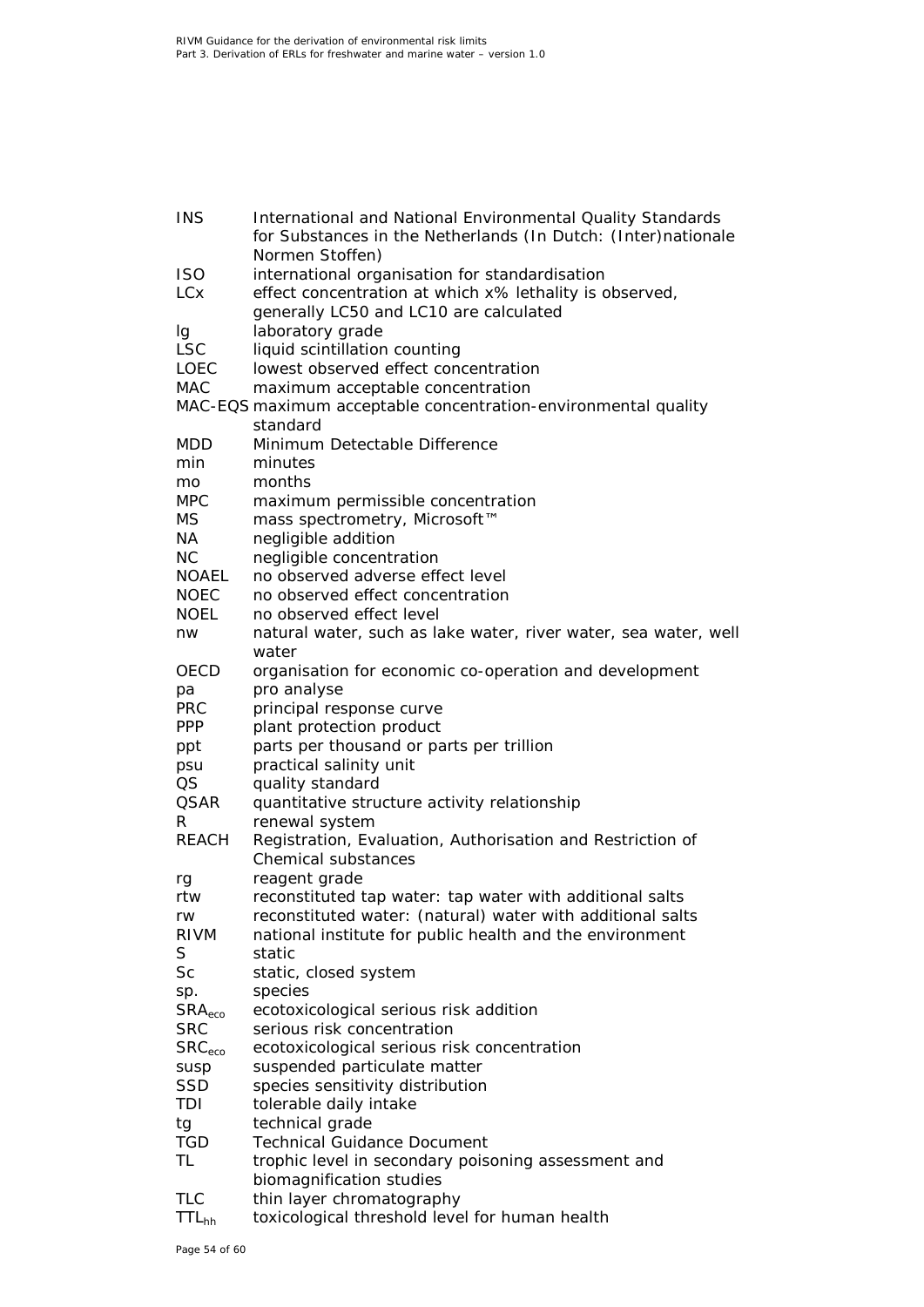| median tolerance limit; also encountered as: median threshold |
|---------------------------------------------------------------|
| limit                                                         |
| trophic magnification factor                                  |
| tap water                                                     |
| time weighted average                                         |
| ultraviolet                                                   |
| weeks                                                         |
| water framework directive                                     |
| world health organisation                                     |
| wet weight                                                    |
| years                                                         |
|                                                               |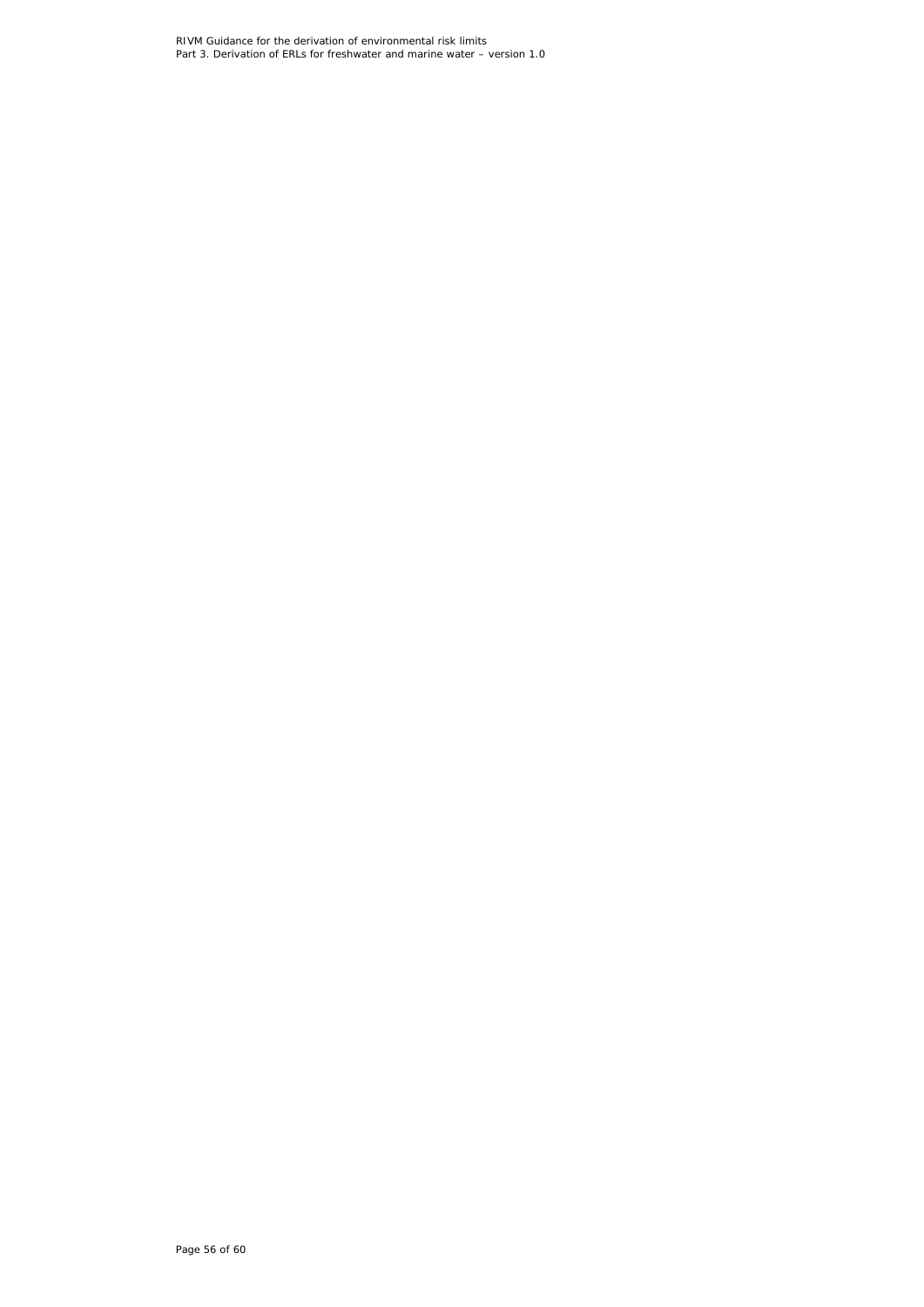<span id="page-56-0"></span>Appendix 1. Established guidelines for aquatic ecotoxicity tests

### **Aquatic organisms**

→ Location in WFD quidance: Appendix A1.3.2.10, p. 136-138. This section has been updated with respect to the version in the WFD guidance.

International guidelines for performing aquatic toxicity studies exist for many species. The most frequently used guidelines for laboratory studies are summarised, grouped according to taxon

### *Algae and cyanobacteria*

OECD 201. Alga, growth inhibition test. Applicable to several species of green algae, cyanobacteria and diatoms. The EC50 from this 72-h algae test is considered an acute value, the NOEC or EC10 a chronic value. The previous version from 1984 mentions both growth rate and biomass (sometimes called growth, calculated as area under the curve) as endpoints. The guideline was revised in 2011. In the 2011-version, the biomass integral is no longer included and growth rate is the preferred response variable. Yield (increase in cell numbers) is included to meet regulatory demands in some countries. In line with the REACH- and WFD-guidance, growth rate is the preferred endpoint for ERL-derivation (REACH R.7b [\[43\]](#page-51-6), section 7.8.4.1). However, if only biomass is presented, this value can be used as well. The result for the endpoint biomass (area under the curve) is generally somewhat lower than the result for growth rate and can therefore be considered as a conservative value.

### *Crustacea*

OECD 202. Daphnia sp., acute immobilisation test. For the derivation of EQSs for water, only the EC50 from this 48-h acute toxicity study is considered. The endpoint is immobility, as indicated by the inability to swim after agitation, or mortality.

OECD 211. *Daphnia magna* reproduction test. This is a chronic test with water fleas. The most important endpoint is the number of young per female (both young and parent alive). Other endpoints are the survival of the parent animals and time to production of first brood. Additionally, parameters such as growth (e.g. length) of the parent animals, and the intrinsic rate of population increase are useful endpoints.

### *Insecta*

OECD 235. *Chironomus* sp., acute immobilisation test. Water only test with *Chironomus* sp., based on OECD 202. *C. riparius* is the preferred species, *C. dilutus* and *C. yoshimatsui* are mentioned as alternative species. Endpoint is immobility after 48 hours.

OECD 219. Sediment-water chironomid toxicity test using spiked water. This test is similar to OECD guideline 218 (see 5.4). Endpoints from this test can only be used for aquatic ERLs if it is possible to express the endpoint on the basis of concentrations in the water phase during exposure. For most substances, using the standard OECD artificial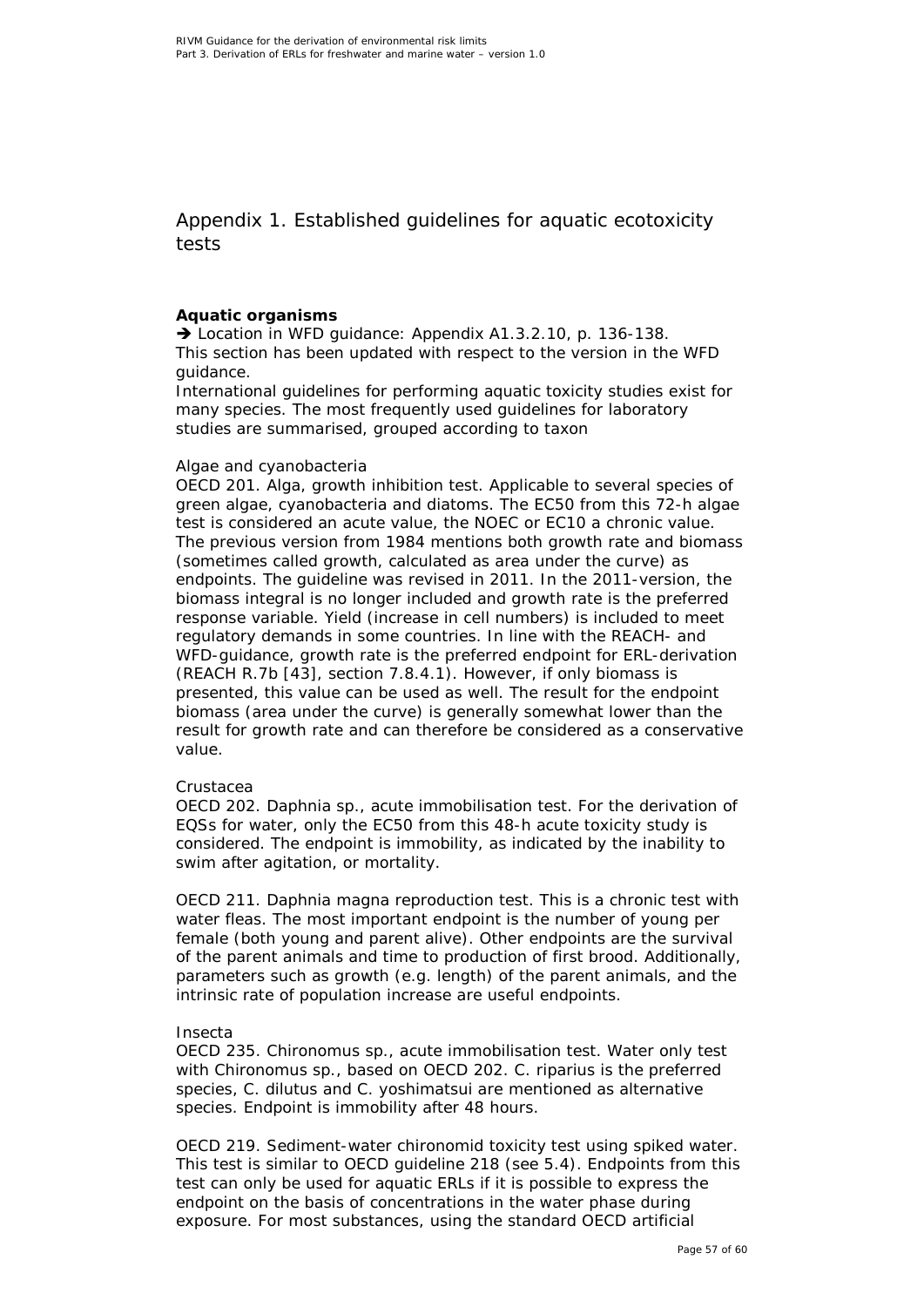sediment will result in decline of water concentrations in time. Therefore, modifications of the test by using inert substrate (quartz sand, sheet cloth) is preferred. These are indicated as an option in guideline 233.

OECD 233. Sediment-water chironomid life-cycle toxicity test. This test is an extension of OECD 218 and 219 (see above) and covers the early part of the 2<sup>nd</sup> generation. Measured endpoints are the total number of adults emerged (for both 1st and 2nd generations), development rate (for both  $1<sup>st</sup>$  and  $2<sup>nd</sup>$  generations), sex ratio of fully emerged and alive adults (for both  $1<sup>st</sup>$  and  $2<sup>nd</sup>$  generations), number of egg ropes per female (1st generation only) and fertility of the egg ropes (1st generation only). If effects can be expressed on the basis of concentrations in the water phase over the duration of the test, the results can be used as a basis for aquatic ERLs. Note that this can only be done when based on actual analyses of the water phase during the experiment; data from comparable systems, e.g. from a water/sediment degradation study can serve as confirmatory information, but cannot be used as a sole basis for extrapolation of initial concentrations in water to corresponding values throughout the test.

OECD test guidelines for a two-generation test with mysid shrimps (*Americamysis bahia*) and for development and reproduction of the copepod *Amphiascus tenuiremis* are currently under development.

### *Pisces*

OECD 203. Fish, acute toxicity test. For the derivation of EQSs for water, only the LC50 from this 96-h acute toxicity study is considered. The recorded endoint is mortality.

OECD 204. Fish, prolonged toxicity test. 14-day Study. This study is also considered as an acute toxicity study, and consequently, in most cases, only the LC50 is used for the derivation of EQSs.

OECD 210. Fish, early-life stage toxicity test. This test with fish is a chronic test which covers the life cycle from eggs to free feeding juvenile fish. The recorded endpoints are mortality at all stages, time to hatch, hatching success, length, weight and any morphological or behavioural abnormalities.

OECD 212. Fish, short-term toxicity test on embryo and sac-fry stages. In the guideline it is stated that this test can be used as a screening test for chronic toxicity. Especially for species that cannot be kept under laboratory circumstances for a period long enough to perform a full early-life stage (ELS) test, this test can be a useful alternative. Because the sensitive life stages from egg to sac-fry are covered in this test, it can be considered a chronic test. However, it is expected to be less sensitive than the full ELS test. The same endpoints are recorded as for the full ELS test.

OECD 215. Fish, juvenile growth test. Because the recorded endpoint is growth during 28 days and the criterion is the NOEC or EC10, the test can be regarded as chronic.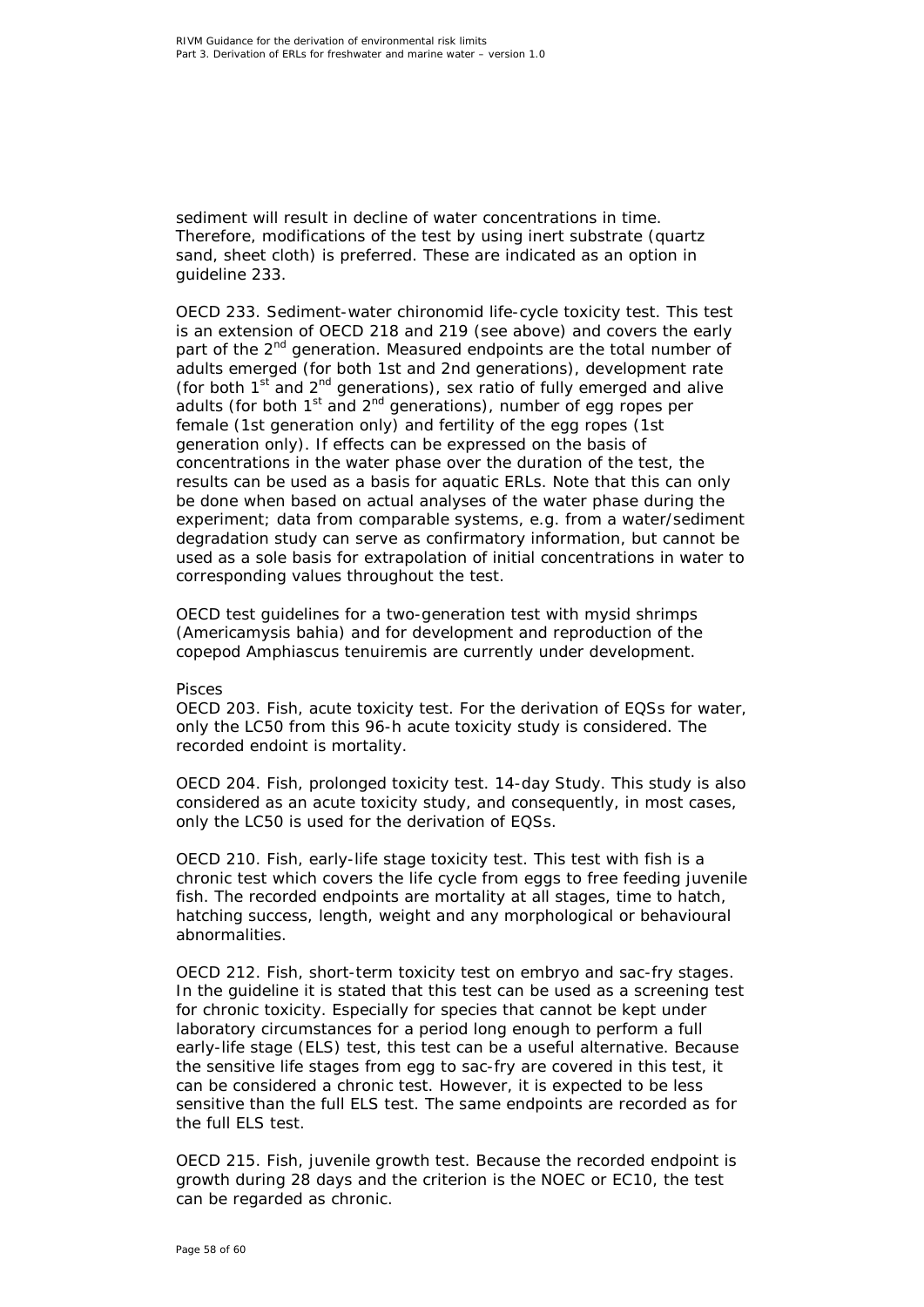OECD 229. Fish short term reproduction assay (FSTRA). This is an *in vivo* screening assay where sexually mature male and spawning female fish are held together and exposed to a chemical during a limited part of their life-cycle (21 days). At termination of the 21-day exposure period, vitellogenin and secondary sexual characteristics are measured in males and females as indicators of endocrine activity of the test chemical. Additionally, quantitative fecundity (egg production) is monitored daily throughout the test. In view of the duration and endpoints, this test is considered as chronic. Effects on egg production can be used for ERLderivation, vitellogenin, secondary sexual characteristics and gonadal histopathology may be used as additional information. The short term reproduction assay was validated in the fathead minnow (*Pimephales promelas*) and this is the recommended species.

OECD 230. 21-day Fish assay: A short-term screening for oestrogenic and androgenic activity, and aromatase inhibition. This protocol describes an *in vivo* screening assay for certain endocrine active substances where sexually mature male and spawning female fish are held together and exposed to a chemical during a limited part of their life-cycle (21 days). This assay covers the screening of oestrogenic and androgenic activity, and aromatase inhibition. The assay was validated on the fathead minnow (*Pimephales promelas*), the Japanese medaka (*Oryzias latipes*) and the zebrafish (*Danio rerio*); however zebrafish does not allow the detection of androgenic activity. At termination of the 21 day exposure period, vitellogenin and/or secondary sexual characteristics are measured in males and females. This test is comparable to OECD 229, but the latter also measures actual fecundity and gonadal histopathology for the fathead minnow. Results may be considered as additional information for ERL-derivation.

OECD 234. Fish (FSDT). This test protocol is in principle an enhancement of OECD 210: Fish, Early Life Stage Toxicity Test, where the exposure is continued until the fish are sexually differentiated. The test is validated for Japanese medaka (*Oryzias latipes*), zebrafish (*Danio rerio*) and three spined stickleback (*Gasterosteus aculeatus*), and partially validated for fathead minnow (*Pimephales promelas*). The FSDT assesses early life-stage effects and potential adverse consequences of putative endocrine disrupting chemicals (e.g. oestrogens, androgens and steroidogenesis inhibitors) on sexual development. By combining two core endocrine endpoints, vitellogenin (VTG) concentration and phenotypic sex ratio, the mode of action of the test chemical can be indicated. According to the guideline, the FSDT can be used for hazard and risk assessment because the change in phenotypic sex ratio is a population-relevant parameter. For stickleback, however, this endpoint should not be used because the validation data available so far showed uncommon alterations of phenotypic sex ratio.

OECD 236. Fish (FET) Test. Test to determine the acute toxicity or lethality on fish embryonic stages. Endpoints are (i) coagulation of fertilised eggs, (ii) lack of somite formation, (iii) lack of detachment of the tail-bud from the yolk sac, and (iv) lack of heartbeat. At the end of the exposure period, acute toxicity is determined based on a positive outcome in any of the four apical observations recorded, and the LC50 is